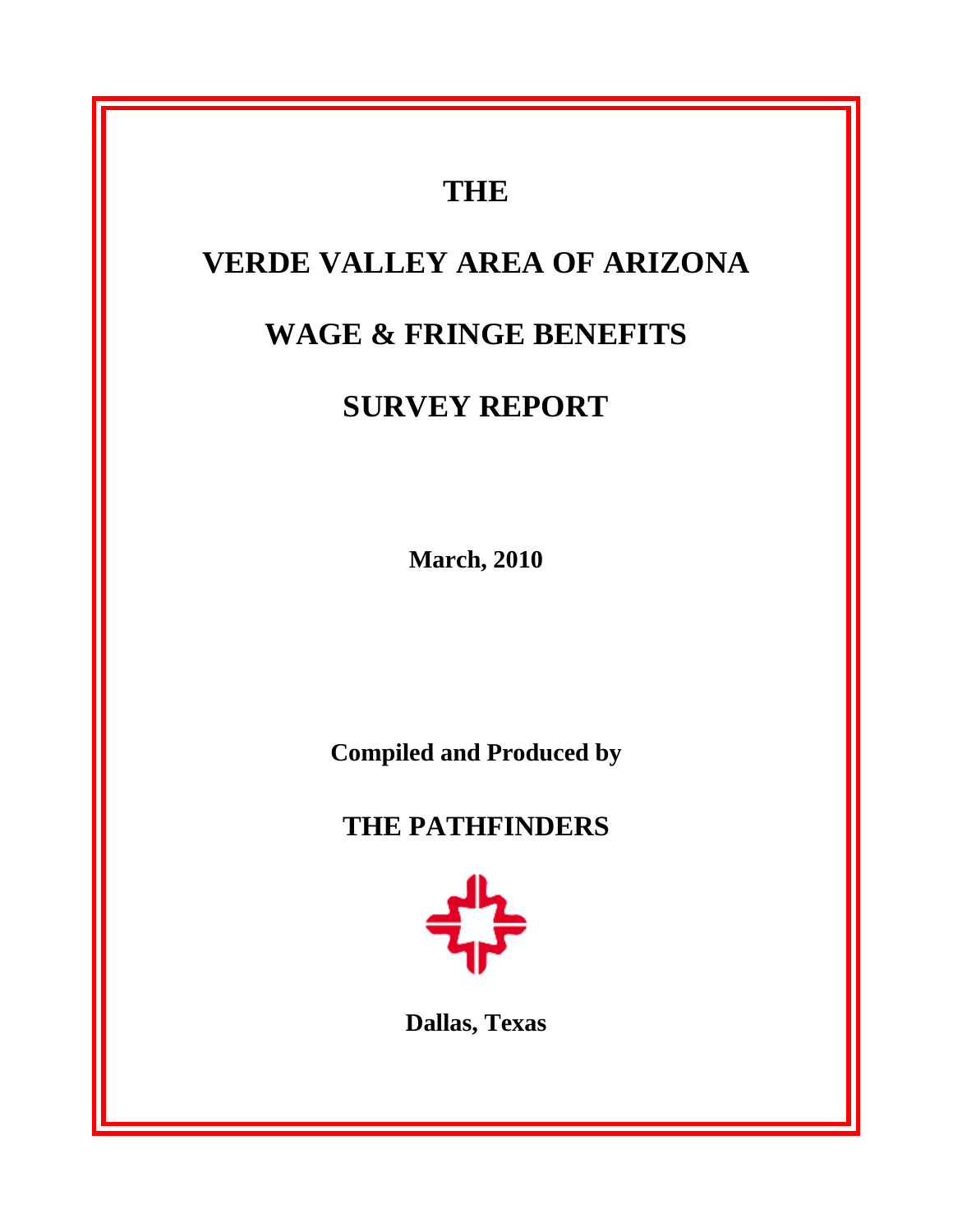# **TABLE OF CONTENTS**

| $\mathbf{I}$ . |           |                                                 |
|----------------|-----------|-------------------------------------------------|
| II.            |           |                                                 |
| III.           |           |                                                 |
|                |           |                                                 |
|                | <b>B.</b> | Turnover/Tardiness/Absenteeism/Substance Abuse7 |
|                |           |                                                 |
|                |           |                                                 |
|                |           |                                                 |
|                |           |                                                 |
| $V_{\bullet}$  |           |                                                 |
|                |           |                                                 |
|                |           |                                                 |
|                |           |                                                 |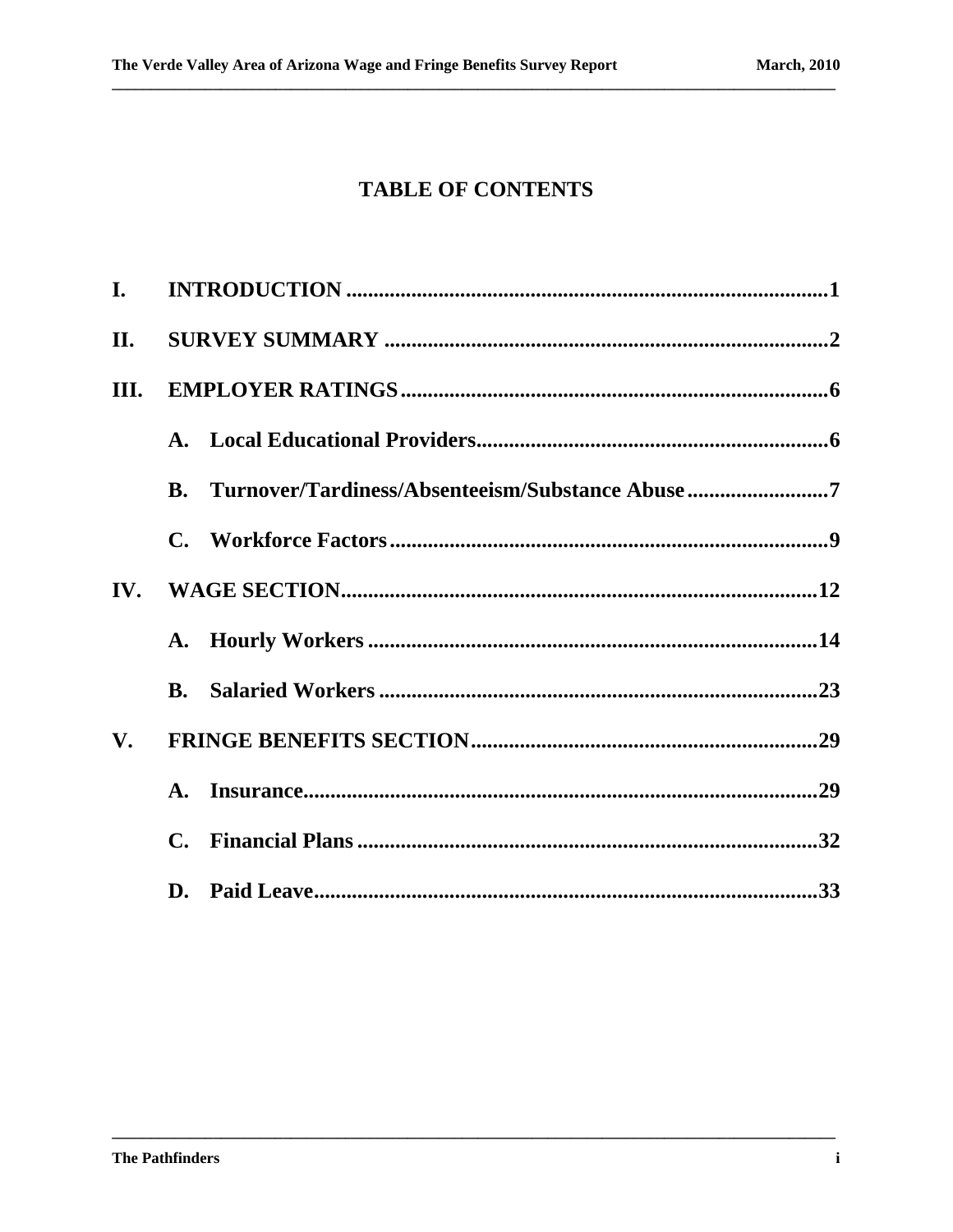# **INTRODUCTION**

**\_\_\_\_\_\_\_\_\_\_\_\_\_\_\_\_\_\_\_\_\_\_\_\_\_\_\_\_\_\_\_\_\_\_\_\_\_\_\_\_\_\_\_\_\_\_\_\_\_\_\_\_\_\_\_\_\_\_\_\_\_\_\_\_\_\_\_\_\_\_\_\_\_\_\_\_\_\_\_\_\_\_\_\_\_\_\_\_\_\_\_\_\_**

The 2010 Verde Valley Area of Arizona Wage and Fringe Benefits Survey was sponsored by the Quad-City Regional Workforce Study Partnership. The Pathfinders, an economic development and corporate site-selection consultant firm located in Dallas, Texas, conducted the survey. Information was gathered via a printed or emailed survey form.

The wage data presented by job title for hourly positions in this report includes:

| Low Entry Pay            | Low Average Pay      |
|--------------------------|----------------------|
| <b>Average Entry Pay</b> | Mean Average Pay     |
| <b>High Entry Pay</b>    | High Average Pay     |
|                          | Weighted Average Pay |

Weighted average corrects the distortion which would occur in a simple average if one company has ten employees in a position at an average of \$10 per hour and another company has one employee in the same position at \$20 per hour. The simple average of those two would be \$15 per hour, but the weighted average would be \$10.91 per hour.

The wage data presented by job title for salaried positions includes average annual salary.

Fringe benefits reported include insurance, sick leave, holidays, vacations, and financial plans.

Please note that some of the companies responding to the survey did not answer all the questions on the form; therefore, the total number of responses for each question will not always equal the total number of participants.

Information from participating companies is held in confidence; however, general information regarding this survey can be obtained by contacting the offices of The Pathfinders via telephone (972-387-3750); fax (469-916-6878); or, e-mail (info@thepathfindersus.com).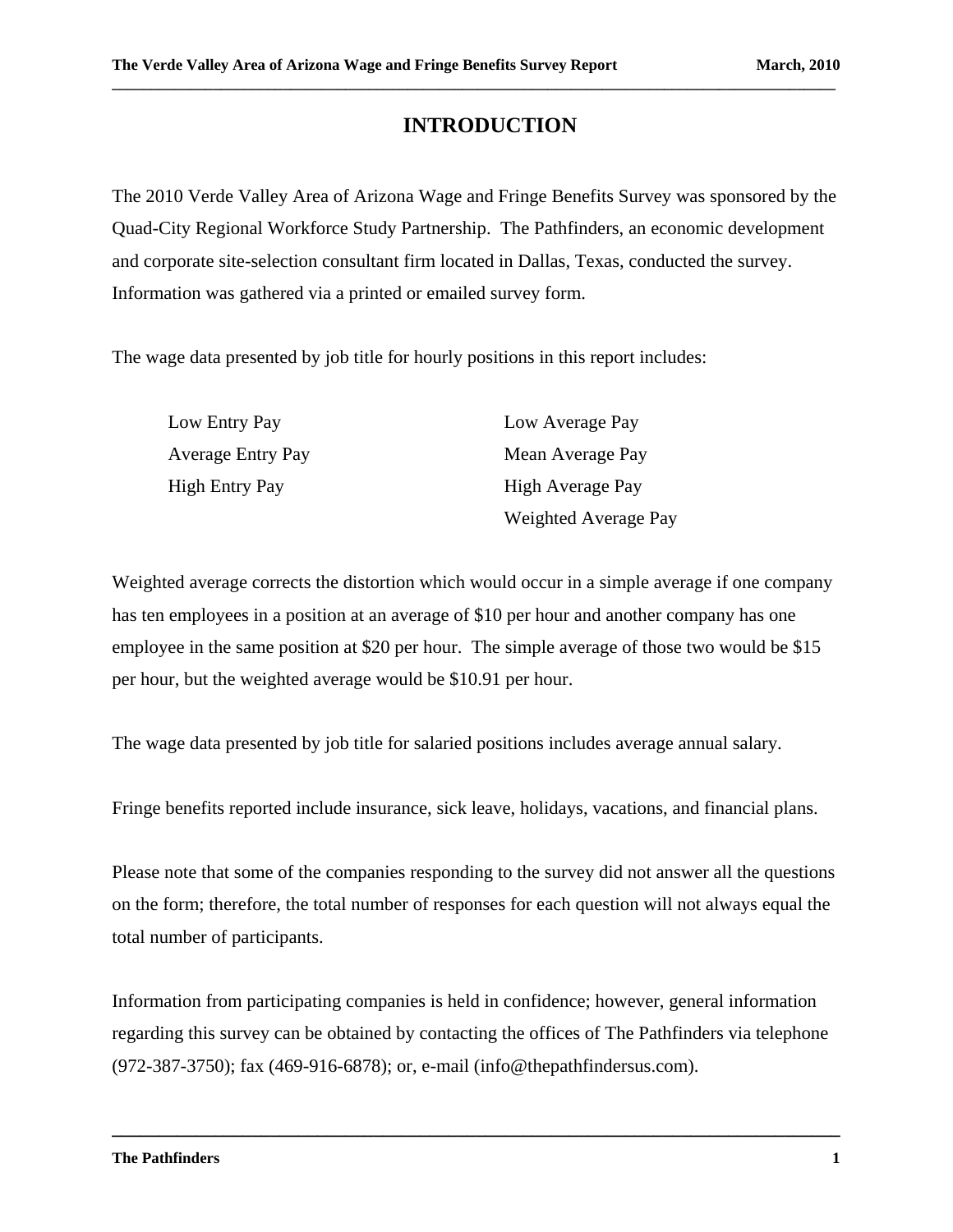#### **SURVEY SUMMARY**

**\_\_\_\_\_\_\_\_\_\_\_\_\_\_\_\_\_\_\_\_\_\_\_\_\_\_\_\_\_\_\_\_\_\_\_\_\_\_\_\_\_\_\_\_\_\_\_\_\_\_\_\_\_\_\_\_\_\_\_\_\_\_\_\_\_\_\_\_\_\_\_\_\_\_\_\_\_\_\_\_\_\_\_\_\_\_\_\_\_\_\_\_\_**

Twenty-three (23) companies, with a combined total employment of over 1,300 workers, participated in the 2010 Verde Valley Area Wage and Fringe Benefits Survey, representing business sectors including manufacturing, distribution, professional and others. The reported total annual payroll for the participating companies was approximately \$74 million. The participating employers have been in business in the Verde Valley area from five years or less to over forty-five years, as illustrated below.



**Participating Companies - Length of Time in Community** 

Companies of various sizes were represented in the survey ranging from twenty or less employees to 250 or more workers. The number of participating companies by number of employees is shown in the chart on the following page.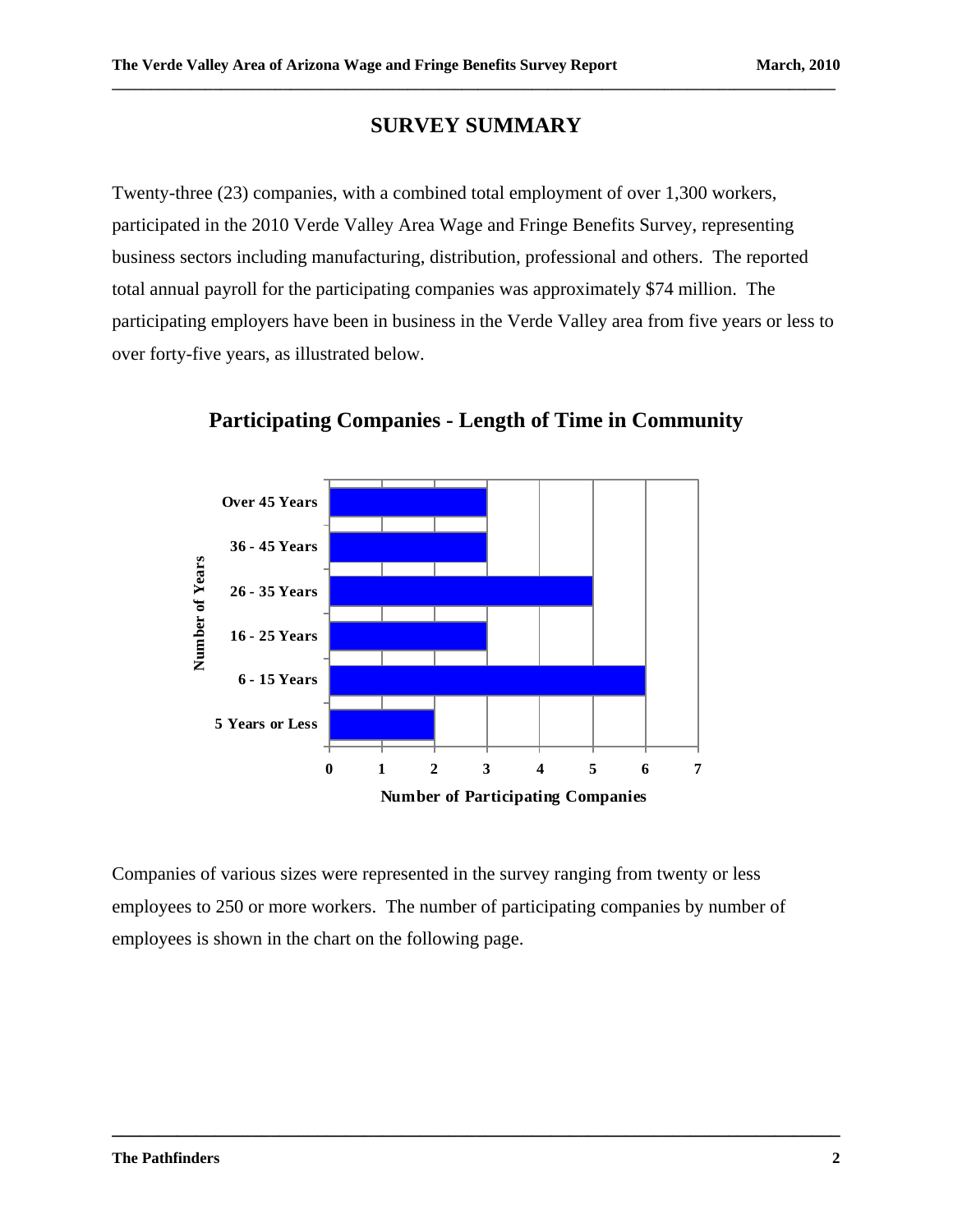

# **Participating Companies by Total Employment**

**\_\_\_\_\_\_\_\_\_\_\_\_\_\_\_\_\_\_\_\_\_\_\_\_\_\_\_\_\_\_\_\_\_\_\_\_\_\_\_\_\_\_\_\_\_\_\_\_\_\_\_\_\_\_\_\_\_\_\_\_\_\_\_\_\_\_\_\_\_\_\_\_\_\_\_\_\_\_\_\_\_\_\_\_\_\_\_\_\_\_\_\_\_**

The total reported employment of 1,382 was comprised of 78% hourly workers and 22% salaried workers. The percentages of hourly and salaried employees, as well as male and female employees, of the reporting companies are illustrated in the following pie charts.

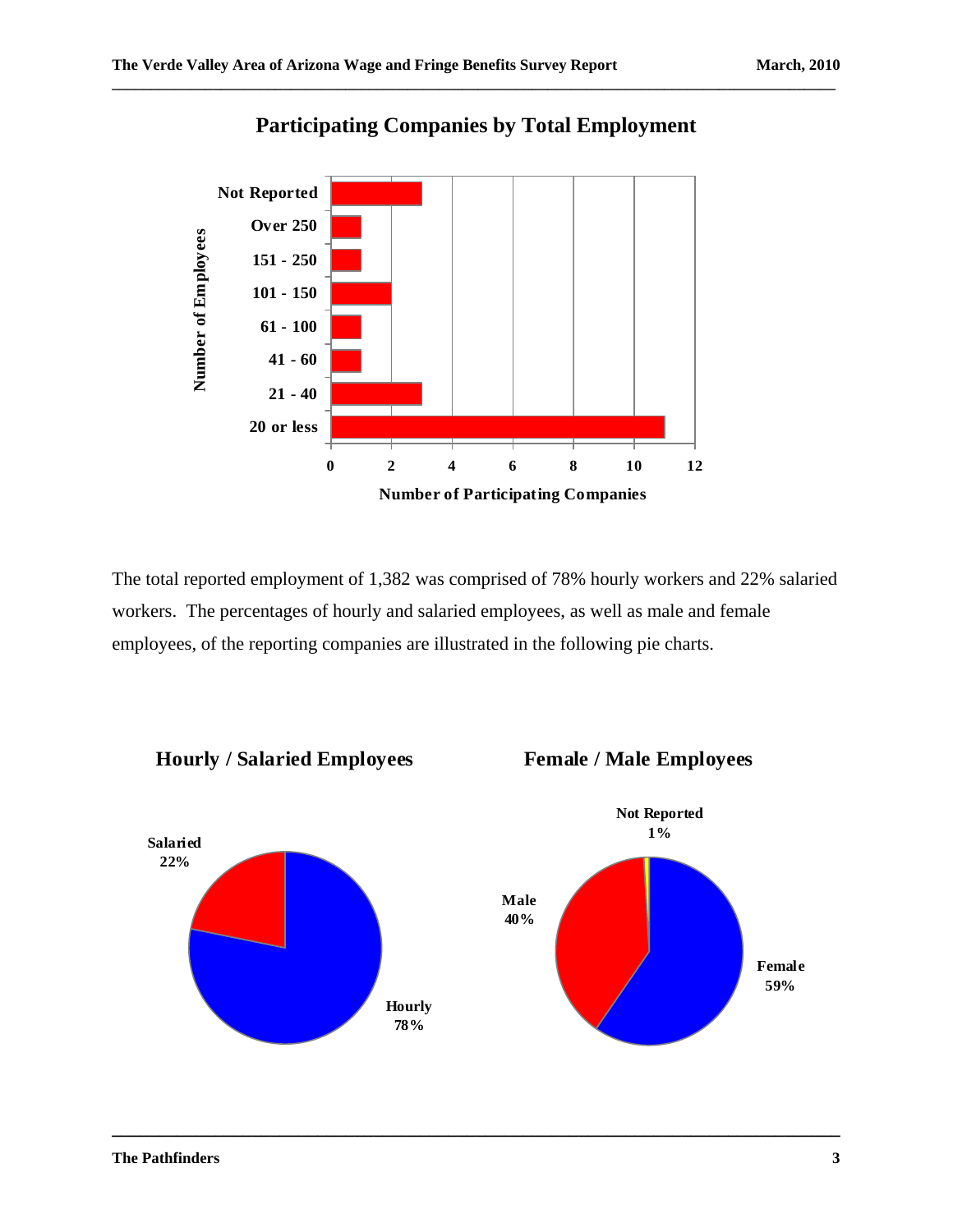In the Verde Valley survey, fourteen (14) of the participating employers work one shift; three (3) work two shifts; four (4) companies work three shifts, and one (1) reported rotating shifts.

**\_\_\_\_\_\_\_\_\_\_\_\_\_\_\_\_\_\_\_\_\_\_\_\_\_\_\_\_\_\_\_\_\_\_\_\_\_\_\_\_\_\_\_\_\_\_\_\_\_\_\_\_\_\_\_\_\_\_\_\_\_\_\_\_\_\_\_\_\_\_\_\_\_\_\_\_\_\_\_\_\_\_\_\_\_\_\_\_\_\_\_\_\_**



#### **Number of Shifts Worked**

Four (4) companies reported shift premiums. These premiums are listed in the table below.

| $2nd$ Shift                             | $3rd$ Shift |
|-----------------------------------------|-------------|
| \$.50                                   | \$.50       |
| \$.75                                   | \$1.00      |
| 8%                                      | 14%         |
| 1% or \$1.00/hour (depends on position) |             |

Eighteen (18) companies reported overtime pay at 1½ times.

With regard to hiring practices, six (6) of the participating firms increased employment during the past twelve months, and seven (7) decreased employment, resulting in a net of -58 jobs. Seven (7) firms project increasing employment during the next twelve months and two (2) project decreasing employment for a net of  $+7$  jobs. In addition, three (3) companies project an increase in hiring over the next twelve months but are unsure of the number of workers.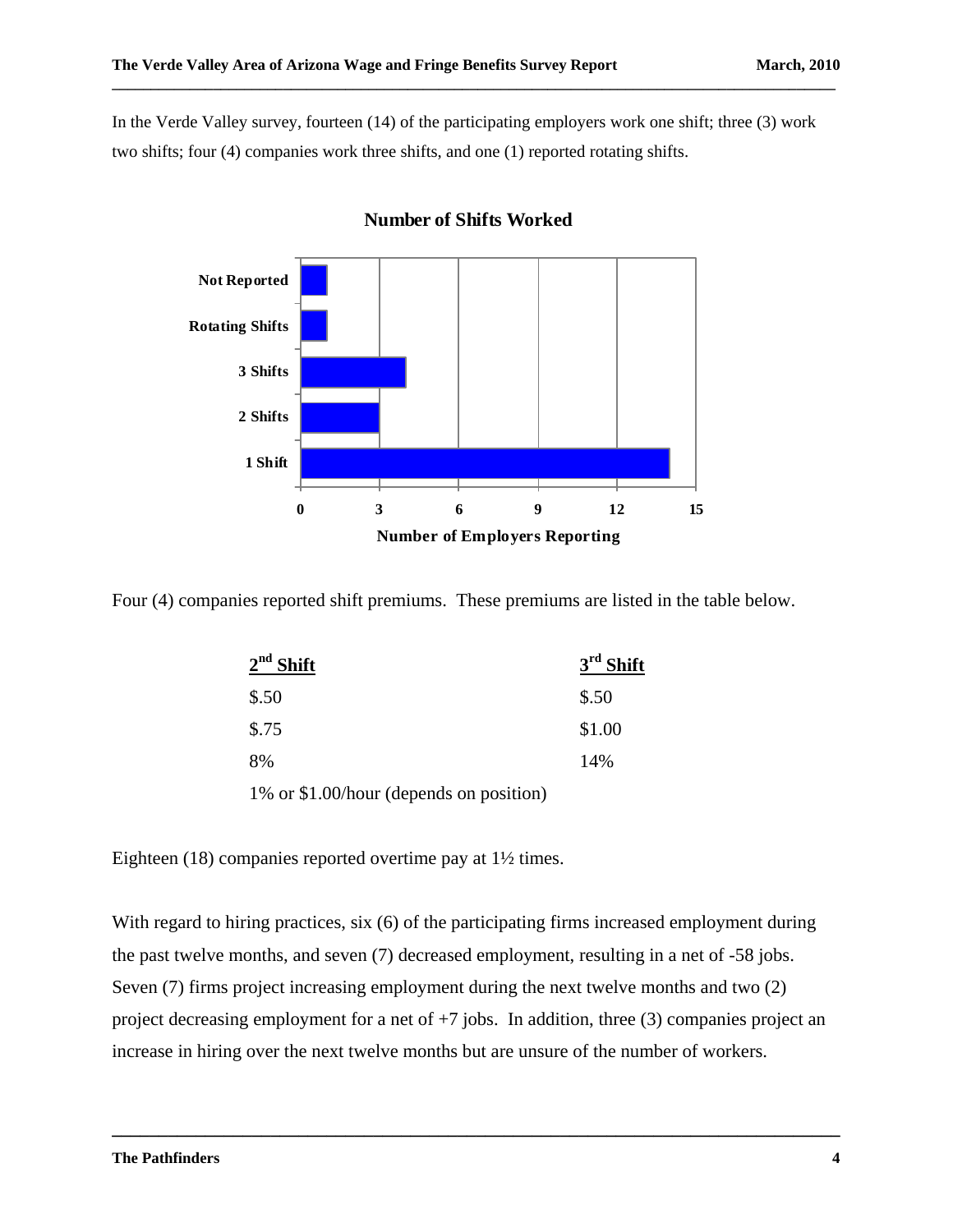As indicated by the participating employers, the following table reflects various methods used to recruit workers in the Verde Valley area and the number of employers utilizing that method. Many employers use more than one method.

**\_\_\_\_\_\_\_\_\_\_\_\_\_\_\_\_\_\_\_\_\_\_\_\_\_\_\_\_\_\_\_\_\_\_\_\_\_\_\_\_\_\_\_\_\_\_\_\_\_\_\_\_\_\_\_\_\_\_\_\_\_\_\_\_\_\_\_\_\_\_\_\_\_\_\_\_\_\_\_\_\_\_\_\_\_\_\_\_\_\_\_\_\_**

| <b>Recruiting Method</b> | # of Employers |
|--------------------------|----------------|
| Word of Mouth            | 16             |
| Newspaper                | 14             |
| Referrals                | 13             |
| Internet / Online        | 7              |
| Walk-Ins                 | 6              |
| Networking               | 5              |
| <b>State Agency</b>      | 5              |
| Colleges                 | 4              |
| <b>Trade Journals</b>    | 3              |
| Job Fair                 | $\overline{2}$ |
| Job Board / Sign         | 2              |
| Radio/TV                 | 1              |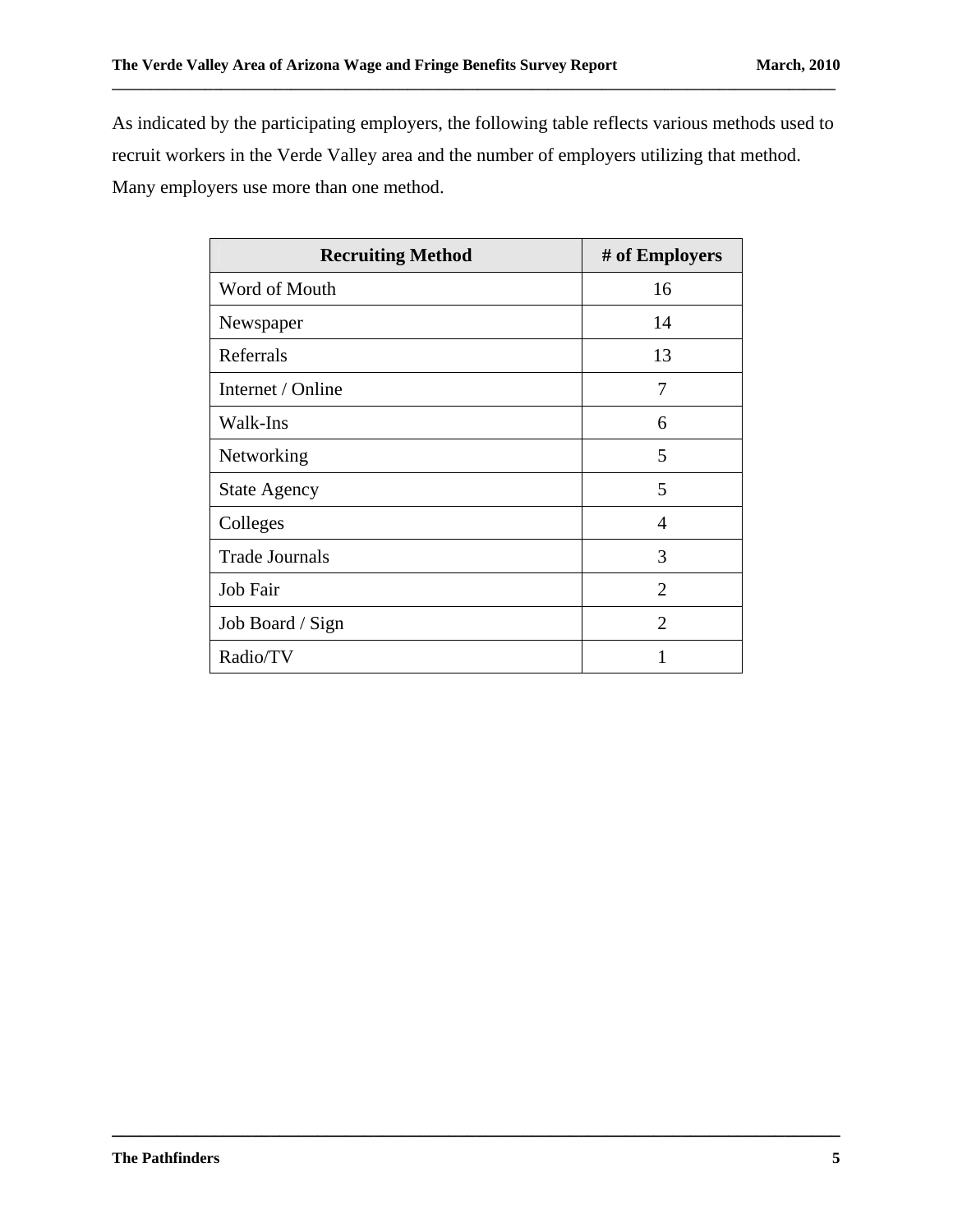# **EMPLOYER RATINGS – EDUCATIONAL PROVIDERS**

**\_\_\_\_\_\_\_\_\_\_\_\_\_\_\_\_\_\_\_\_\_\_\_\_\_\_\_\_\_\_\_\_\_\_\_\_\_\_\_\_\_\_\_\_\_\_\_\_\_\_\_\_\_\_\_\_\_\_\_\_\_\_\_\_\_\_\_\_\_\_\_\_\_\_\_\_\_\_\_\_\_\_\_\_\_\_\_\_\_\_\_\_\_**

The Verde Valley employers were asked to rate the local educational providers in terms of delivering the skills needed or required for workers. These ratings are shown below.



**\_\_\_\_\_\_\_\_\_\_\_\_\_\_\_\_\_\_\_\_\_\_\_\_\_\_\_\_\_\_\_\_\_\_\_\_\_\_\_\_\_\_\_\_\_\_\_\_\_\_\_\_\_\_\_\_\_\_\_\_\_\_\_\_\_\_\_\_\_\_\_\_\_\_\_\_\_\_**

#### **Public Schools**



**Good 60%**

**Excellent 20%**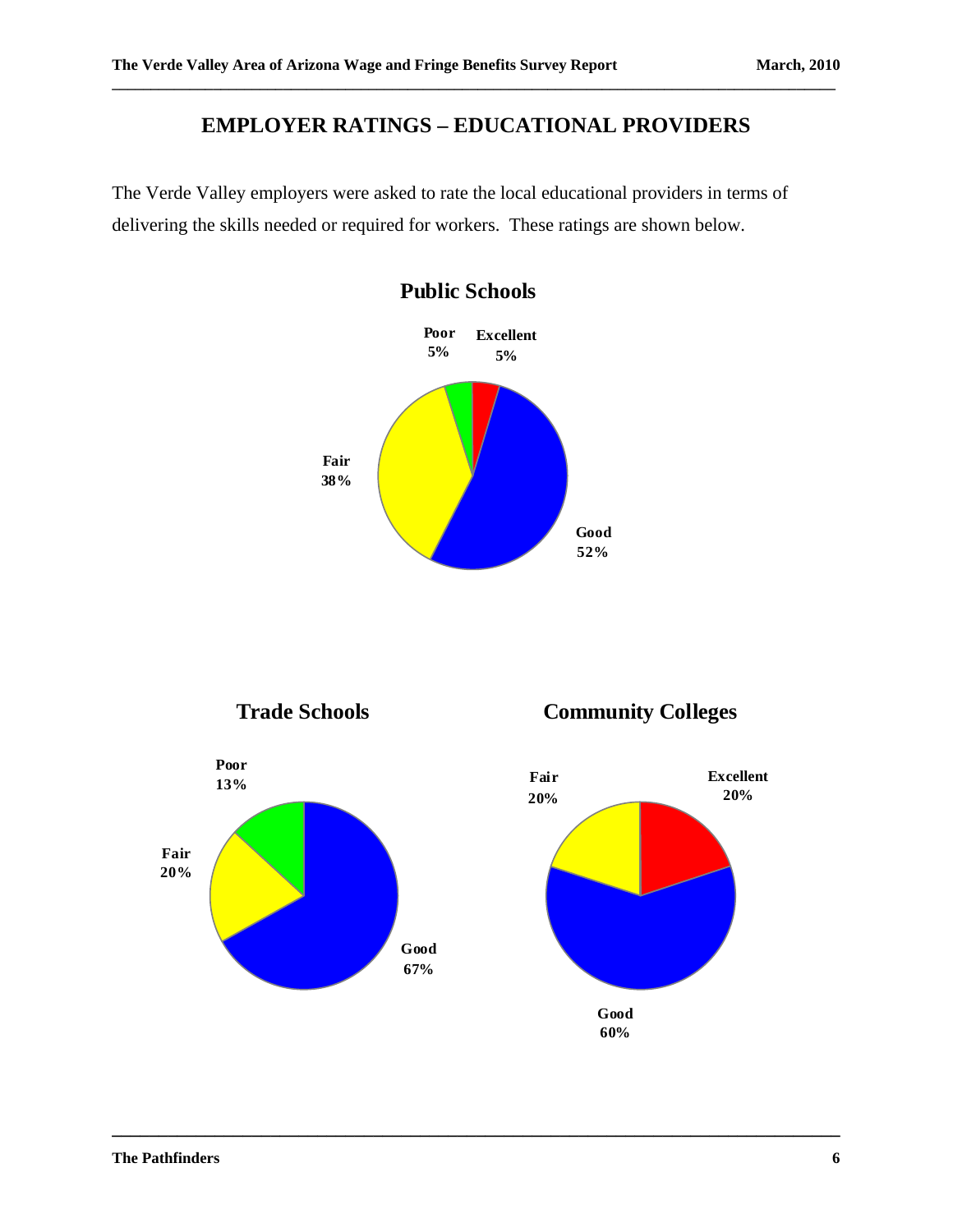# **EMPLOYER RATINGS**

**\_\_\_\_\_\_\_\_\_\_\_\_\_\_\_\_\_\_\_\_\_\_\_\_\_\_\_\_\_\_\_\_\_\_\_\_\_\_\_\_\_\_\_\_\_\_\_\_\_\_\_\_\_\_\_\_\_\_\_\_\_\_\_\_\_\_\_\_\_\_\_\_\_\_\_\_\_\_\_\_\_\_\_\_\_\_\_\_\_\_\_\_\_**

# **TURNOVER / TARDINESS / ABSENTEEISM / SUBSTANCE ABUSE**

Participating employers were asked to rate turnover, tardiness and absenteeism among their workers as "Low", "Moderate", or "High". The chart below shows the number of employers and their ratings for each factor.



Further, employers were asked to evaluate substance abuse in the workforce as "Low", "Moderate" or "High".

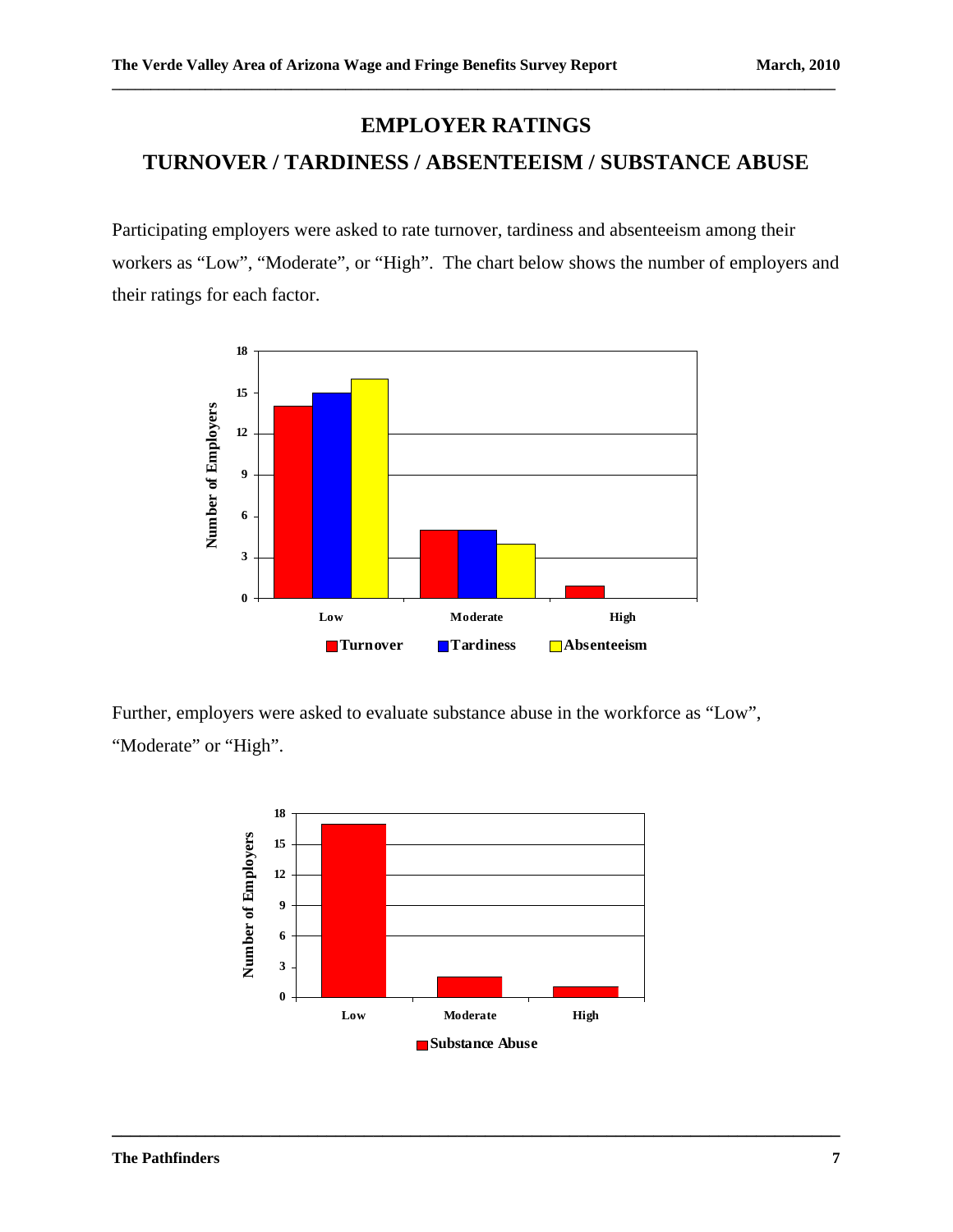Twelve (12) of the participating employers reported that testing for substance abuse was conducted in their companies using one or more of the following methods.

**\_\_\_\_\_\_\_\_\_\_\_\_\_\_\_\_\_\_\_\_\_\_\_\_\_\_\_\_\_\_\_\_\_\_\_\_\_\_\_\_\_\_\_\_\_\_\_\_\_\_\_\_\_\_\_\_\_\_\_\_\_\_\_\_\_\_\_\_\_\_\_\_\_\_\_\_\_\_\_\_\_\_\_\_\_\_\_\_\_\_\_\_\_**

| <b>Testing Method</b> | # of Employers |
|-----------------------|----------------|
| For Cause / Suspicion | 10             |
| Pre-Employment        |                |
| Post-Accident         | 8              |
| Random                |                |
| <b>Return to Work</b> |                |

Other checks in addition to substance abuse testing were reported by the responding employers and are shown in the chart below.

| <b>Checks</b>             | # of Employers |
|---------------------------|----------------|
| Criminal Background Check |                |
| Drivers License Check     |                |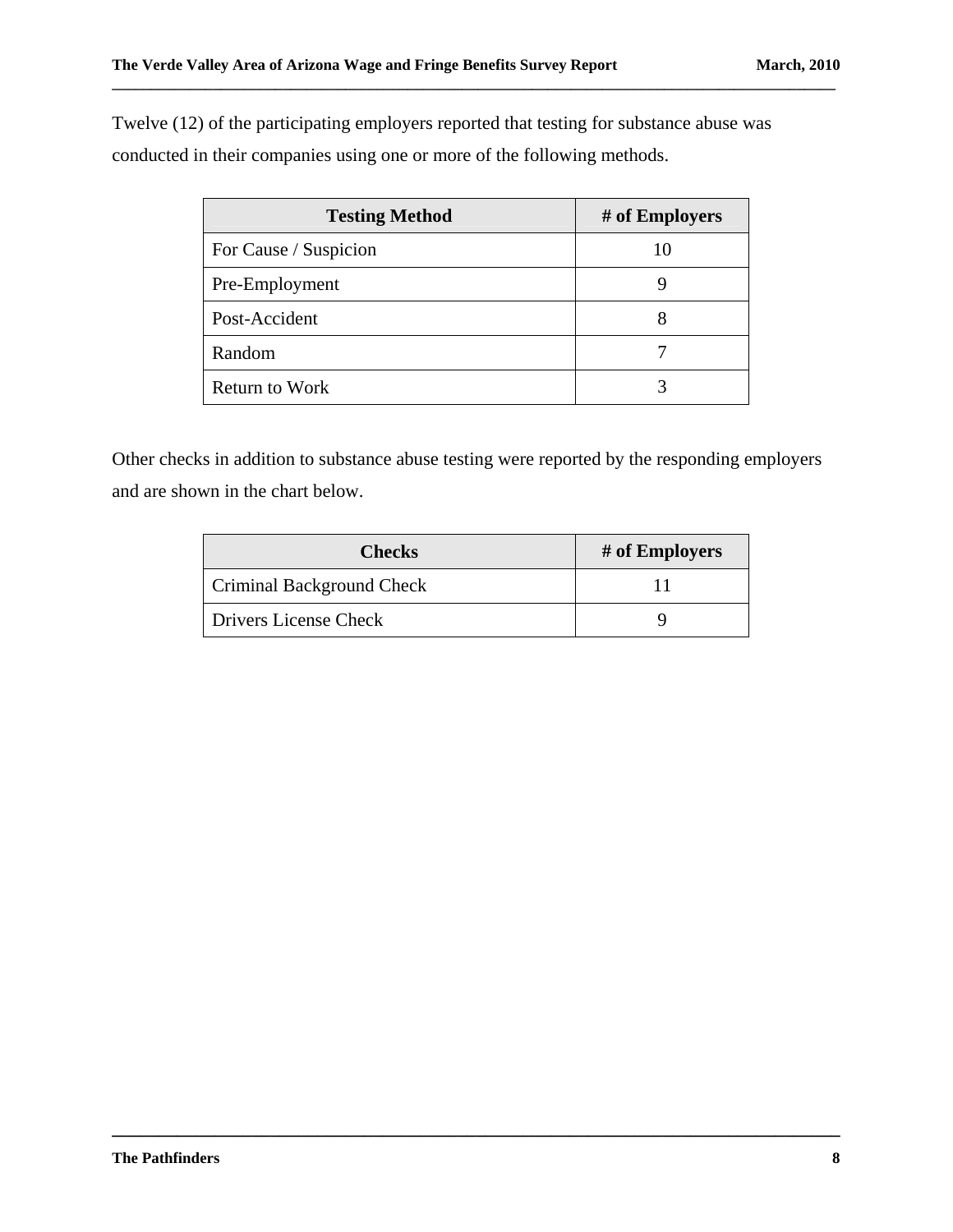# **EMPLOYER RATINGS - WORKFORCE FACTORS**

**\_\_\_\_\_\_\_\_\_\_\_\_\_\_\_\_\_\_\_\_\_\_\_\_\_\_\_\_\_\_\_\_\_\_\_\_\_\_\_\_\_\_\_\_\_\_\_\_\_\_\_\_\_\_\_\_\_\_\_\_\_\_\_\_\_\_\_\_\_\_\_\_\_\_\_\_\_\_\_\_\_\_\_\_\_\_\_\_\_\_\_\_\_**

The participating employers were asked to rate their workers on a number of workforce factors. Those factors included worker productivity, reliability, basic skills and availability. Local employers were asked to rate each factor either "Excellent", "Good", "Fair", or "Poor".

**\_\_\_\_\_\_\_\_\_\_\_\_\_\_\_\_\_\_\_\_\_\_\_\_\_\_\_\_\_\_\_\_\_\_\_\_\_\_\_\_\_\_\_\_\_\_\_\_\_\_\_\_\_\_\_\_\_\_\_\_\_\_\_\_\_\_\_\_\_\_\_\_\_\_\_\_\_\_**





**Professional Labor Availability**



**Technical Labor Availability**

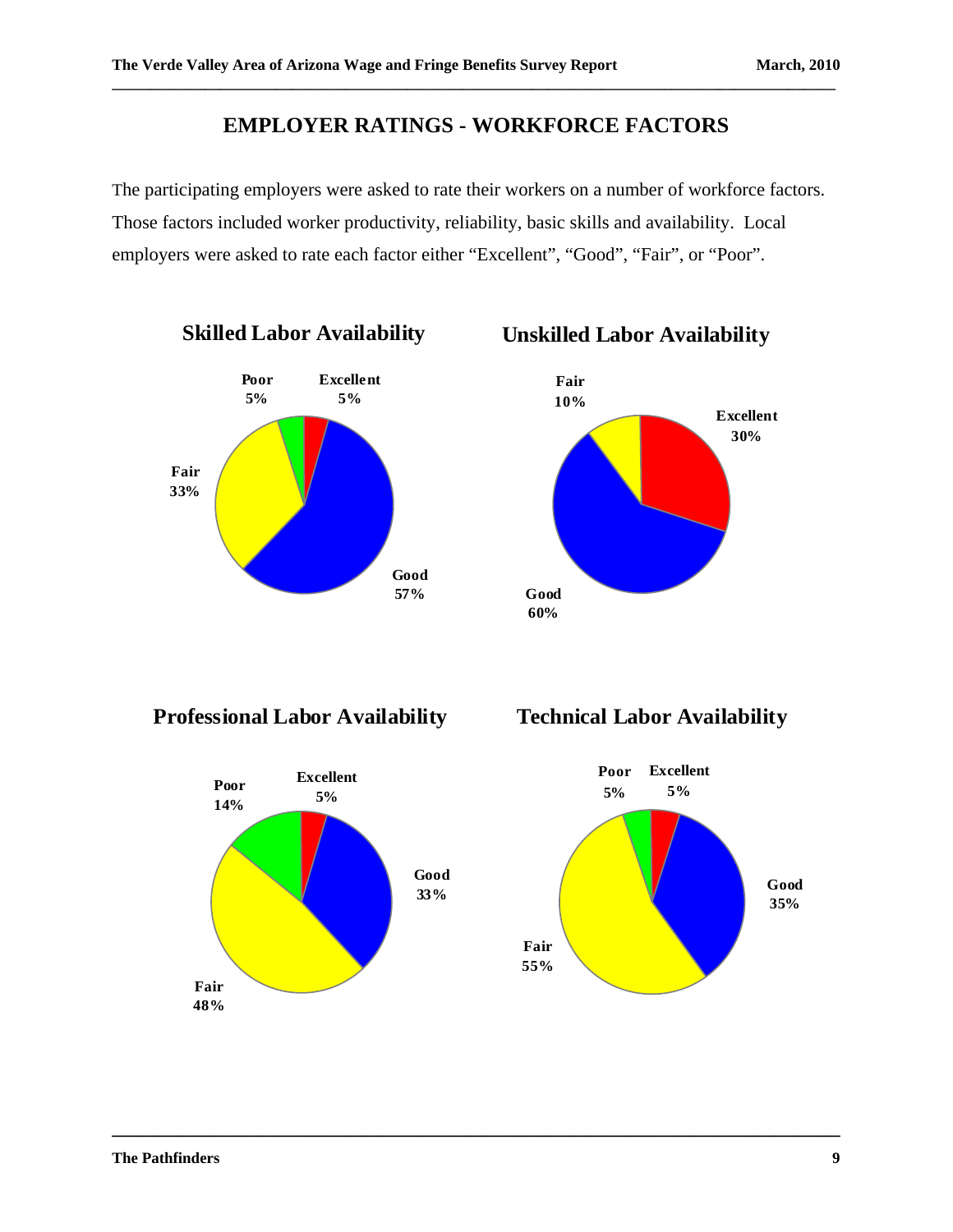# **EMPLOYER RATINGS – WORKFORCE FACTORS**

**\_\_\_\_\_\_\_\_\_\_\_\_\_\_\_\_\_\_\_\_\_\_\_\_\_\_\_\_\_\_\_\_\_\_\_\_\_\_\_\_\_\_\_\_\_\_\_\_\_\_\_\_\_\_\_\_\_\_\_\_\_\_\_\_\_\_\_\_\_\_\_\_\_\_\_\_\_\_**

**\_\_\_\_\_\_\_\_\_\_\_\_\_\_\_\_\_\_\_\_\_\_\_\_\_\_\_\_\_\_\_\_\_\_\_\_\_\_\_\_\_\_\_\_\_\_\_\_\_\_\_\_\_\_\_\_\_\_\_\_\_\_\_\_\_\_\_\_\_\_\_\_\_\_\_\_\_\_\_\_\_\_\_\_\_\_\_\_\_\_\_\_\_**



# **Worker Reliability Poor 3% Good 57% Fair 14% Excellent 19%**

**Worker Attitudes**





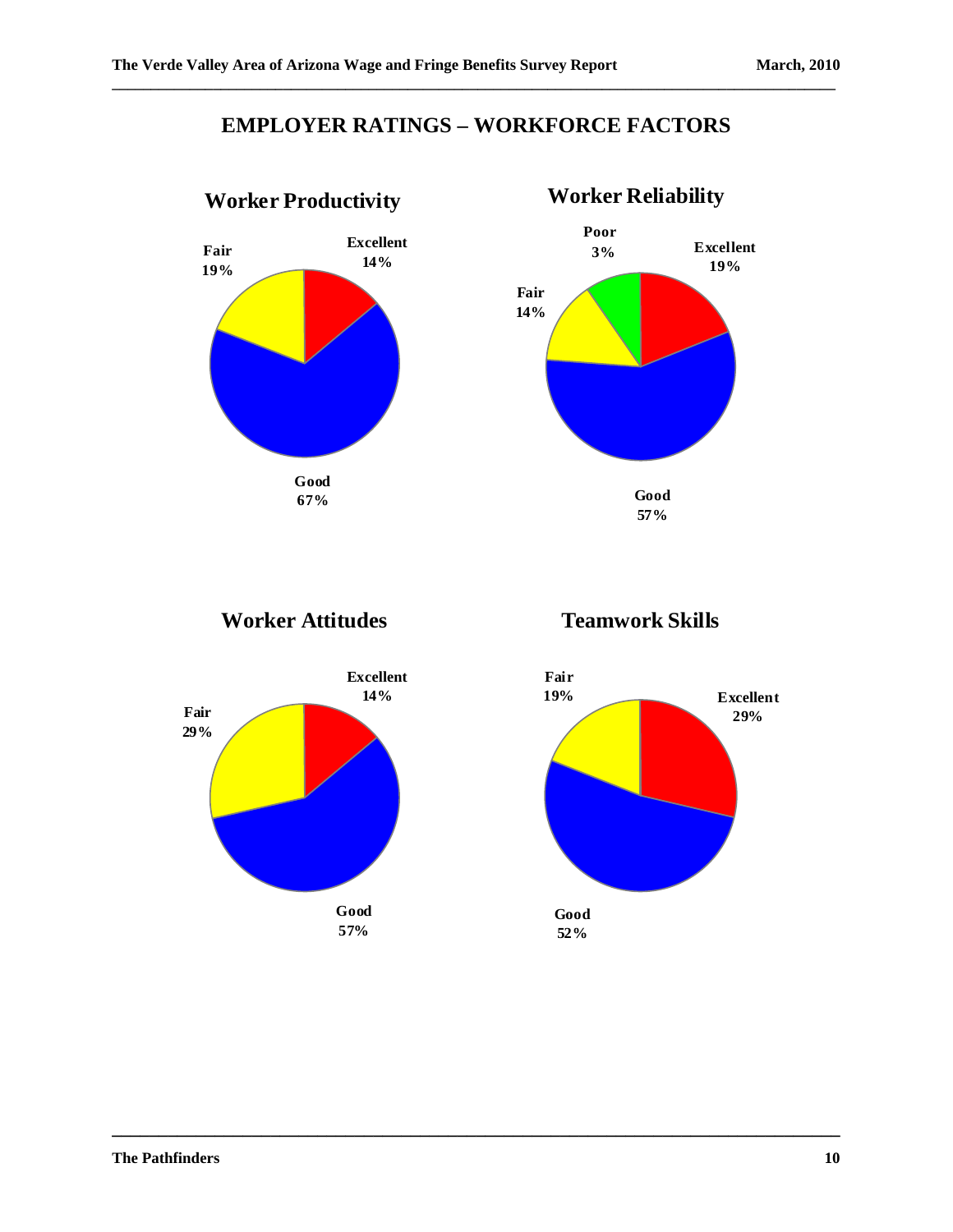# **EMPLOYER RATINGS – WORKFORCE FACTORS**

**\_\_\_\_\_\_\_\_\_\_\_\_\_\_\_\_\_\_\_\_\_\_\_\_\_\_\_\_\_\_\_\_\_\_\_\_\_\_\_\_\_\_\_\_\_\_\_\_\_\_\_\_\_\_\_\_\_\_\_\_\_\_\_\_\_\_\_\_\_\_\_\_\_\_\_\_\_\_**









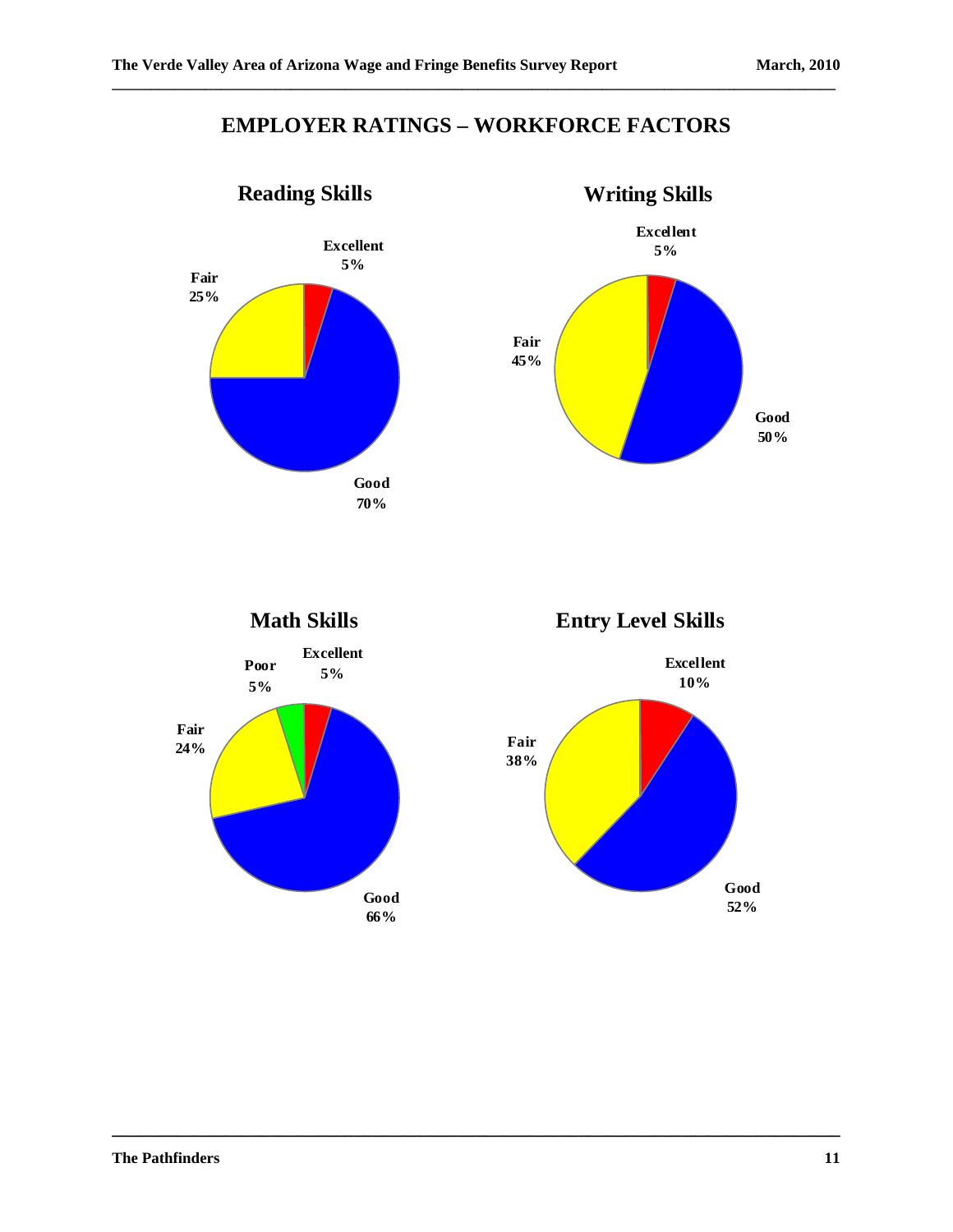# **WAGE SECTION**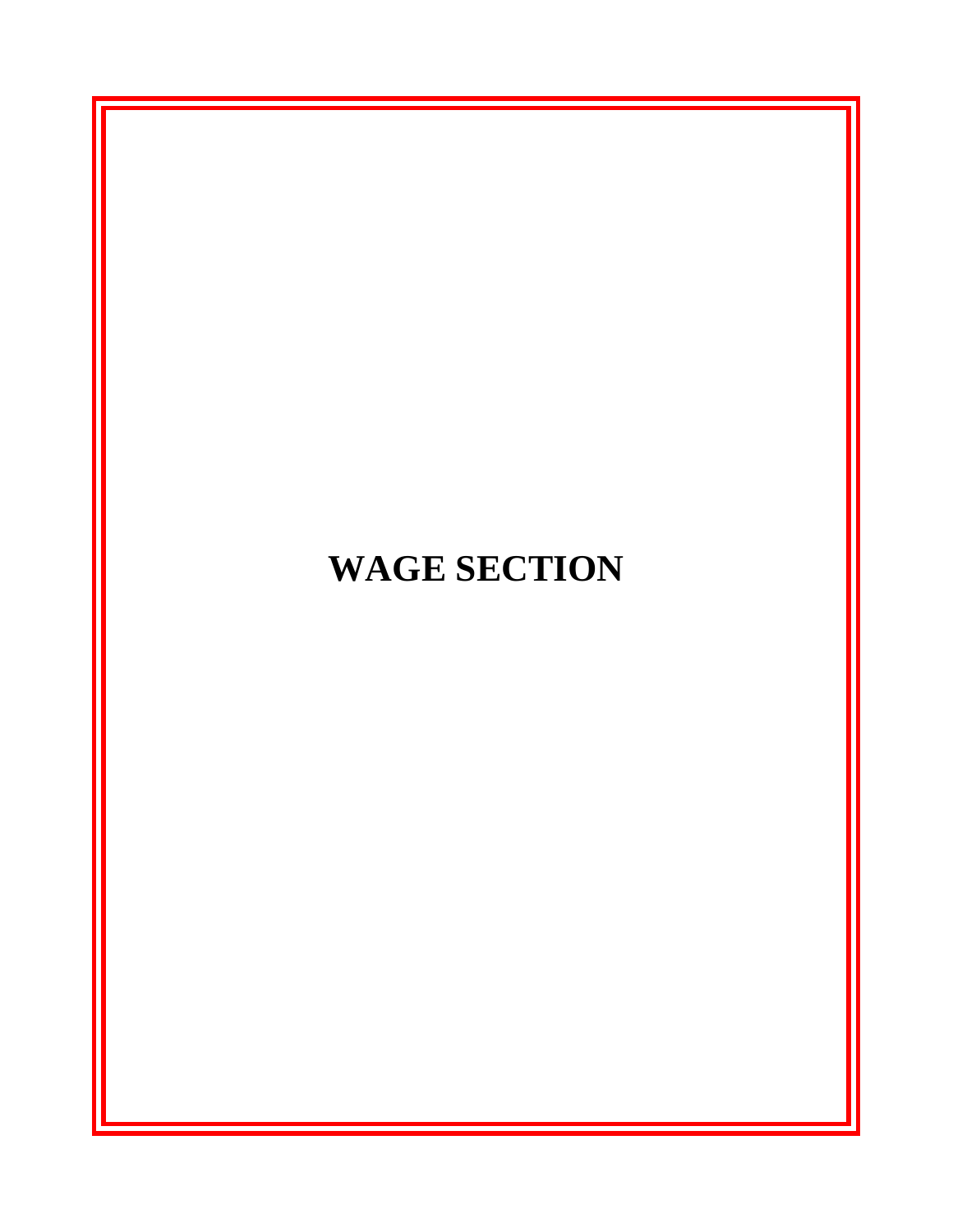#### **SUMMARY OF WAGES REPORTED**

**\_\_\_\_\_\_\_\_\_\_\_\_\_\_\_\_\_\_\_\_\_\_\_\_\_\_\_\_\_\_\_\_\_\_\_\_\_\_\_\_\_\_\_\_\_\_\_\_\_\_\_\_\_\_\_\_\_\_\_\_\_\_\_\_\_\_\_\_\_\_\_\_\_\_\_\_\_\_\_\_\_\_\_\_\_\_\_\_\_\_\_\_\_** 

Area employers were asked to report entry-level wage, average wage, and number of employees for each hourly job classification. The participating employers were also asked to provide average annual salary figures and number of employees for those positions held by salaried workers. **Please note that not all of the requested information was reported.** In some instances, notations of "n/a" (not available) may appear in the wage tables.

In addition, some job titles, particular to only one company, were not listed, but the wages reported for those titles were included in another listed job title that appeared to be similar in job description and pay rate.

The wage data presented includes:

- Low Entry Pay the lowest entry pay by each job title among all companies responding
- $\blacksquare$  High Entry Pay the highest entry pay by each job title among all companies responding
- Average Entry Pay the average entry pay by each job title when all participating companies are considered

#### Average Pay

While companies typically have a single "entry pay rate" by job title, over time people working within that job title may have different pay rates (even in the same company) because of length of job tenure, merit raises, etc. The "average pay" in a job title reported by a participant considers the average of the pay rates of everyone in that job title. Some workers because of short tenure in that job may still be at the entry rate while others will be higher.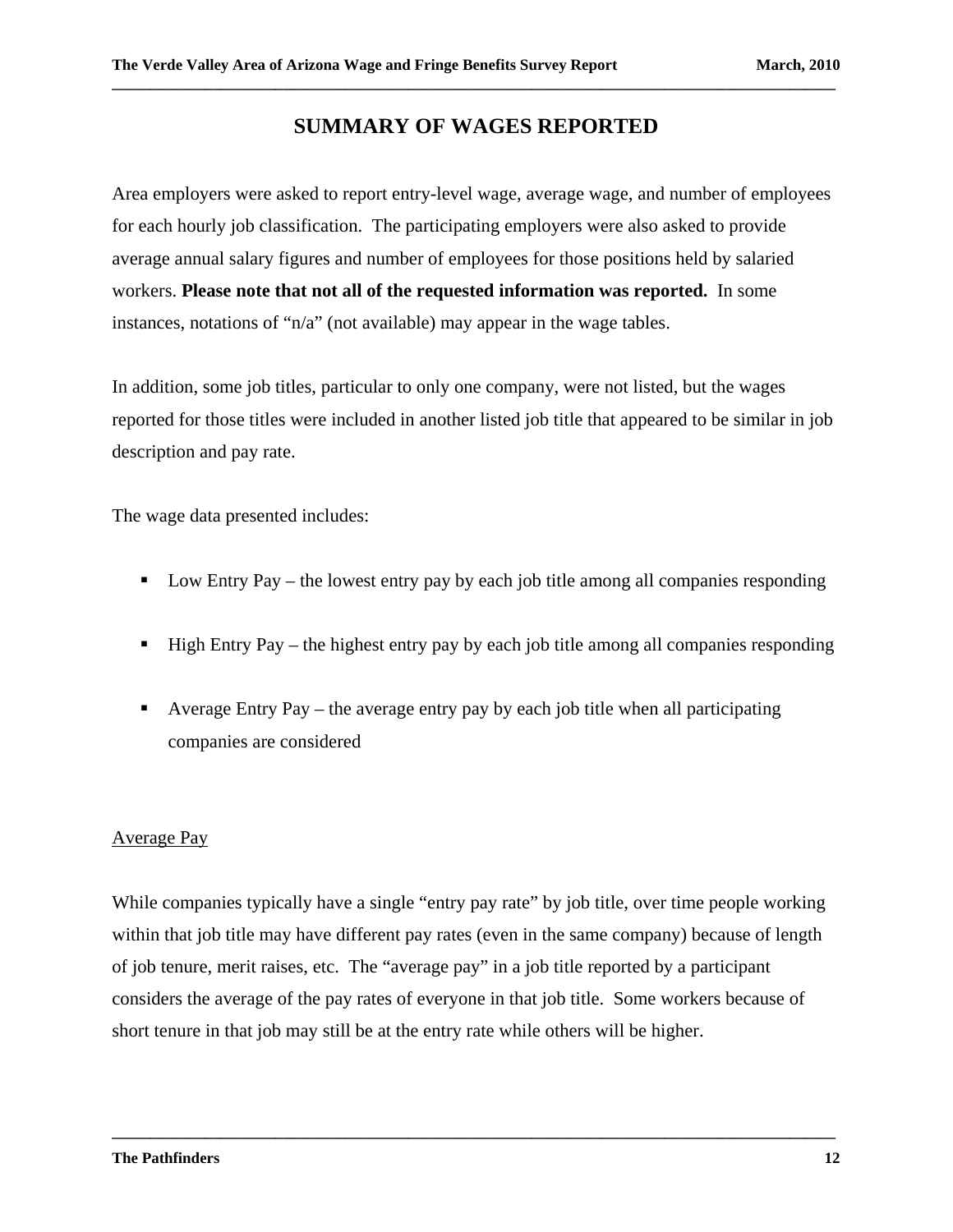$\blacksquare$  Low Average Pay – the lowest average pay by each job title among all companies responding

**\_\_\_\_\_\_\_\_\_\_\_\_\_\_\_\_\_\_\_\_\_\_\_\_\_\_\_\_\_\_\_\_\_\_\_\_\_\_\_\_\_\_\_\_\_\_\_\_\_\_\_\_\_\_\_\_\_\_\_\_\_\_\_\_\_\_\_\_\_\_\_\_\_\_\_\_\_\_\_\_\_\_\_\_\_\_\_\_\_\_\_\_\_** 

- $\blacksquare$  High Average Pay the highest average pay by each job title among all companies responding
- Mean Average Pay Each individual company reported their "average" pay within each job title. This "mean average pay" is the average of all companies participating.
- Weighted average corrects the distortion which would occur in a simple average if one company has ten employees in a position at an average of \$10 per hour and another company has one employee in the same position at \$20 per hour. The simple average of those two would be \$15 per hour, but the weighted average would be \$10.91 per hour.

The wage data presented for salaried employees is the average annual salary for all the employees in the job title when all participating companies are considered. Again, workers with that job title may have different pay rates because of length of job tenure, merit raises, etc.

The wage summary for hourly workers is presented on the following page. The wage summary for salaried workers begins on page 23.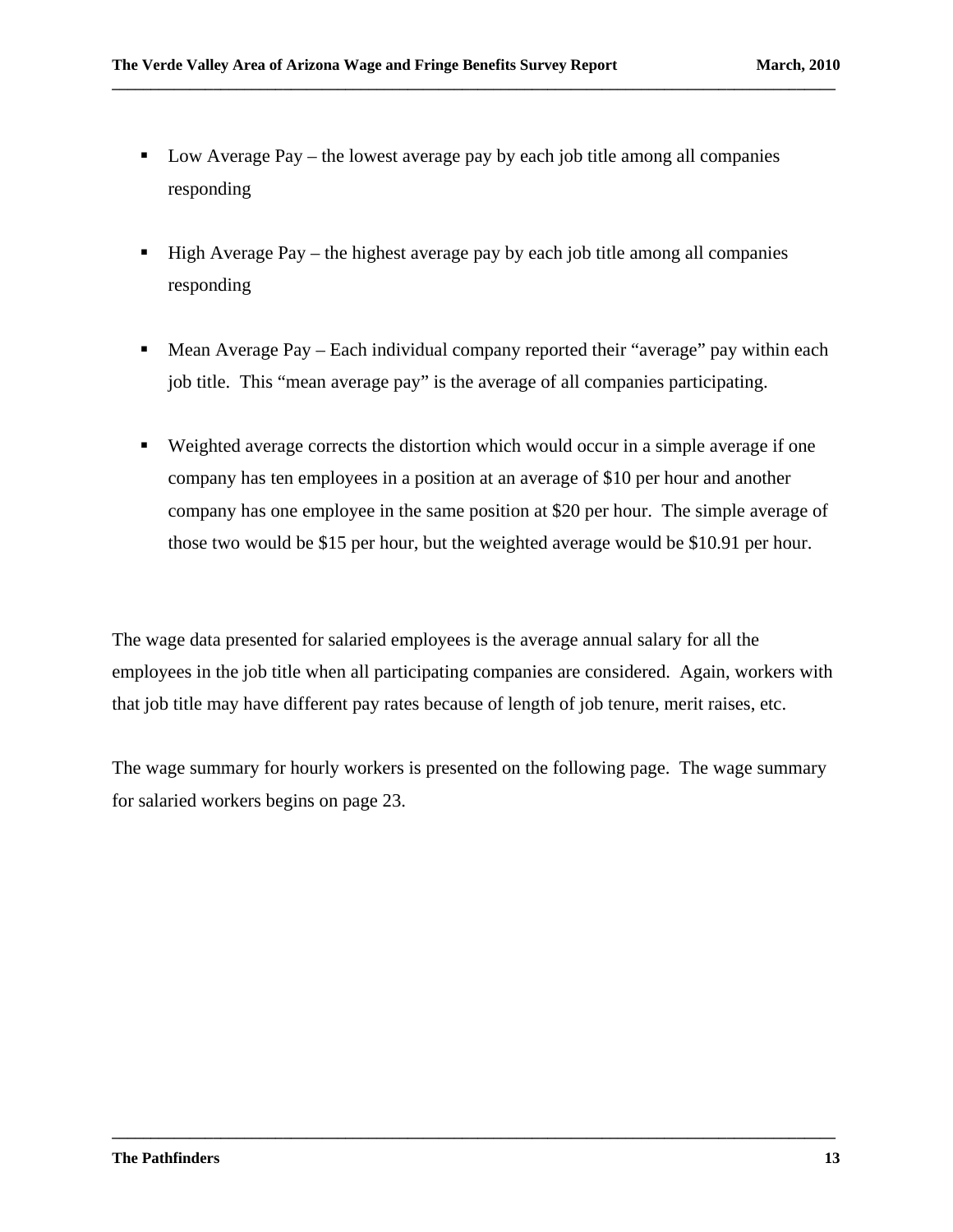# **WAGE SUMMARY – HOURLY WORKERS**

# **Verde Valley Area of Arizona**

| <b>HOURLY WORKERS</b><br><b>JOB CLASSIFICATION</b> | Low<br>Entry<br><b>Wage</b> | High<br><b>Entry</b><br><b>Wage</b> | Average<br><b>Entry</b><br><b>Wage</b> | Low<br><b>Average</b><br><b>Wage</b> | High<br>Average<br><b>Wage</b> | <b>Mean</b><br>Average<br>Wage | Weighted<br>Average<br><b>Wage</b> | <b>Number of</b><br><b>Employees</b><br><b>Reported</b> | <b>Number</b><br>of Firms<br><b>Hourly</b> |
|----------------------------------------------------|-----------------------------|-------------------------------------|----------------------------------------|--------------------------------------|--------------------------------|--------------------------------|------------------------------------|---------------------------------------------------------|--------------------------------------------|
| <b>Accounting Clerk</b>                            | \$10.00                     | \$14.00                             | \$11.80                                | \$13.30                              | \$20.00                        | \$17.06                        | \$13.55                            |                                                         | 5 <sup>5</sup>                             |
| <b>Accounting Supervisor</b>                       | \$16.00                     | \$16.00                             | \$16.00                                | \$18.00                              | \$18.00                        | \$18.00                        | \$18.00                            |                                                         | $\mathbf{1}$                               |
| <b>Accounts Payable Clerk</b>                      | \$12.90                     | \$14.50                             | \$13.70                                | \$13.52                              | \$20.00                        | \$17.94                        | \$17.94                            | 4                                                       | 4                                          |
| <b>Accounts Receivable Clerk</b>                   | \$14.50                     | \$14.50                             | \$14.50                                | \$20.50                              | \$20.50                        | \$20.50                        | \$20.50                            |                                                         | $\mathbf{1}$                               |
| Accounts Receivable Mgr.                           | n/a                         | n/a                                 | n/a                                    | \$17.88                              | \$17.88                        | \$17.88                        | \$17.88                            | 1                                                       | $\mathbf{1}$                               |
| <b>Administrative Assistant</b>                    | \$12.90                     | \$17.14                             | \$14.46                                | \$13.50                              | \$19.87                        | \$16.48                        | \$16.29                            | 36                                                      | 9                                          |
| <b>Animal Control</b>                              | \$13.55                     | \$13.55                             | \$13.55                                | \$17.25                              | \$17.25                        | \$17.25                        | \$17.25                            | $\mathfrak{2}$                                          | $\mathbf{1}$                               |
| Apprentice Electrician                             | n/a                         | n/a                                 | n/a                                    | \$19.83                              | \$19.83                        | \$19.83                        | \$19.83                            | 7                                                       | $\mathbf{1}$                               |
| <b>Arsenic Treatment Specialist</b>                | \$14.59                     | \$14.59                             | \$14.59                                | \$18.73                              | \$18.73                        | \$18.73                        | \$18.73                            | $\mathbf{1}$                                            | $\mathbf{1}$                               |
| Assembler-Electrical                               | \$8.50                      | \$8.50                              | \$8.50                                 | \$16.00                              | \$16.00                        | \$16.00                        | n/a                                | 22                                                      | $\overline{2}$                             |
| Assembler-General                                  | n/a                         | n/a                                 | n/a                                    | \$15.00                              | \$15.00                        | \$15.00                        | \$15.00                            |                                                         | $\mathbf{1}$                               |
| <b>Bartender</b>                                   | \$10.00                     | \$10.00                             | \$10.00                                | \$12.00                              | \$12.00                        | \$12.00                        | \$12.00                            | 11                                                      | $\mathbf{1}$                               |
| Bldg. & Grounds Maintenance                        | \$15.00                     | \$15.00                             | \$15.00                                | \$18.00                              | \$18.00                        | \$18.00                        | \$18.00                            | 1                                                       | $\mathbf{1}$                               |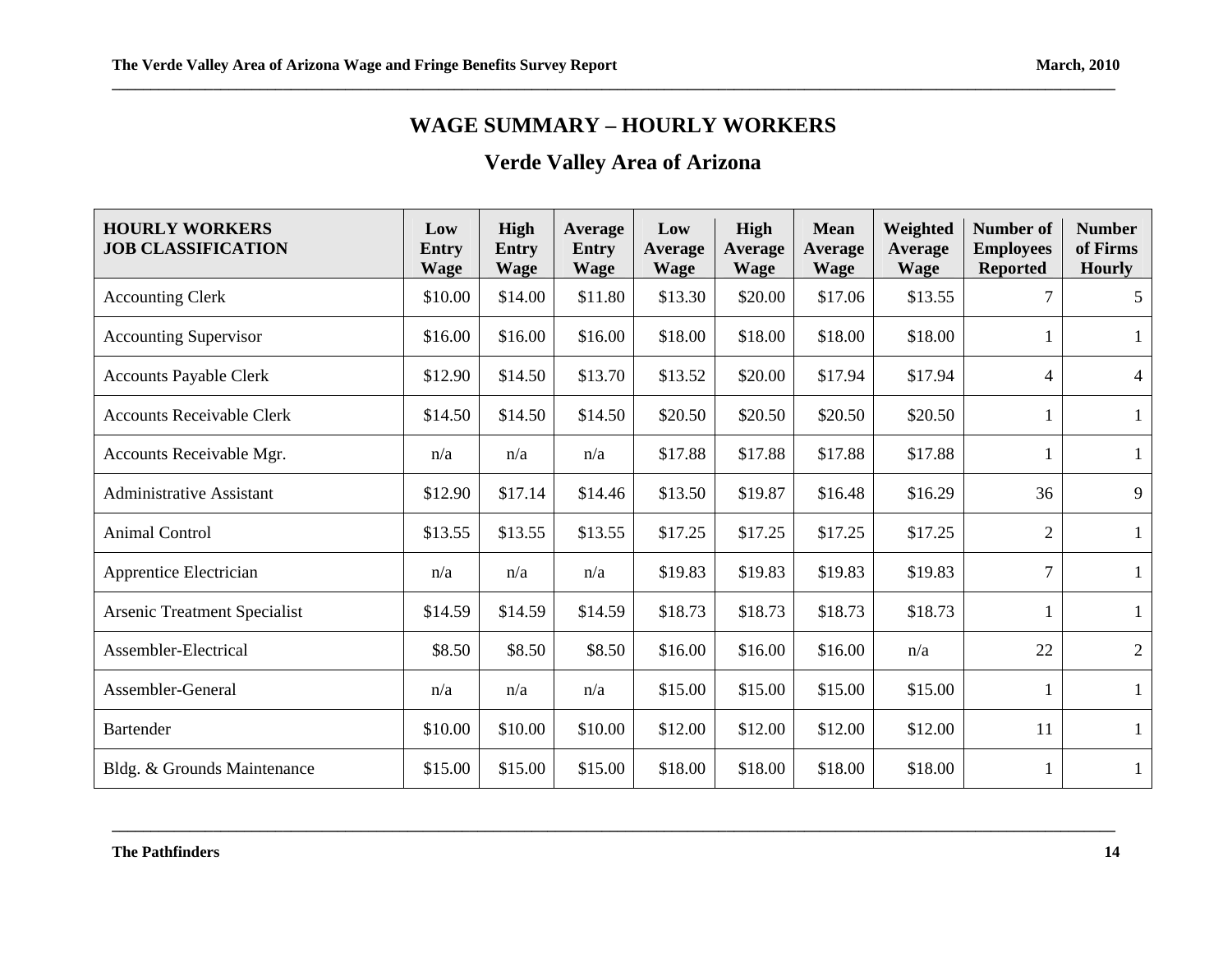| <b>HOURLY WORKERS</b><br><b>JOB CLASSIFICATION</b> | Low<br>Entry<br><b>Wage</b> | <b>High</b><br><b>Entry</b><br><b>Wage</b> | Average<br><b>Entry</b><br><b>Wage</b> | Low<br><b>Average</b><br><b>Wage</b> | High<br>Average<br><b>Wage</b> | <b>Mean</b><br><b>Average</b><br><b>Wage</b> | Weighted<br><b>Average</b><br><b>Wage</b> | <b>Number of</b><br><b>Employees</b><br><b>Reported</b> | <b>Number</b><br>of Firms<br><b>Hourly</b> |
|----------------------------------------------------|-----------------------------|--------------------------------------------|----------------------------------------|--------------------------------------|--------------------------------|----------------------------------------------|-------------------------------------------|---------------------------------------------------------|--------------------------------------------|
| Bookkeeper                                         | \$13.00                     | \$13.00                                    | \$13.00                                | n/a                                  | n/a                            | n/a                                          | n/a                                       |                                                         | $\mathbf{1}$                               |
| <b>Business Office Manager</b>                     | \$21.50                     | \$21.50                                    | \$21.50                                | \$15.59                              | \$15.59                        | \$15.59                                      | n/a                                       | $\overline{2}$                                          | $\overline{2}$                             |
| Buyer/Purchaser                                    | \$10.00                     | \$16.50                                    | \$13.25                                | \$21.50                              | \$21.50                        | \$21.50                                      | n/a                                       | $\overline{4}$                                          | $\overline{2}$                             |
| Cashier/Money Handler                              | n/a                         | n/a                                        | n/a                                    | \$11.00                              | \$11.00                        | \$11.00                                      | \$11.00                                   |                                                         | $\mathbf{1}$                               |
| <b>Certified Nurse Assistant</b>                   | \$12.45                     | \$12.45                                    | \$12.45                                | \$13.89                              | \$13.89                        | \$13.89                                      | \$13.89                                   | 53                                                      | $\mathbf{1}$                               |
| <b>Chief Mechanic</b>                              | \$19.00                     | \$19.00                                    | \$19.00                                | \$25.00                              | \$25.00                        | \$25.00                                      | \$25.00                                   | $\mathbf{1}$                                            | $\mathbf{1}$                               |
| CNC Operator/Set-up                                | n/a                         | n/a                                        | n/a                                    | \$20.23                              | \$20.23                        | \$20.23                                      | \$20.23                                   | 5                                                       | $\mathbf{1}$                               |
| Communications Sys. C                              | \$14.96                     | \$14.96                                    | \$14.96                                | \$22.25                              | \$22.25                        | \$22.25                                      | \$22.25                                   | 1                                                       | $\mathbf{1}$                               |
| <b>Computer Technician</b>                         | n/a                         | n/a                                        | n/a                                    | \$19.12                              | \$19.12                        | \$19.12                                      | \$19.12                                   | $\mathbf{1}$                                            | $\mathbf{1}$                               |
| Cook                                               | n/a                         | n/a                                        | n/a                                    | \$10.77                              | \$10.77                        | \$10.77                                      | \$10.77                                   | 3                                                       | $\mathbf{1}$                               |
| Coordinator                                        | \$7.50                      | \$7.50                                     | \$7.50                                 | \$8.00                               | \$8.00                         | \$8.00                                       | \$8.00                                    | 1                                                       | $\mathbf{1}$                               |
| <b>Court Clerk</b>                                 | \$11.98                     | \$11.98                                    | \$11.98                                | \$14.31                              | \$14.31                        | \$14.31                                      | \$14.31                                   | 3                                                       | $\mathbf{1}$                               |
| <b>Crusher Operator</b>                            | n/a                         | n/a                                        | n/a                                    | \$21.73                              | \$21.73                        | \$21.73                                      | \$21.73                                   | $\overline{2}$                                          | $\mathbf{1}$                               |
| <b>Customer Service Manager</b>                    | \$12.00                     | \$12.00                                    | \$12.00                                | n/a                                  | n/a                            | n/a                                          | n/a                                       | $\mathbf{1}$                                            | $\mathbf{1}$                               |
| <b>Customer Service Representative</b>             | \$13.50                     | \$13.50                                    | \$13.50                                | \$14.80                              | \$14.80                        | \$14.80                                      | \$14.80                                   | 4                                                       | $\mathbf{1}$                               |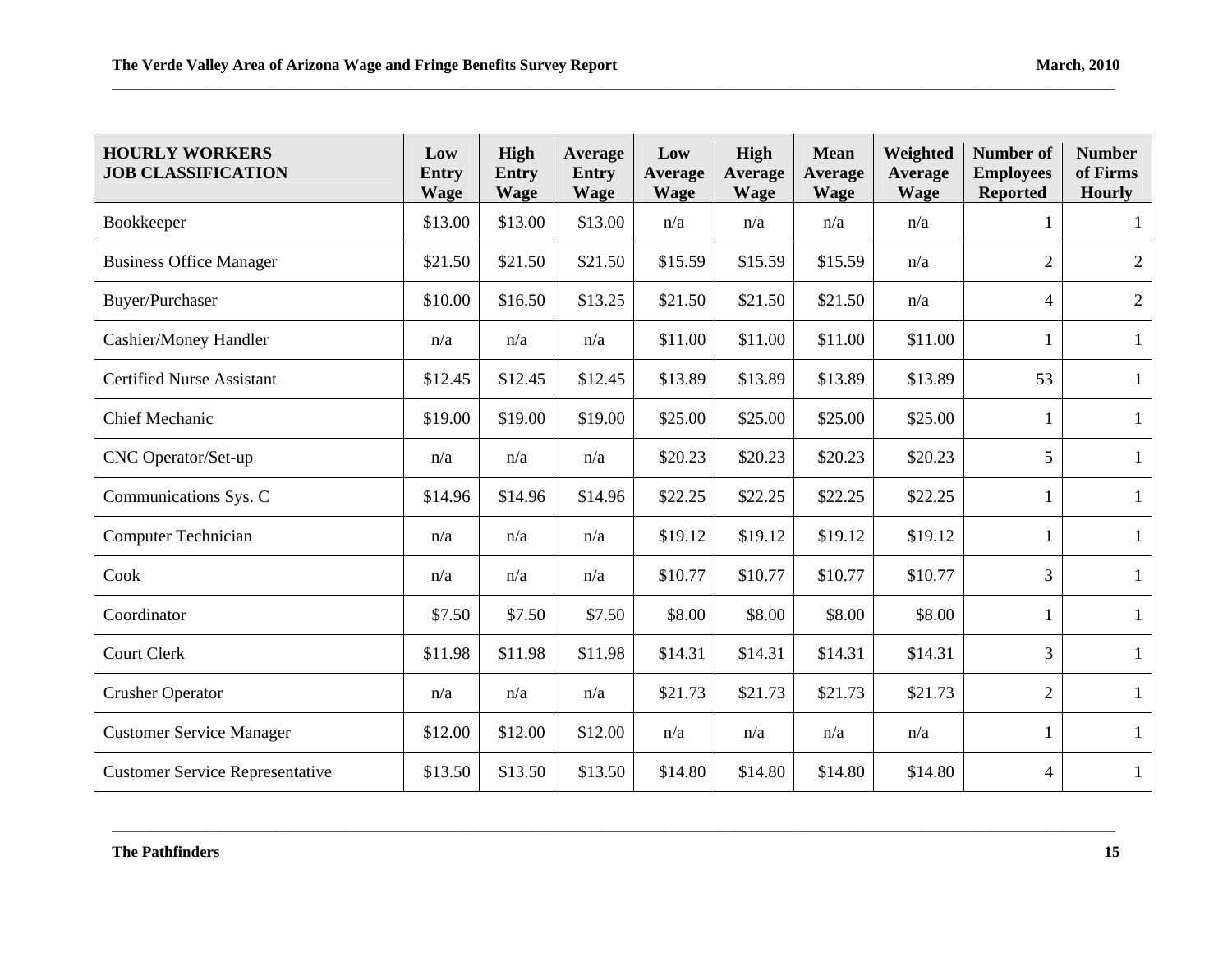| <b>HOURLY WORKERS</b><br><b>JOB CLASSIFICATION</b> | Low<br><b>Entry</b><br><b>Wage</b> | High<br><b>Entry</b><br><b>Wage</b> | Average<br><b>Entry</b><br><b>Wage</b> | Low<br><b>Average</b><br><b>Wage</b> | High<br>Average<br><b>Wage</b> | <b>Mean</b><br><b>Average</b><br><b>Wage</b> | Weighted<br>Average<br><b>Wage</b> | <b>Number of</b><br><b>Employees</b><br><b>Reported</b> | <b>Number</b><br>of Firms<br><b>Hourly</b> |
|----------------------------------------------------|------------------------------------|-------------------------------------|----------------------------------------|--------------------------------------|--------------------------------|----------------------------------------------|------------------------------------|---------------------------------------------------------|--------------------------------------------|
| Data Entry Operator                                | n/a                                | n/a                                 | n/a                                    | \$16.67                              | \$16.67                        | \$16.67                                      | \$16.67                            | $\overline{2}$                                          | 1                                          |
| DC Maintenance                                     | n/a                                | n/a                                 | n/a                                    | \$16.68                              | \$16.68                        | \$16.68                                      | \$16.68                            | 3                                                       | $\mathbf{1}$                               |
| Deputy City Clerk                                  | \$14.24                            | \$14.24                             | \$14.24                                | \$16.25                              | \$16.25                        | \$16.25                                      | \$16.25                            |                                                         | $\mathbf{1}$                               |
| Director of Finance                                | \$23.31                            | \$23.31                             | \$23.31                                | \$24.49                              | \$24.49                        | \$24.49                                      | \$24.49                            |                                                         | $\mathbf{1}$                               |
| Dishwasher                                         | n/a                                | n/a                                 | n/a                                    | \$8.50                               | \$8.50                         | \$8.50                                       | \$8.50                             | 4                                                       | $\mathbf{1}$                               |
| Dispatch Supervisor                                | \$14.96                            | \$14.96                             | \$14.96                                | \$22.27                              | \$22.27                        | \$22.27                                      | \$22.27                            | 1                                                       | 1                                          |
| Dispatcher                                         | \$13.55                            | \$13.55                             | \$13.55                                | \$17.42                              | \$17.42                        | \$17.42                                      | \$17.42                            | 8                                                       | $\mathbf{1}$                               |
| Drafter - General                                  | n/a                                | n/a                                 | n/a                                    | \$14.50                              | \$14.50                        | \$14.50                                      | \$14.50                            | -1                                                      | $\mathbf{1}$                               |
| Driver - Bus                                       | \$11.40                            | \$11.40                             | \$11.40                                | \$15.07                              | \$15.07                        | \$15.07                                      | \$15.07                            | 9                                                       | $\mathbf{1}$                               |
| Electrician                                        | \$16.92                            | \$16.92                             | \$16.92                                | \$23.01                              | \$23.01                        | \$23.01                                      | \$23.01                            | 1                                                       | $\mathbf{1}$                               |
| Electronic Technician                              | n/a                                | n/a                                 | n/a                                    | \$25.17                              | \$25.17                        | \$25.17                                      | \$25.17                            |                                                         | $\mathbf{1}$                               |
| <b>Engineering Technician</b>                      | \$20.62                            | \$20.62                             | \$20.62                                | \$21.87                              | \$21.87                        | \$21.87                                      | \$21.87                            |                                                         | 1                                          |
| <b>Environmental Tech</b>                          | n/a                                | n/a                                 | n/a                                    | \$19.92                              | \$19.92                        | \$19.92                                      | \$19.92                            |                                                         | $\mathbf{1}$                               |
| <b>Equipment Operator</b>                          | \$12.58                            | \$12.58                             | \$12.58                                | \$15.14                              | \$15.14                        | \$15.14                                      | \$15.14                            | 3                                                       | $\mathbf{1}$                               |
| <b>Evidence Tech</b>                               | \$13.55                            | \$13.55                             | \$13.55                                | \$18.82                              | \$18.82                        | \$18.82                                      | \$18.82                            | 1                                                       | $\mathbf{1}$                               |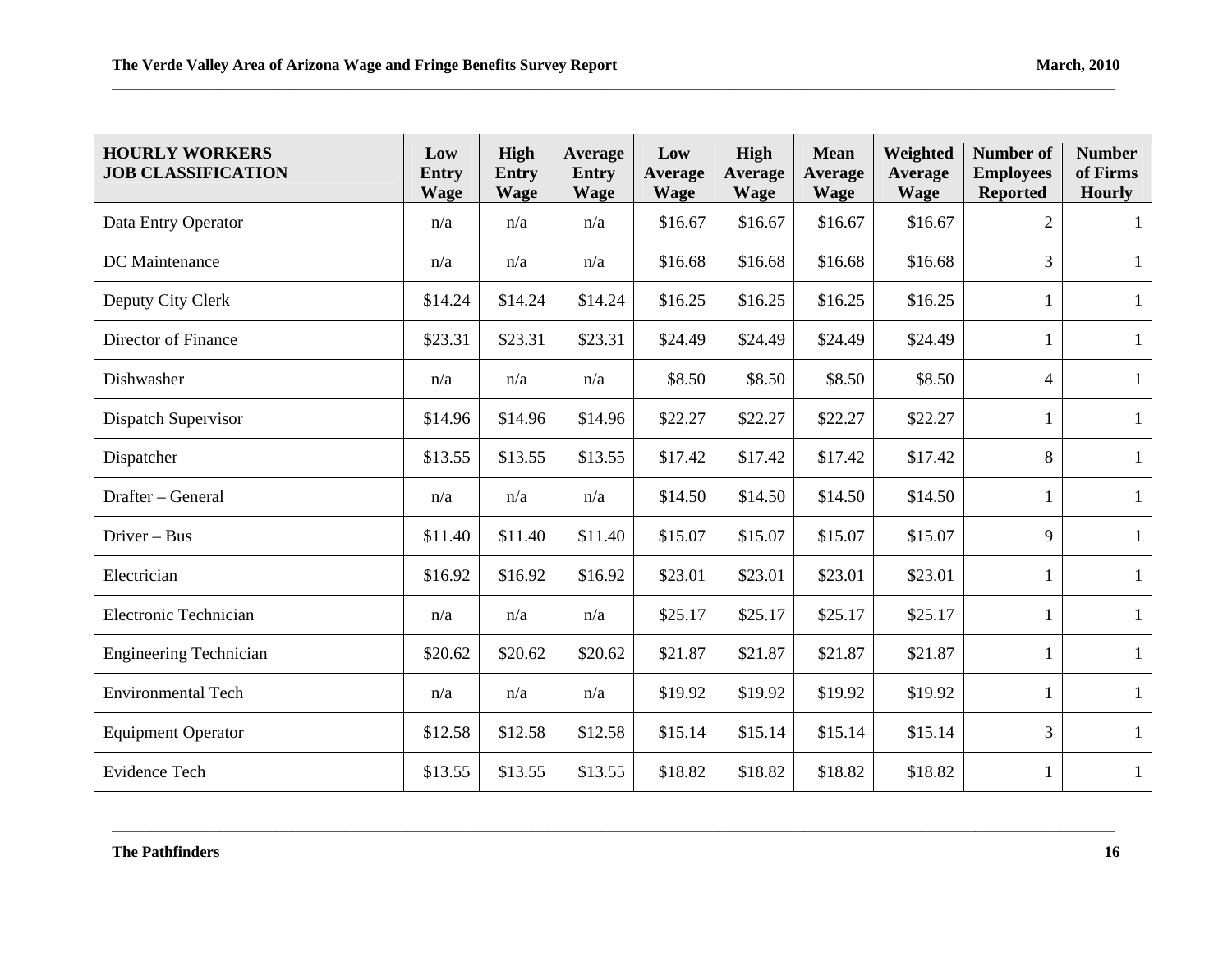| <b>HOURLY WORKERS</b><br><b>JOB CLASSIFICATION</b> | Low<br>Entry<br><b>Wage</b> | High<br><b>Entry</b><br><b>Wage</b> | Average<br><b>Entry</b><br><b>Wage</b> | Low<br><b>Average</b><br><b>Wage</b> | High<br><b>Average</b><br><b>Wage</b> | <b>Mean</b><br><b>Average</b><br><b>Wage</b> | Weighted<br><b>Average</b><br><b>Wage</b> | <b>Number of</b><br><b>Employees</b><br><b>Reported</b> | <b>Number</b><br>of Firms<br><b>Hourly</b> |
|----------------------------------------------------|-----------------------------|-------------------------------------|----------------------------------------|--------------------------------------|---------------------------------------|----------------------------------------------|-------------------------------------------|---------------------------------------------------------|--------------------------------------------|
| <b>Executive Director</b>                          | \$15.00                     | \$15.00                             | \$15.00                                | \$15.00                              | \$15.00                               | \$15.00                                      | \$15.00                                   |                                                         | 1                                          |
| Fabricators                                        | \$10.00                     | \$10.00                             | \$10.00                                | \$17.25                              | \$17.25                               | \$17.25                                      | \$17.25                                   | $\overline{2}$                                          | $\mathbf{1}$                               |
| <b>Field Supervisor</b>                            | \$21.00                     | \$21.00                             | \$21.00                                | n/a                                  | n/a                                   | n/a                                          | n/a                                       | 1                                                       | $\mathbf{1}$                               |
| File Clerk                                         | n/a                         | n/a                                 | n/a                                    | \$12.90                              | \$12.90                               | \$12.90                                      | \$12.90                                   | 3                                                       | $\mathbf{1}$                               |
| <b>Financial Analyst</b>                           | n/a                         | n/a                                 | n/a                                    | \$14.77                              | \$14.77                               | \$14.77                                      | \$14.77                                   | $\mathbf{1}$                                            | $\mathbf{1}$                               |
| Fire Captain                                       | \$18.59                     | \$25.75                             | \$22.17                                | \$22.23                              | \$35.38                               | \$28.81                                      | \$26.61                                   | 9                                                       | $\overline{2}$                             |
| Fire Engineer                                      | \$15.29                     | \$20.62                             | \$17.96                                | \$19.12                              | \$25.71                               | \$22.42                                      | \$22.12                                   | 11                                                      | $\overline{2}$                             |
| Fire Inspector                                     | \$16.51                     | \$16.51                             | \$16.51                                | \$16.51                              | \$16.51                               | \$16.51                                      | \$16.51                                   | 1                                                       | $\mathbf{1}$                               |
| Fire Marshall                                      | \$21.13                     | \$21.13                             | \$21.13                                | \$23.65                              | \$23.65                               | \$23.65                                      | \$23.65                                   | $\mathbf{1}$                                            | $\mathbf{1}$                               |
| Firefighter                                        | \$12.47                     | \$18.68                             | \$15.58                                | \$13.56                              | \$19.78                               | \$16.67                                      | \$18.08                                   | $22\,$                                                  | $\overline{2}$                             |
| Food Service Supervisor                            | n/a                         | n/a                                 | n/a                                    | \$13.65                              | \$13.65                               | \$13.65                                      | \$13.65                                   | 1                                                       | $\mathbf{1}$                               |
| Food Service Worker – non-tipped                   | \$10.70                     | \$10.70                             | \$10.70                                | \$7.77                               | \$11.49                               | \$9.63                                       | \$10.90                                   | 19                                                      | $\overline{2}$                             |
| Foreman                                            | \$13.00                     | \$13.00                             | \$13.00                                | \$16.00                              | \$23.37                               | \$19.69                                      | \$22.70                                   | 11                                                      | $\overline{2}$                             |
| Fork Lift Operator                                 | n/a                         | n/a                                 | n/a                                    | \$19.09                              | \$19.09                               | \$19.09                                      | \$19.09                                   | 8                                                       | $\mathbf{1}$                               |
| General Laborer                                    | \$10.00                     | \$11.50                             | \$10.75                                | \$12.50                              | \$17.03                               | \$14.84                                      | \$16.18                                   | 16                                                      | $\overline{2}$                             |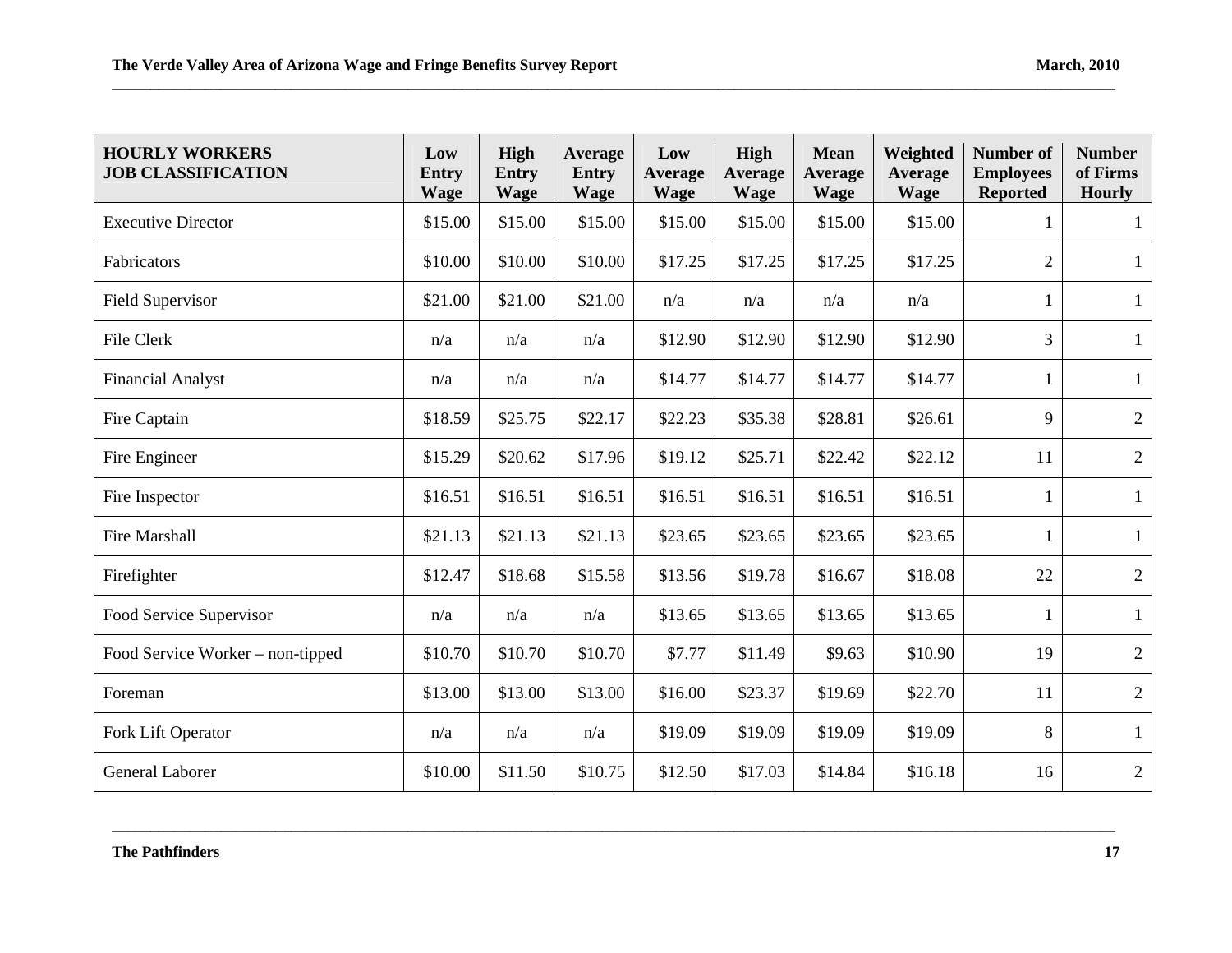| <b>HOURLY WORKERS</b><br><b>JOB CLASSIFICATION</b> | Low<br>Entry<br><b>Wage</b> | <b>High</b><br><b>Entry</b><br><b>Wage</b> | Average<br><b>Entry</b><br><b>Wage</b> | Low<br><b>Average</b><br><b>Wage</b> | High<br><b>Average</b><br><b>Wage</b> | <b>Mean</b><br><b>Average</b><br><b>Wage</b> | Weighted<br>Average<br><b>Wage</b> | <b>Number of</b><br><b>Employees</b><br><b>Reported</b> | <b>Number</b><br>of Firms<br><b>Hourly</b> |
|----------------------------------------------------|-----------------------------|--------------------------------------------|----------------------------------------|--------------------------------------|---------------------------------------|----------------------------------------------|------------------------------------|---------------------------------------------------------|--------------------------------------------|
| General Office                                     | \$7.50                      | \$7.50                                     | \$7.50                                 | \$7.50                               | \$7.50                                | \$7.50                                       | \$7.50                             |                                                         | $\mathbf{1}$                               |
| Graphic Artist / Designer                          | \$13.50                     | \$13.50                                    | \$13.50                                | \$16.60                              | \$16.60                               | \$16.60                                      | \$16.60                            | $\overline{2}$                                          | $\mathbf{1}$                               |
| <b>Health Services Tech</b>                        | n/a                         | n/a                                        | n/a                                    | \$13.03                              | \$13.03                               | \$13.03                                      | \$13.03                            | 18                                                      | $\mathbf{1}$                               |
| Heavy Equipment Operator                           | n/a                         | n/a                                        | n/a                                    | \$18.78                              | \$18.78                               | \$18.78                                      | \$18.78                            | 4                                                       | $\mathbf{1}$                               |
| Housekeeper                                        | \$10.70                     | \$10.70                                    | \$10.70                                | \$11.62                              | \$11.62                               | \$11.62                                      | \$11.62                            | 40                                                      | $\mathbf{1}$                               |
| Human Resources Assistant                          | \$12.90                     | \$12.90                                    | \$12.90                                | \$13.96                              | \$15.18                               | \$14.57                                      | \$14.57                            | $\overline{2}$                                          | $\overline{2}$                             |
| Inks/Coatings                                      | \$11.50                     | \$11.50                                    | \$11.50                                | \$14.85                              | \$14.85                               | \$14.85                                      | \$14.85                            | $\overline{7}$                                          | $\mathbf{1}$                               |
| Inspector/Planner                                  | \$14.24                     | \$14.24                                    | \$14.24                                | \$19.01                              | \$19.01                               | \$19.01                                      | \$19.01                            | 3                                                       | $\mathbf{1}$                               |
| Janitor                                            | \$10.50                     | \$10.50                                    | \$10.50                                | \$8.08                               | \$11.00                               | \$9.54                                       | \$8.45                             | 8                                                       | $\overline{2}$                             |
| Lab Technician                                     | \$12.45                     | \$12.45                                    | \$12.45                                | \$15.11                              | \$15.11                               | \$15.11                                      | \$15.11                            | 15                                                      | $\mathbf{1}$                               |
| Librarian                                          | \$18.00                     | \$18.00                                    | \$18.00                                | \$19.00                              | \$19.00                               | \$19.00                                      | \$19.00                            | 1                                                       | $\mathbf{1}$                               |
| Library Assistant                                  | \$10.85                     | \$15.00                                    | \$12.93                                | \$12.99                              | \$16.00                               | \$14.50                                      | \$13.74                            | 8                                                       | $\overline{2}$                             |
| Library Tech                                       | \$11.98                     | \$11.98                                    | \$11.98                                | \$17.75                              | \$17.75                               | \$17.75                                      | \$17.75                            | $\overline{2}$                                          | $\mathbf{1}$                               |
| Lubricator                                         | n/a                         | n/a                                        | n/a                                    | \$19.84                              | \$19.84                               | \$19.84                                      | \$19.84                            | 1                                                       | $\mathbf{1}$                               |
| Machine Operator with Set-up                       | \$10.50                     | \$14.50                                    | \$12.50                                | \$15.00                              | \$15.30                               | \$15.15                                      | \$13.55                            | 18                                                      | $\overline{3}$                             |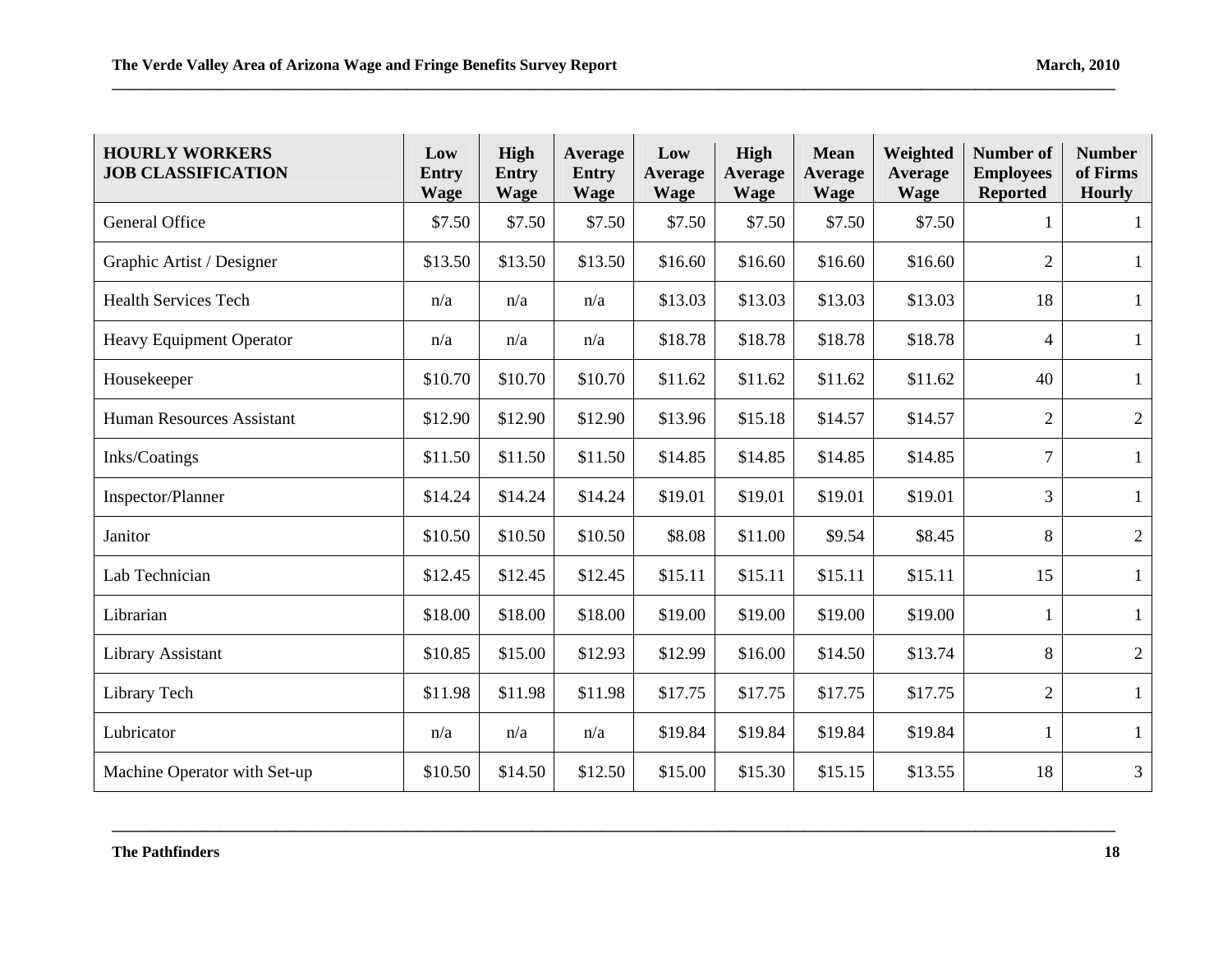| <b>HOURLY WORKERS</b><br><b>JOB CLASSIFICATION</b> | Low<br><b>Entry</b><br><b>Wage</b> | High<br><b>Entry</b><br><b>Wage</b> | Average<br><b>Entry</b><br><b>Wage</b> | Low<br><b>Average</b><br><b>Wage</b> | High<br><b>Average</b><br><b>Wage</b> | <b>Mean</b><br><b>Average</b><br><b>Wage</b> | Weighted<br>Average<br><b>Wage</b> | <b>Number of</b><br><b>Employees</b><br><b>Reported</b> | <b>Number</b><br>of Firms<br><b>Hourly</b> |
|----------------------------------------------------|------------------------------------|-------------------------------------|----------------------------------------|--------------------------------------|---------------------------------------|----------------------------------------------|------------------------------------|---------------------------------------------------------|--------------------------------------------|
| Machine Operator without Set-up                    | \$12.50                            | \$12.50                             | \$12.50                                | \$12.75                              | \$12.75                               | \$12.75                                      | \$12.75                            | 5                                                       | -1                                         |
| Maintenance Foreman                                | \$13.89                            | \$13.89                             | \$13.89                                | \$17.79                              | \$26.02                               | \$21.91                                      | \$24.37                            | 5                                                       | $\overline{2}$                             |
| Maintenance Manager                                | \$17.78                            | \$17.78                             | \$17.78                                | \$17.30                              | \$22.69                               | \$20.00                                      | \$20.00                            | $\overline{2}$                                          | $\overline{2}$                             |
| Maintenance Mechanic                               | \$16.50                            | \$16.50                             | \$16.50                                | \$22.00                              | \$22.00                               | \$22.00                                      | \$22.00                            | $\mathbf{1}$                                            | $\mathbf{1}$                               |
| Maintenance Technician                             | \$11.40                            | \$11.40                             | \$11.40                                | \$10.20                              | \$12.79                               | \$11.50                                      | \$12.36                            | 6                                                       | $\overline{2}$                             |
| Maintenance-General                                | \$8.50                             | \$11.50                             | \$10.00                                | \$12.57                              | \$18.91                               | \$15.16                                      | \$11.77                            | 6                                                       | $\overline{4}$                             |
| Mechanic-Heavy Equipment                           | n/a                                | n/a                                 | n/a                                    | \$22.63                              | \$22.63                               | \$22.63                                      | \$22.63                            | 3                                                       | $\mathbf{1}$                               |
| <b>Medical Assistant</b>                           | n/a                                | n/a                                 | n/a                                    | \$10.42                              | \$19.04                               | \$14.73                                      | \$10.99                            | 15                                                      | $\overline{2}$                             |
| <b>Medical Records</b>                             | n/a                                | n/a                                 | n/a                                    | \$14.13                              | \$14.13                               | \$14.13                                      | \$14.13                            | $\mathbf{2}$                                            | $\mathbf{1}$                               |
| Medical Tech I                                     | \$26.90                            | \$26.90                             | \$26.90                                | \$30.81                              | \$30.81                               | \$30.81                                      | \$30.81                            | 12                                                      | $\mathbf{1}$                               |
| Meter Reader                                       | \$11.40                            | \$11.40                             | \$11.40                                | \$12.83                              | \$12.83                               | \$12.83                                      | \$12.83                            | 4                                                       | $\mathbf{1}$                               |
| Nurse-Registered                                   | \$26.90                            | \$26.90                             | \$26.90                                | \$26.22                              | \$35.30                               | \$30.76                                      | \$35.25                            | 195                                                     | $\overline{2}$                             |
| <b>Operations Manager</b>                          | \$20.61                            | \$20.61                             | \$20.61                                | \$27.09                              | \$27.09                               | \$27.09                                      | \$27.09                            | $\mathbf{1}$                                            | $\mathbf{1}$                               |
| Pharmacy Tech                                      | \$14.50                            | \$14.50                             | \$14.50                                | \$16.97                              | \$16.97                               | \$16.97                                      | \$16.97                            | 11                                                      | $\mathbf{1}$                               |
| Physical Therapist                                 | \$29.10                            | \$29.10                             | \$29.10                                | \$36.16                              | \$36.16                               | \$36.16                                      | \$36.16                            | 16                                                      | $\mathbf{1}$                               |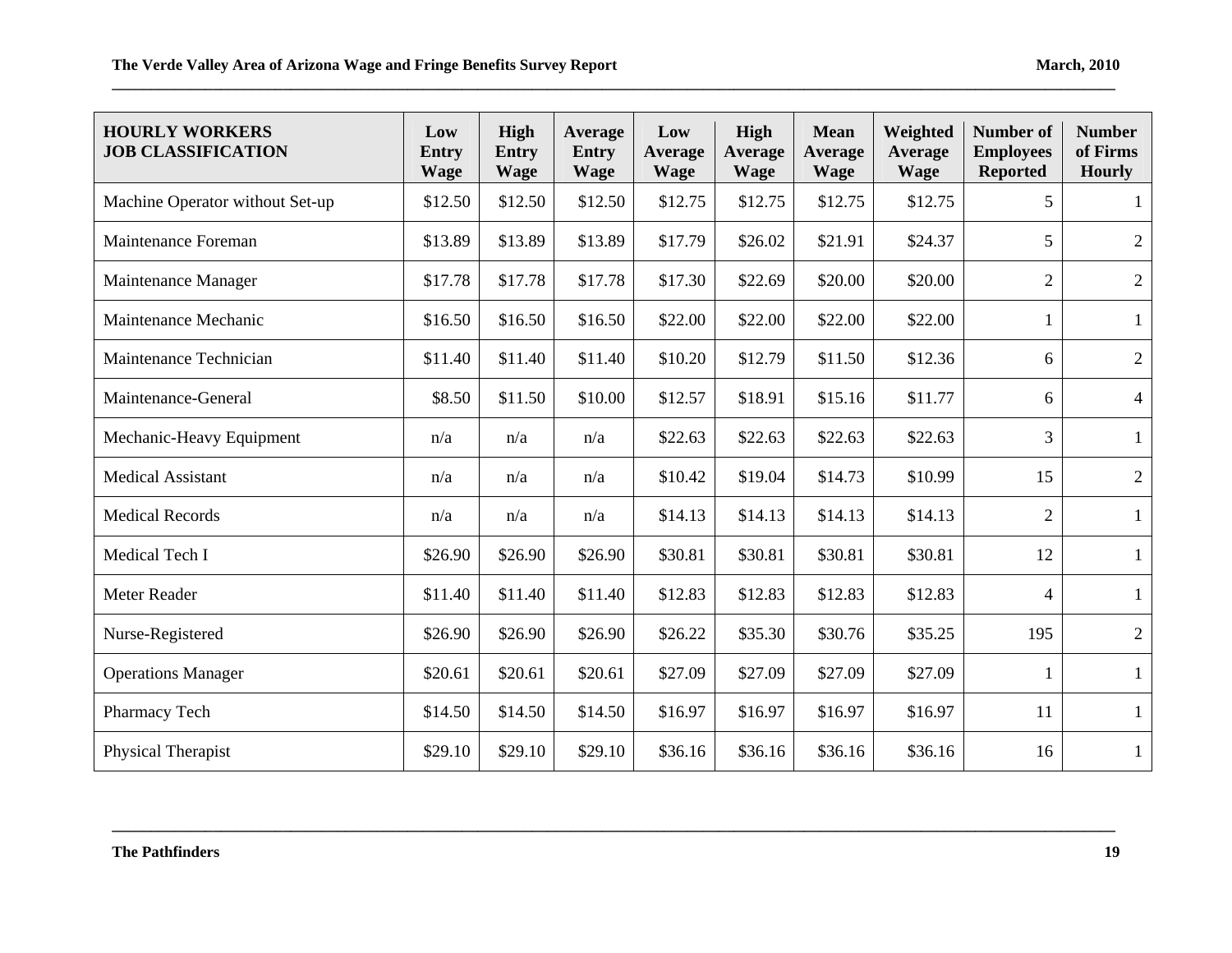| <b>HOURLY WORKERS</b><br><b>JOB CLASSIFICATION</b> | Low<br>Entry<br><b>Wage</b> | <b>High</b><br><b>Entry</b><br><b>Wage</b> | <b>Average</b><br><b>Entry</b><br><b>Wage</b> | Low<br><b>Average</b><br><b>Wage</b> | High<br><b>Average</b><br><b>Wage</b> | <b>Mean</b><br><b>Average</b><br><b>Wage</b> | Weighted<br>Average<br><b>Wage</b> | <b>Number</b> of<br><b>Employees</b><br><b>Reported</b> | <b>Number</b><br>of Firms<br><b>Hourly</b> |
|----------------------------------------------------|-----------------------------|--------------------------------------------|-----------------------------------------------|--------------------------------------|---------------------------------------|----------------------------------------------|------------------------------------|---------------------------------------------------------|--------------------------------------------|
| <b>Plant Manager</b>                               | \$20.00                     | \$20.00                                    | \$20.00                                       | \$22.00                              | \$22.00                               | \$22.00                                      | \$22.00                            |                                                         | 1                                          |
| <b>Plant Operator</b>                              | n/a                         | n/a                                        | n/a                                           | \$14.33                              | \$14.33                               | \$14.33                                      | \$14.33                            | 3                                                       | 1                                          |
| Police Officer                                     | \$17.78                     | \$18.00                                    | \$17.89                                       | \$20.00                              | \$21.37                               | \$20.69                                      | \$21.07                            | 27                                                      | $\overline{2}$                             |
| Police Sergeant                                    | \$21.13                     | \$30.00                                    | \$25.57                                       | \$27.44                              | \$32.00                               | \$29.72                                      | \$28.45                            | 9                                                       | $\sqrt{2}$                                 |
| <b>Production Operator</b>                         | \$17.00                     | \$17.00                                    | \$17.00                                       | \$18.00                              | \$22.14                               | \$20.07                                      | \$20.76                            | 12                                                      | $\overline{2}$                             |
| Program Director Assistant                         | \$18.00                     | \$18.00                                    | \$18.00                                       | \$20.00                              | \$20.00                               | \$20.00                                      | \$20.00                            | 1                                                       | $\mathbf{1}$                               |
| <b>Public Works Street Worker</b>                  | \$11.40                     | \$11.40                                    | \$11.40                                       | \$15.89                              | \$15.89                               | \$15.89                                      | \$15.89                            | $\overline{4}$                                          | $\mathbf{1}$                               |
| <b>Quality Assurance Manager</b>                   | n/a                         | n/a                                        | n/a                                           | \$17.28                              | \$21.50                               | \$19.39                                      | \$19.39                            | $\overline{2}$                                          | $\overline{2}$                             |
| <b>Quality Assurance/Inspection</b>                | \$8.50                      | \$8.50                                     | \$8.50                                        | \$23.11                              | \$23.11                               | \$23.11                                      | \$17.33                            | 8                                                       | $\sqrt{2}$                                 |
| R&D Technician                                     | \$16.50                     | \$16.50                                    | \$16.50                                       | \$19.25                              | \$19.25                               | \$19.25                                      | \$19.25                            | 1                                                       | 1                                          |
| Receptionist/Switchboard                           | \$11.50                     | \$11.50                                    | \$11.50                                       | \$10.18                              | \$14.90                               | \$12.21                                      | \$11.79                            | 8                                                       | $\overline{4}$                             |
| Records Clerk - Police                             | \$11.98                     | \$11.98                                    | \$11.98                                       | \$15.00                              | \$15.00                               | \$15.00                                      | \$15.00                            | $\overline{2}$                                          | $\mathbf{1}$                               |
| <b>Recreation Coordinator</b>                      | \$14.24                     | \$14.24                                    | \$14.24                                       | \$19.10                              | \$19.10                               | \$19.10                                      | \$19.10                            |                                                         | $\mathbf{1}$                               |
| <b>Recreation Leader</b>                           | n/a                         | n/a                                        | n/a                                           | \$10.50                              | \$10.50                               | \$10.50                                      | \$10.50                            | 3                                                       | $\mathbf{1}$                               |
| <b>Recreation Sports Coordinator</b>               | \$13.55                     | \$13.55                                    | \$13.55                                       | \$15.37                              | \$15.37                               | \$15.37                                      | \$15.37                            |                                                         |                                            |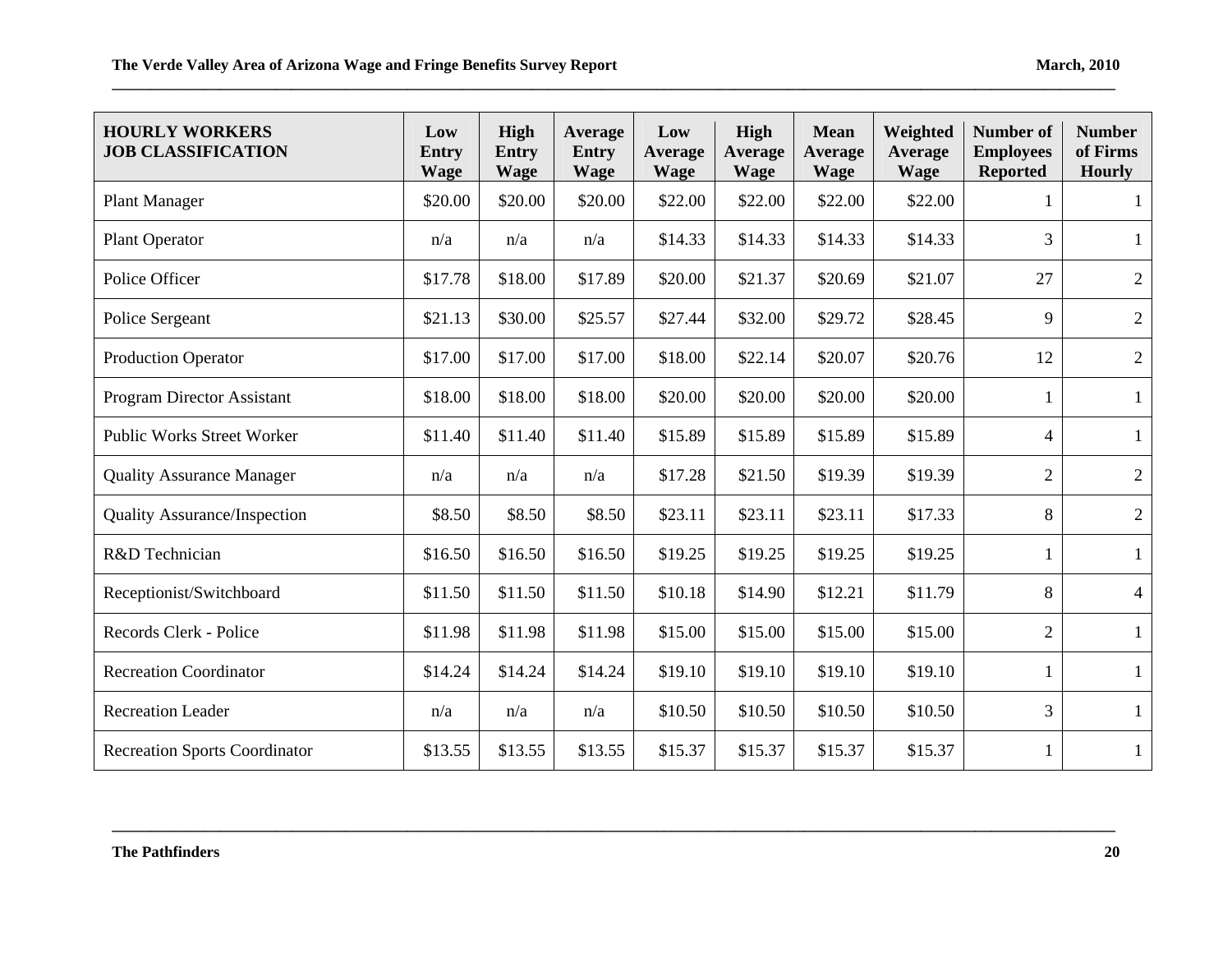| <b>HOURLY WORKERS</b><br><b>JOB CLASSIFICATION</b> | Low<br>Entry<br><b>Wage</b> | <b>High</b><br><b>Entry</b><br><b>Wage</b> | Average<br><b>Entry</b><br><b>Wage</b> | Low<br><b>Average</b><br><b>Wage</b> | <b>High</b><br><b>Average</b><br><b>Wage</b> | <b>Mean</b><br><b>Average</b><br><b>Wage</b> | Weighted<br>Average<br><b>Wage</b> | <b>Number of</b><br><b>Employees</b><br><b>Reported</b> | <b>Number</b><br>of Firms<br><b>Hourly</b> |
|----------------------------------------------------|-----------------------------|--------------------------------------------|----------------------------------------|--------------------------------------|----------------------------------------------|----------------------------------------------|------------------------------------|---------------------------------------------------------|--------------------------------------------|
| <b>Recreation Supervisor</b>                       | \$24.10                     | \$24.10                                    | \$24.10                                | \$15.71                              | \$15.71                                      | \$15.71                                      | \$15.71                            | 1                                                       | 1                                          |
| Scheduler/Planner                                  | n/a                         | n/a                                        | n/a                                    | \$11.75                              | \$19.00                                      | \$15.38                                      | \$15.38                            | $\overline{2}$                                          | $\overline{2}$                             |
| <b>Screen Preparer</b>                             | \$10.50                     | \$10.50                                    | \$10.50                                | \$12.55                              | \$12.55                                      | \$12.55                                      | \$12.55                            | 5                                                       | $\mathbf{1}$                               |
| Secretary – General                                | \$13.45                     | \$13.45                                    | \$13.45                                | \$15.36                              | \$15.36                                      | \$15.36                                      | \$15.36                            | 17                                                      | $\mathbf{1}$                               |
| <b>Security Guard</b>                              | \$9.15                      | \$9.15                                     | \$9.15                                 | \$13.67                              | \$13.67                                      | \$13.67                                      | n/a                                | $\overline{7}$                                          | $\overline{2}$                             |
| Shipping/Receiving Clerk                           | \$8.50                      | \$11.50                                    | \$10.00                                | \$13.15                              | \$18.47                                      | \$15.21                                      | \$12.37                            | 9                                                       | $\overline{4}$                             |
| Shop Manager                                       | n/a                         | n/a                                        | n/a                                    | \$25.00                              | \$25.00                                      | \$25.00                                      | \$25.00                            | 1                                                       | 1                                          |
| Sr. Equipment Operator                             | n/a                         | n/a                                        | n/a                                    | \$21.90                              | \$21.90                                      | \$21.90                                      | \$21.90                            | 9                                                       | $\mathbf{1}$                               |
| Teller                                             | \$12.00                     | \$12.00                                    | \$12.00                                | \$13.00                              | \$13.00                                      | \$13.00                                      | \$13.00                            | $\overline{2}$                                          | $\mathbf{1}$                               |
| <b>Training Coordinator</b>                        | \$26.73                     | \$26.73                                    | \$26.73                                | \$34.22                              | \$34.22                                      | \$34.22                                      | \$34.22                            |                                                         | $\mathbf{1}$                               |
| <b>Warehouse Associate</b>                         | \$8.50                      | \$8.50                                     | \$8.50                                 | \$8.50                               | \$8.50                                       | \$8.50                                       | \$8.50                             | 1                                                       | $\mathbf{1}$                               |
| Wastewater Operator I                              | \$11.98                     | \$11.98                                    | \$11.98                                | \$14.31                              | \$14.31                                      | \$14.31                                      | \$14.31                            | 3                                                       | $\mathbf{1}$                               |
| Wastewater Operator II                             | \$13.22                     | \$13.22                                    | \$13.22                                | \$17.60                              | \$17.60                                      | \$17.60                                      | \$17.60                            |                                                         | $\mathbf{1}$                               |
| <b>Wastewater Operator Trainee</b>                 | \$11.40                     | \$11.40                                    | \$11.40                                | \$14.66                              | \$14.66                                      | \$14.66                                      | \$14.66                            | $\overline{2}$                                          | $\mathbf{1}$                               |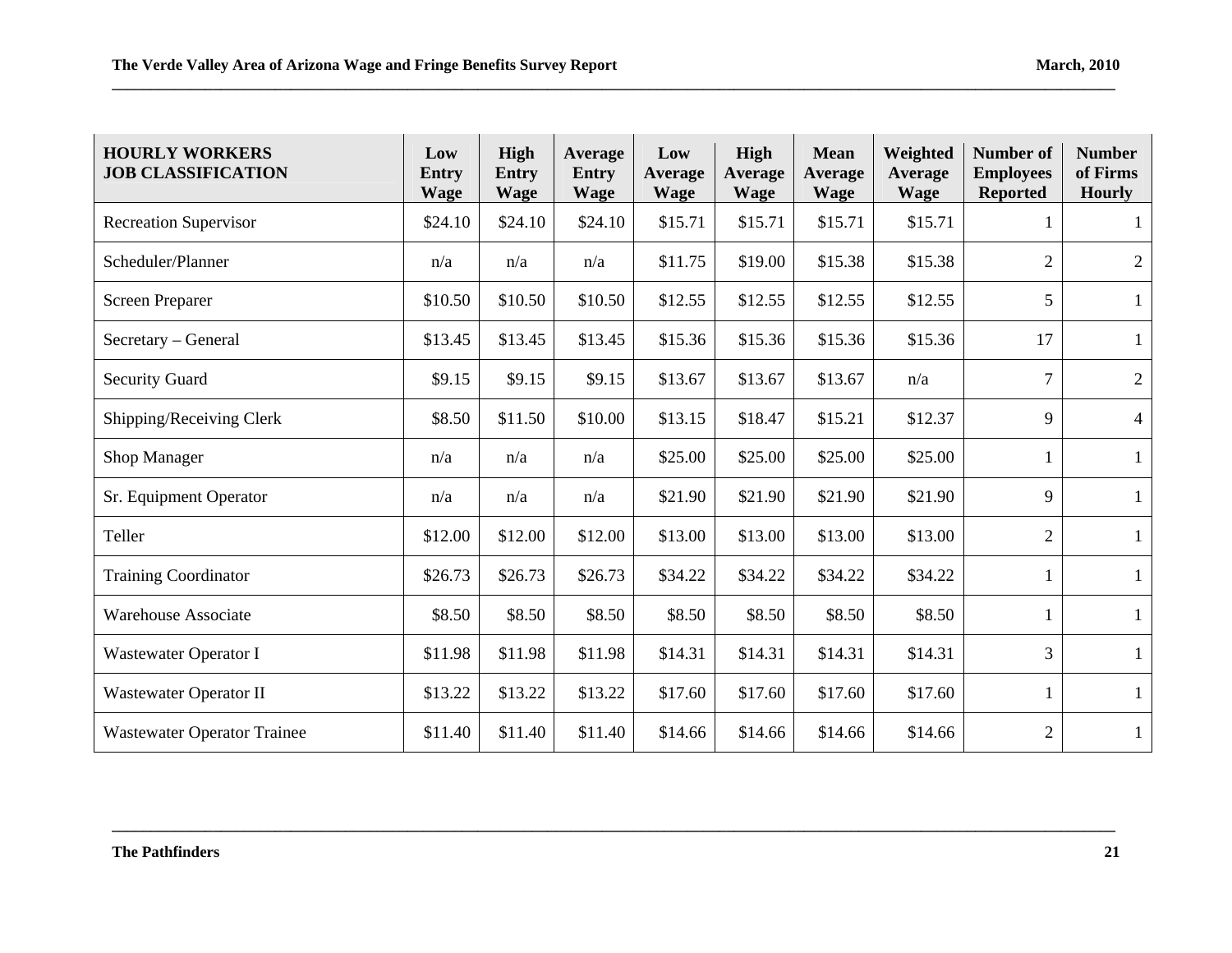| <b>HOURLY WORKERS</b><br><b>JOB CLASSIFICATION</b> | Low<br>Entry<br><b>Wage</b> | <b>High</b><br>Entry<br>Wage | Average<br><b>Entry</b><br><b>Wage</b> | Low<br>Average<br><b>Wage</b> | High<br>Average<br><b>Wage</b> | <b>Mean</b><br>Average<br><b>Wage</b> | Weighted<br>Average<br><b>Wage</b> | Number of<br><b>Employees</b><br><b>Reported</b> | <b>Number</b><br>of Firms<br><b>Hourly</b> |
|----------------------------------------------------|-----------------------------|------------------------------|----------------------------------------|-------------------------------|--------------------------------|---------------------------------------|------------------------------------|--------------------------------------------------|--------------------------------------------|
| <b>Water Operations Foreman</b>                    | \$15.33                     | \$15.33                      | \$15.33                                | \$20.79                       | \$20.79                        | \$20.79                               | \$20.79                            |                                                  |                                            |
| Water Operator I                                   | \$11.98                     | \$11.98                      | \$11.98                                | \$15.31                       | \$15.31                        | \$15.31                               | \$15.31                            | 2                                                | $\mathbf{1}$                               |
| Water Operator II                                  | \$13.22                     | \$13.22                      | \$13.22                                | \$16.71                       | \$16.71                        | \$16.71                               | \$16.71                            | $\overline{2}$                                   | $\perp$                                    |
| Welder-Maintenance/Utilities                       | n/a                         | n/a                          | n/a                                    | \$19.98                       | \$19.98                        | \$19.98                               | \$19.98                            | 11                                               |                                            |
| X-Ray Technician                                   | \$24.90                     | \$24.90                      | \$24.90                                | \$33.11                       | \$33.11                        | \$33.11                               | \$33.11                            | 13                                               |                                            |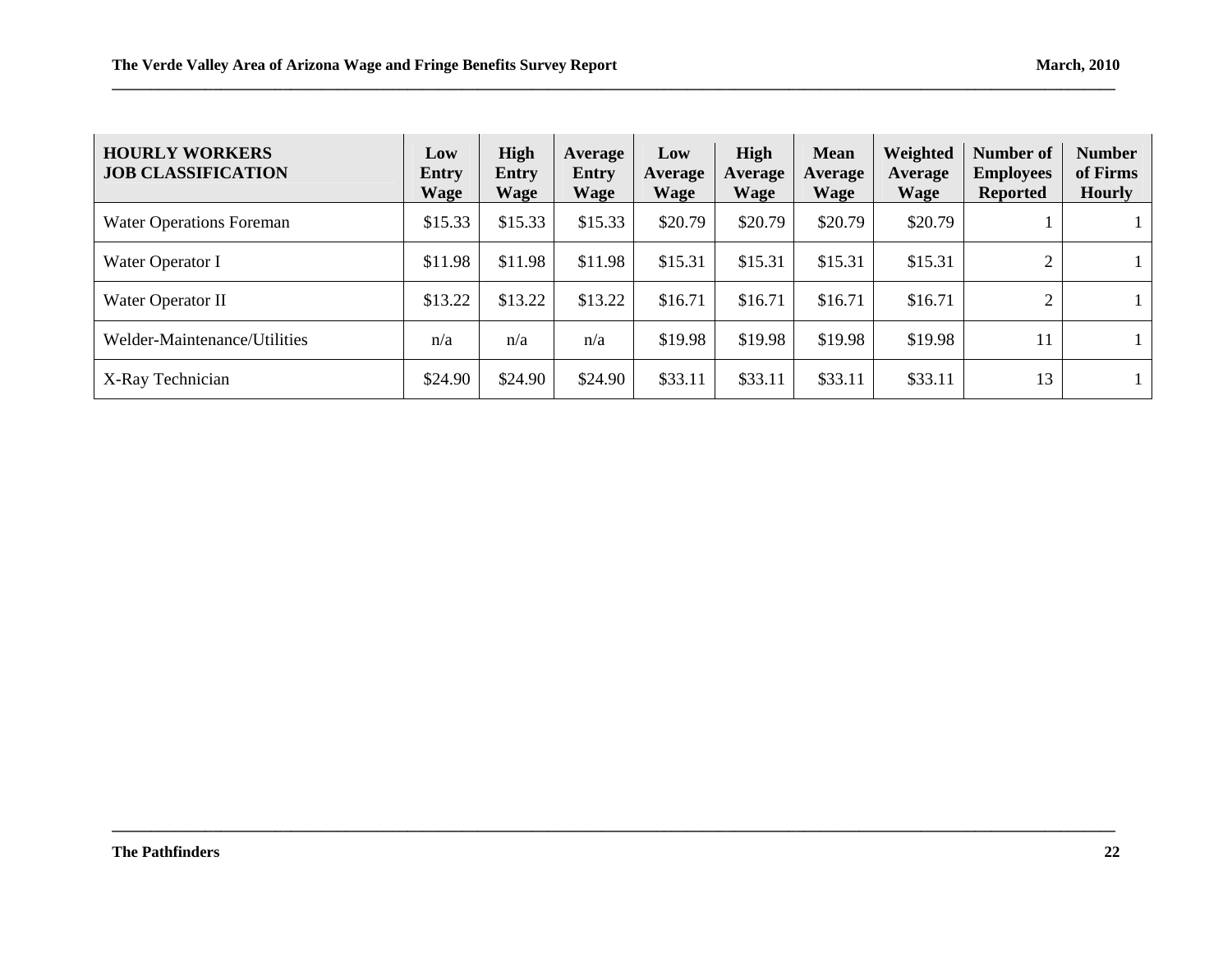#### **WAGE SUMMARY – SALARIED WORKERS**

# **Verde Valley Area of Arizona**

| <b>SALARIED WORKERS</b><br><b>JOB CLASSIFICATION</b> | Average<br><b>Annual</b><br><b>Salary</b> | <b>Number of</b><br><b>Employees</b><br><b>Reported</b> | <b>Number</b><br>of Firms<br><b>Salary</b> |
|------------------------------------------------------|-------------------------------------------|---------------------------------------------------------|--------------------------------------------|
| <b>Account/Budget Manager</b>                        | \$58,962.00                               | 1                                                       | 1                                          |
| Accountant                                           | \$47,977.00                               | 3                                                       | 3                                          |
| <b>Accounting Supervisor</b>                         | \$44,542.00                               | 1                                                       | 1                                          |
| Administrative Helper                                | \$38,500.00                               | 1                                                       | 1                                          |
| <b>Applications Analyst</b>                          | \$81,806.00                               | 1                                                       | 1                                          |
| <b>Assistant Fire Chief</b>                          | \$88,040.00                               | 1                                                       | 1                                          |
| Attorney                                             | \$80,000.00                               | 5                                                       | 1                                          |
| Auditor                                              | \$32,448.00                               | 1                                                       | 1                                          |
| <b>Battalion Chief</b>                               | \$82,134.00                               | 1                                                       | 1                                          |
| <b>Benefits Assistant</b>                            | \$24,000.00                               | 1                                                       | 1                                          |
| <b>Benefits Specialist</b>                           | \$53,000.00                               | 1                                                       | 1                                          |
| Bldg. & Grounds Maintenance                          | \$27,600.00                               | 5                                                       | 1                                          |
| Bookkeeper                                           | \$41,495.00                               | 1                                                       | 1                                          |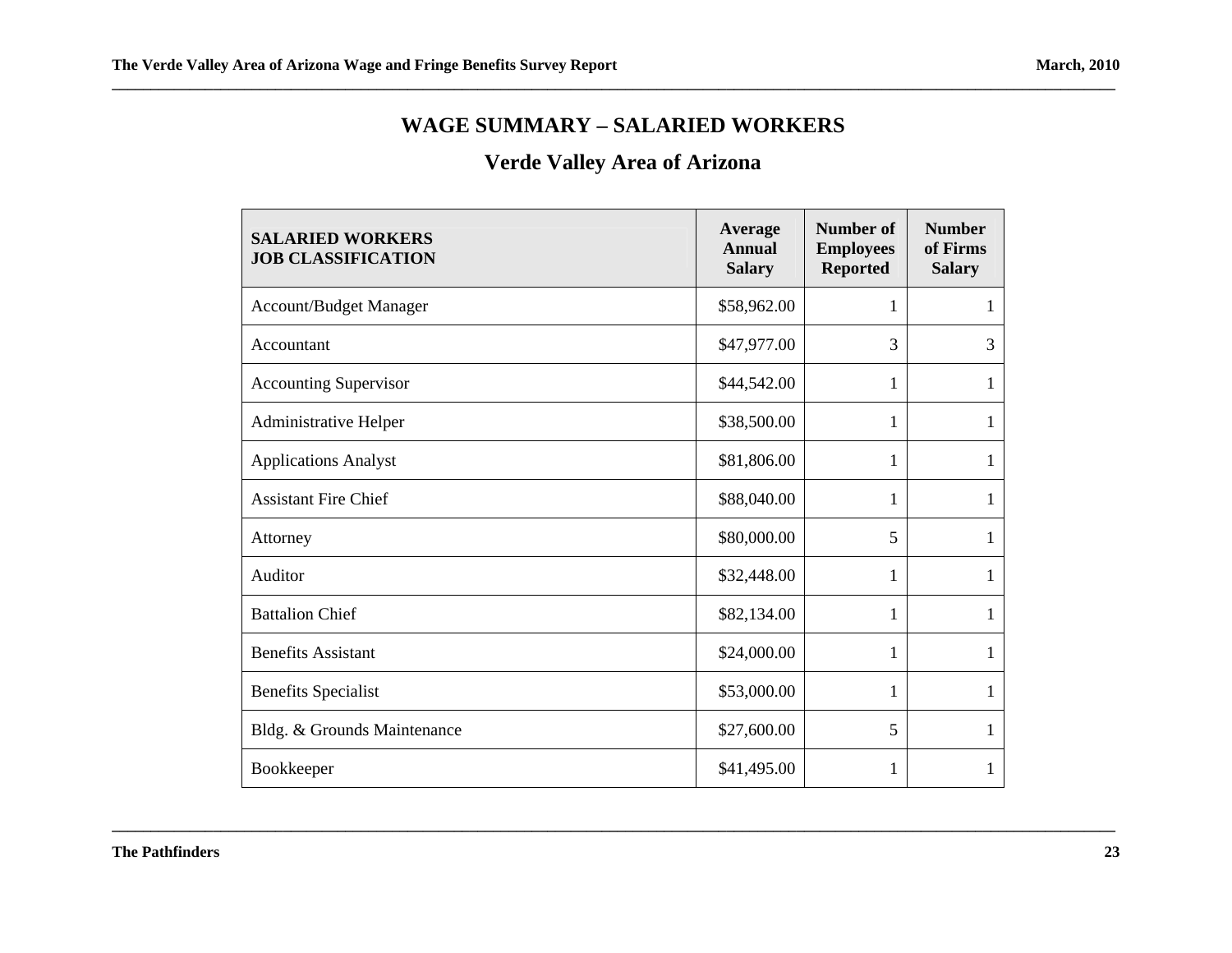| <b>SALARIED WORKERS</b><br><b>JOB CLASSIFICATION</b> | Average<br><b>Annual</b><br><b>Salary</b> | <b>Number of</b><br><b>Employees</b><br><b>Reported</b> | <b>Number</b><br>of Firms<br><b>Salary</b> |
|------------------------------------------------------|-------------------------------------------|---------------------------------------------------------|--------------------------------------------|
| <b>Branch Manager</b>                                | \$45,000.00                               | 1                                                       | $\mathbf{1}$                               |
| <b>Budget Analyst</b>                                | \$38,069.00                               | 1                                                       | 1                                          |
| <b>Building Official</b>                             | \$69,946.00                               | 1                                                       | 1                                          |
| <b>Business Manager</b>                              | \$65,000.00                               | 1                                                       | 1                                          |
| <b>Business Office Manager</b>                       | \$29,000.00                               | 1                                                       | 1                                          |
| Buyer/Purchaser                                      | \$57,337.00                               | 2                                                       | $\overline{2}$                             |
| Case Worker                                          | \$35,579.33                               | 19                                                      | $\mathbf{1}$                               |
| <b>Chief Executive Officer</b>                       | \$95,749.25                               | $\overline{4}$                                          | $\overline{4}$                             |
| <b>Chief Financial Officer</b>                       | \$78,085.00                               | $\overline{2}$                                          | $\overline{2}$                             |
| <b>City Attorney</b>                                 | \$135,000.00                              | 1                                                       | $\mathbf{1}$                               |
| <b>City Clerk</b>                                    | \$81,668.00                               | 1                                                       | 1                                          |
| <b>Community Development Director</b>                | \$73,595.00                               | 1                                                       | $\mathbf{1}$                               |
| <b>Computer Hardware Engineer</b>                    | \$35,000.00                               | 1                                                       | 1                                          |
| <b>Computer Programmer</b>                           | \$73,593.50                               | $\overline{2}$                                          | $\overline{2}$                             |
| <b>Computer Software Engineer</b>                    | \$35,000.00                               | 1                                                       | $\mathbf{1}$                               |
| <b>Computer Systems Administrator</b>                | \$65,863.50                               | 2                                                       | $\overline{2}$                             |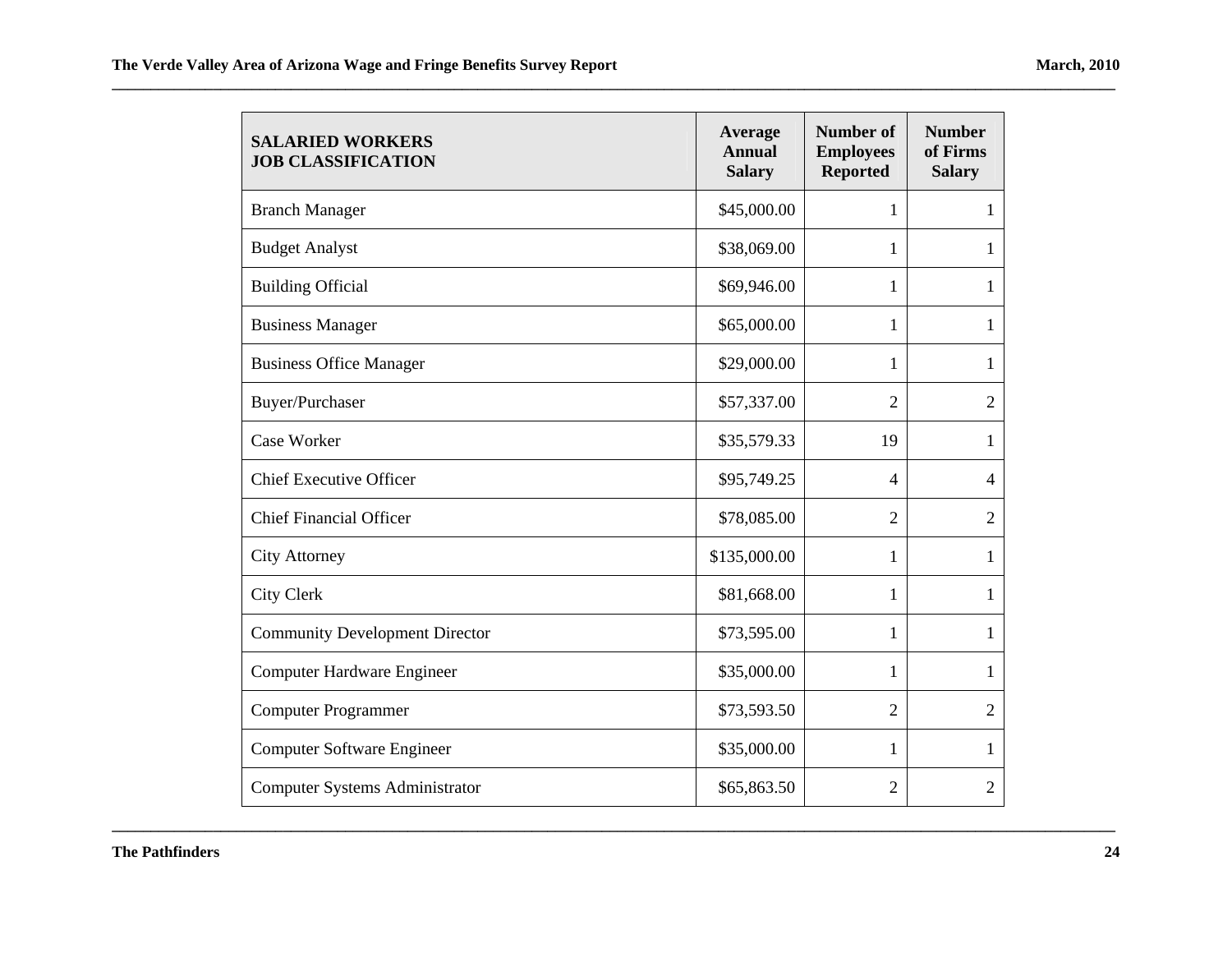| <b>SALARIED WORKERS</b><br><b>JOB CLASSIFICATION</b> | Average<br><b>Annual</b><br><b>Salary</b> | <b>Number of</b><br><b>Employees</b><br><b>Reported</b> | <b>Number</b><br>of Firms<br><b>Salary</b> |
|------------------------------------------------------|-------------------------------------------|---------------------------------------------------------|--------------------------------------------|
| Controller                                           | \$133,927.00                              | 1                                                       | 1                                          |
| Court Admin.                                         | \$42,000.00                               | 1                                                       | 1                                          |
| <b>Customer Relations</b>                            | \$47,694.00                               | 1                                                       | 1                                          |
| <b>Customer Service Manager</b>                      | \$56,250.00                               | 3                                                       | 2                                          |
| Department Manager                                   | \$45,000.00                               | 1                                                       | 1                                          |
| Director                                             | \$72,850.20                               | 5                                                       | 1                                          |
| Director of IT                                       | \$137,500.00                              | 1                                                       | 1                                          |
| <b>Economic Development Director</b>                 | \$56,397.00                               | 1                                                       | 1                                          |
| <b>Energy Analyst</b>                                | \$104,500.00                              | 1                                                       | 1                                          |
| Engineer                                             | \$71,271.67                               | 7                                                       | 3                                          |
| <b>Engineering Manager</b>                           | \$106,902.00                              | 1                                                       | 1                                          |
| <b>Environmental Supervisor</b>                      | \$89,435.00                               | $\mathbf 1$                                             | 1                                          |
| <b>Executive Asst. to City Manager</b>               | \$47,130.00                               | 1                                                       | 1                                          |
| <b>Executive Director</b>                            | \$47,000.00                               | 6                                                       | $\overline{2}$                             |
| File Clerk                                           | \$21,000.00                               | 1                                                       | 1                                          |
| Fire Chief                                           | \$87,545.00                               | 2                                                       | $\overline{2}$                             |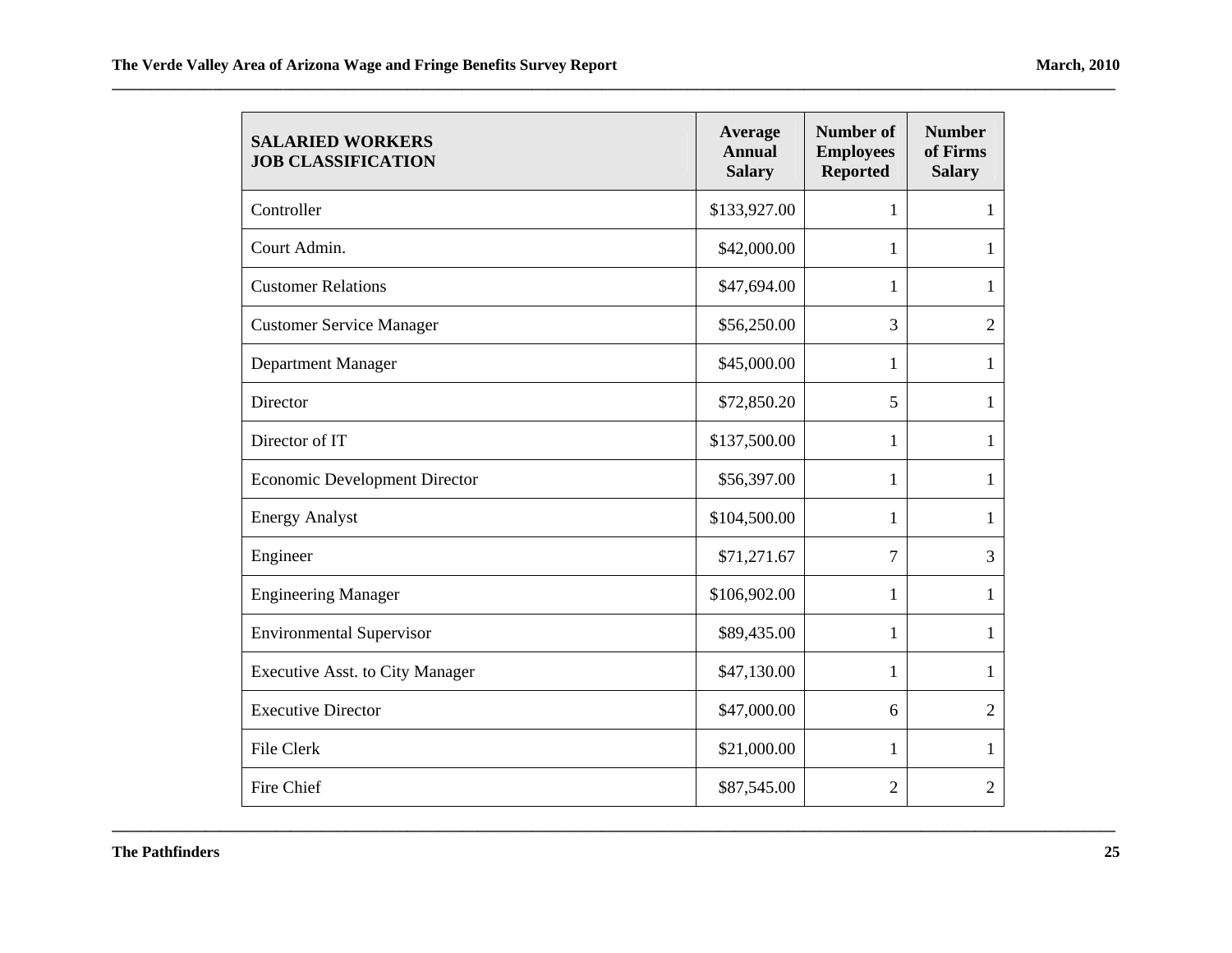| <b>SALARIED WORKERS</b><br><b>JOB CLASSIFICATION</b> | Average<br><b>Annual</b><br><b>Salary</b> | <b>Number of</b><br><b>Employees</b><br><b>Reported</b> | <b>Number</b><br>of Firms<br><b>Salary</b> |
|------------------------------------------------------|-------------------------------------------|---------------------------------------------------------|--------------------------------------------|
| <b>General Manager</b>                               | \$102,793.00                              | $\mathbf{1}$                                            | $\mathbf{1}$                               |
| Human Resources Manager                              | \$60,665.00                               | $\overline{4}$                                          | $\overline{4}$                             |
| <b>HVAC</b> Supervisor                               | \$67,304.00                               | 1                                                       | 1                                          |
| Inspector/Planner                                    | \$41,648.00                               | 3                                                       | $\overline{2}$                             |
| <b>IT Manager</b>                                    | \$50,589.00                               | 1                                                       | $\mathbf{1}$                               |
| <b>Legal Assistant</b>                               | \$32,000.00                               | 5                                                       | $\mathbf{1}$                               |
| Library Coordinator                                  | \$50,905.00                               | $\overline{2}$                                          | 1                                          |
| <b>Library Director</b>                              | \$84,009.00                               | 1                                                       | $\mathbf{1}$                               |
| Magistrate                                           | \$85,000.00                               | $\mathbf{1}$                                            | $\mathbf{1}$                               |
| Maintenance Manager                                  | \$84,301.00                               | $\overline{2}$                                          | $\mathbf{1}$                               |
| <b>Maintenance Planner</b>                           | \$81,918.00                               | 1                                                       | 1                                          |
| Manager                                              | \$49,700.00                               | 3                                                       | $\mathbf{1}$                               |
| <b>Marketing Manager</b>                             | \$62,500.00                               | 1                                                       | $\mathbf{1}$                               |
| <b>Natural Resources Director</b>                    | \$96,110.00                               | 1                                                       | $\mathbf{1}$                               |
| Network Administrator                                | \$77,274.50                               | $\overline{2}$                                          | $\overline{2}$                             |
| <b>Nurse Practitioner</b>                            | \$131,200.00                              | 2                                                       | $\mathbf{1}$                               |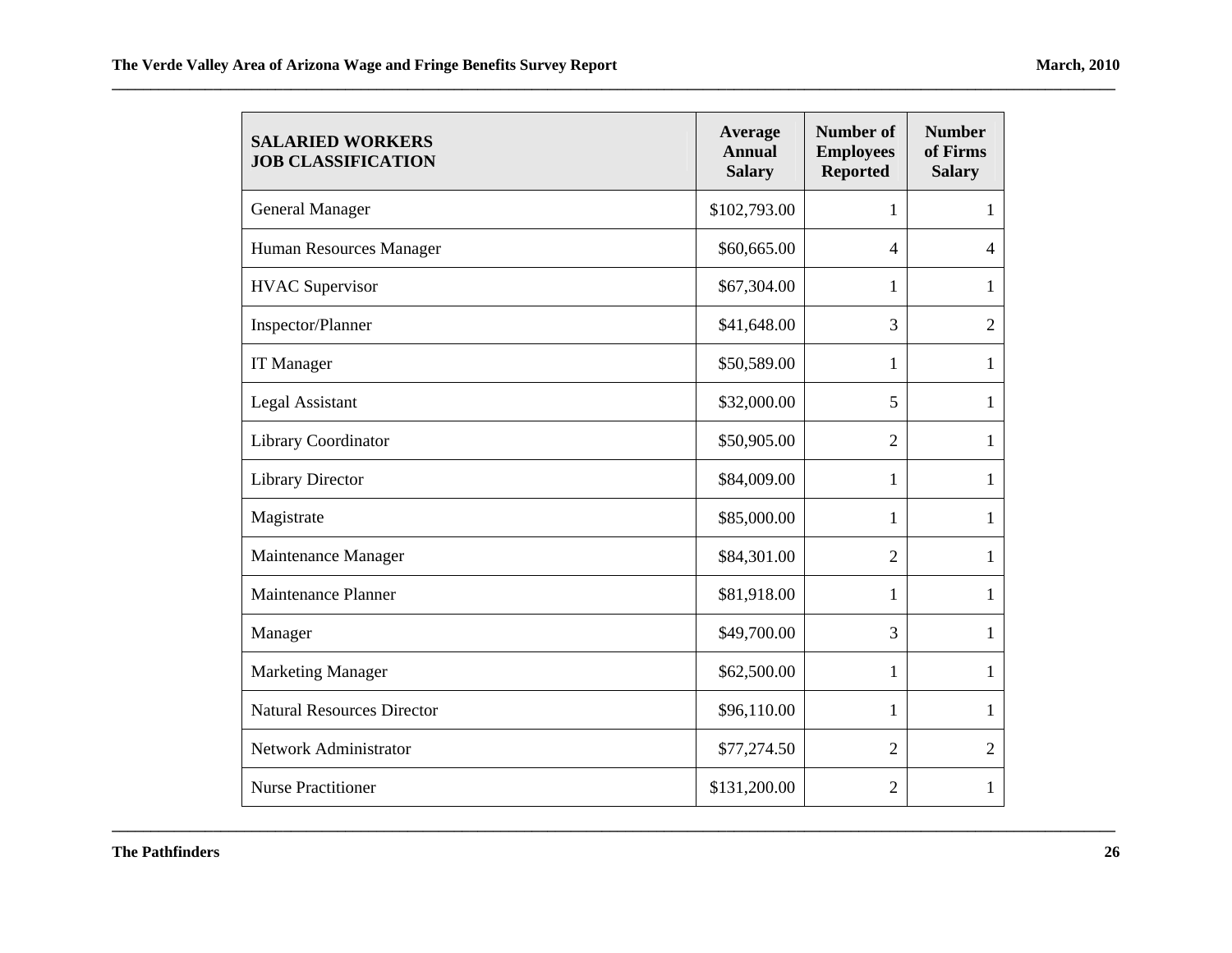| <b>SALARIED WORKERS</b><br><b>JOB CLASSIFICATION</b> | Average<br><b>Annual</b><br><b>Salary</b> | <b>Number of</b><br><b>Employees</b><br><b>Reported</b> | <b>Number</b><br>of Firms<br><b>Salary</b> |
|------------------------------------------------------|-------------------------------------------|---------------------------------------------------------|--------------------------------------------|
| Nurse-Registered                                     | \$52,880.50                               | 3                                                       | 1                                          |
| Office Manager                                       | \$57,622.00                               | 1                                                       | 1                                          |
| <b>Operations Manager</b>                            | \$53,500.00                               | 1                                                       | 1                                          |
| Owner                                                | \$81,000.00                               | 3                                                       | 3                                          |
| Payroll Specialist                                   | \$60,176.00                               | 1                                                       | 1                                          |
| Physician                                            | \$264,243.50                              | 18                                                      | $\overline{2}$                             |
| <b>Plant Manager</b>                                 | \$65,000.00                               | 1                                                       | 1                                          |
| Police Lieutenant                                    | \$71,000.00                               | $\overline{2}$                                          | 1                                          |
| President                                            | \$72,400.00                               | 3                                                       | 3                                          |
| <b>Production Coordinator</b>                        | \$42,500.00                               | $\overline{2}$                                          | 1                                          |
| <b>Production Director</b>                           | \$80,000.00                               | 1                                                       | 1                                          |
| <b>Production Manager</b>                            | \$57,000.00                               | 3                                                       | 1                                          |
| <b>Public Affairs Manager</b>                        | \$44,638.00                               | 1                                                       | 1                                          |
| <b>Public Works Director</b>                         | \$86,122.00                               | 1                                                       | 1                                          |
| <b>Public Works Maintenance Manager</b>              | \$55,451.00                               | 1                                                       | 1                                          |
| <b>Public Works Project Manager</b>                  | \$51,766.00                               | 1                                                       | 1                                          |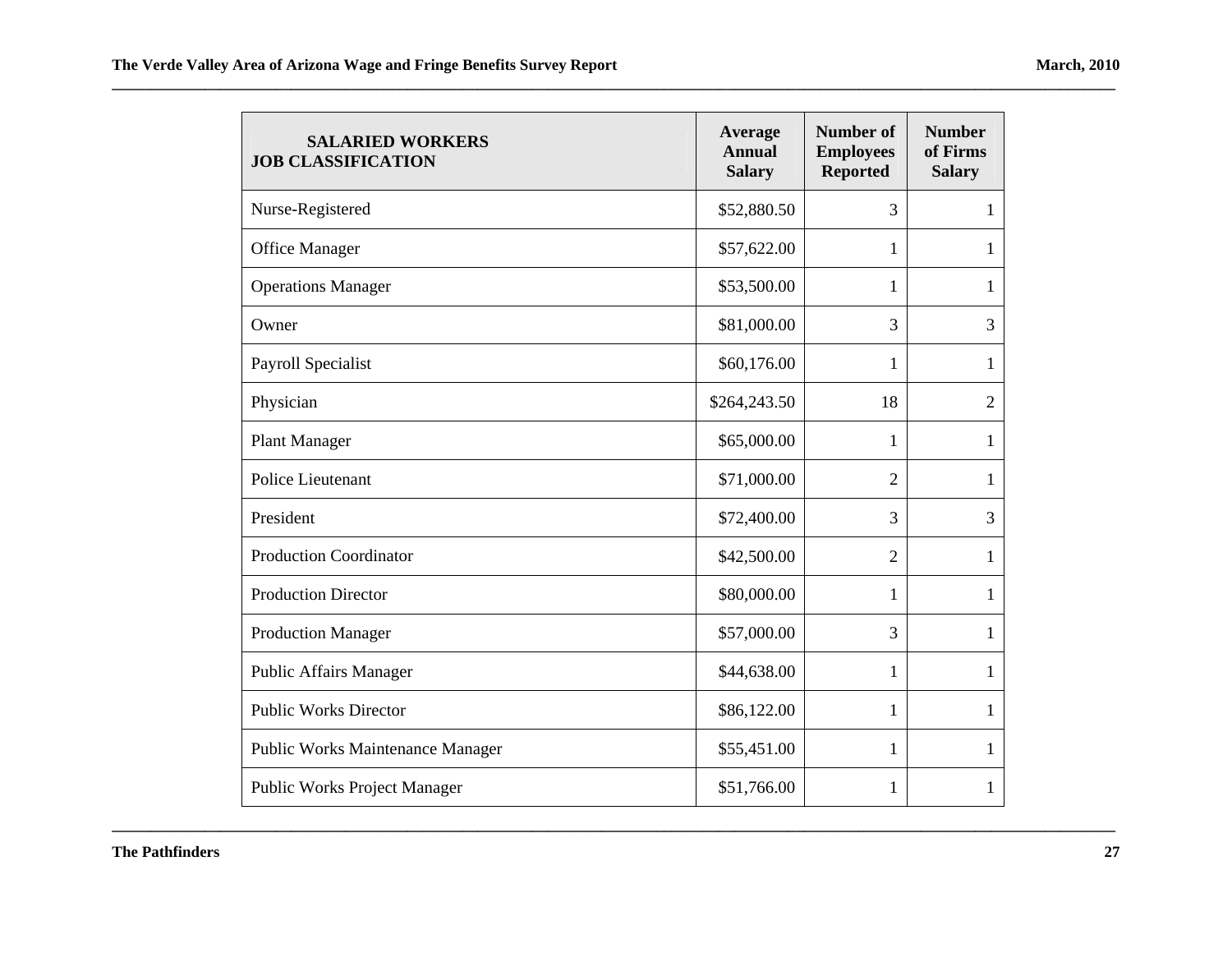| <b>SALARIED WORKERS</b><br><b>JOB CLASSIFICATION</b> | Average<br><b>Annual</b><br><b>Salary</b> | <b>Number of</b><br><b>Employees</b><br><b>Reported</b> | <b>Number</b><br>of Firms<br><b>Salary</b> |
|------------------------------------------------------|-------------------------------------------|---------------------------------------------------------|--------------------------------------------|
| <b>Quality Assurance Manager</b>                     | \$103,935.00                              | $\overline{2}$                                          | $\overline{2}$                             |
| <b>Quarry Manager</b>                                | \$71,621.00                               | $\overline{2}$                                          | 1                                          |
| <b>Regional Manager</b>                              | \$90,000.00                               | 1                                                       | $\mathbf{1}$                               |
| <b>Safety Manager</b>                                | \$84,846.00                               | 1                                                       | $\mathbf{1}$                               |
| Safety Technician                                    | \$52,882.00                               | 1                                                       | $\mathbf{1}$                               |
| Sales/Marketing                                      | \$53,500.00                               | $\overline{2}$                                          | $\overline{2}$                             |
| <b>Shipping Coordinator</b>                          | \$67,682.00                               | 1                                                       | $\mathbf{1}$                               |
| Supervisor                                           | \$61,882.75                               | 17                                                      | $\overline{2}$                             |
| Therapist-Certified                                  | \$49,914.00                               | 13                                                      | $\mathbf{1}$                               |
| Therapist-Non-Certified                              | \$44,742.86                               | 7                                                       | $\mathbf{1}$                               |
| <b>Transportation Manager</b>                        | \$59,113.00                               | 1                                                       | $\mathbf{1}$                               |
| Utilities Admin. Manager                             | \$57,988.00                               | 1                                                       | 1                                          |
| Vice President                                       | \$55,180.67                               | 5                                                       | 3                                          |
| $VP - Operations$                                    | \$170,000.00                              | 1                                                       | $\mathbf{1}$                               |
| <b>Wastewater Supervisor</b>                         | \$47,048.00                               | 1                                                       | 1                                          |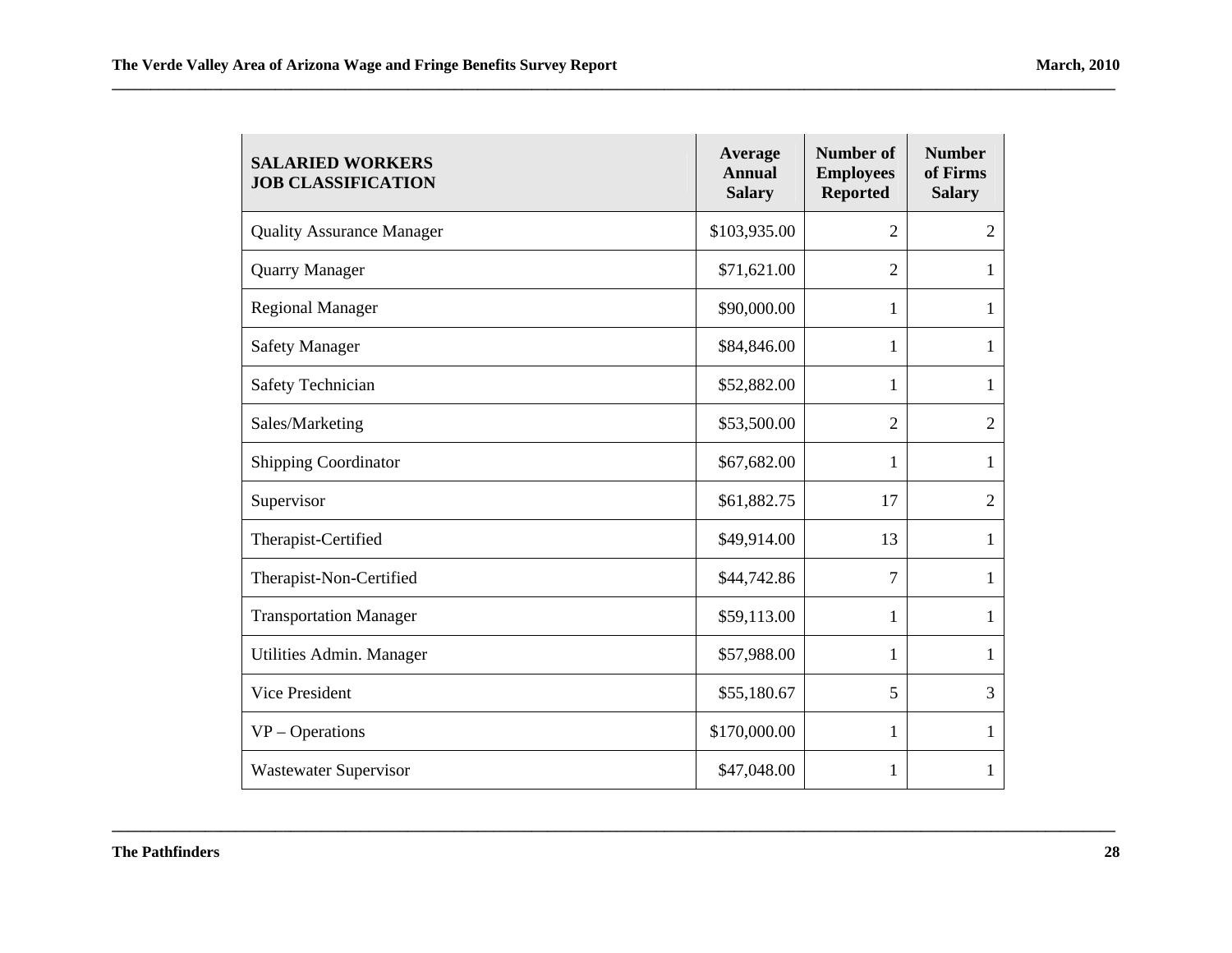# **FRINGE BENEFITS SECTION**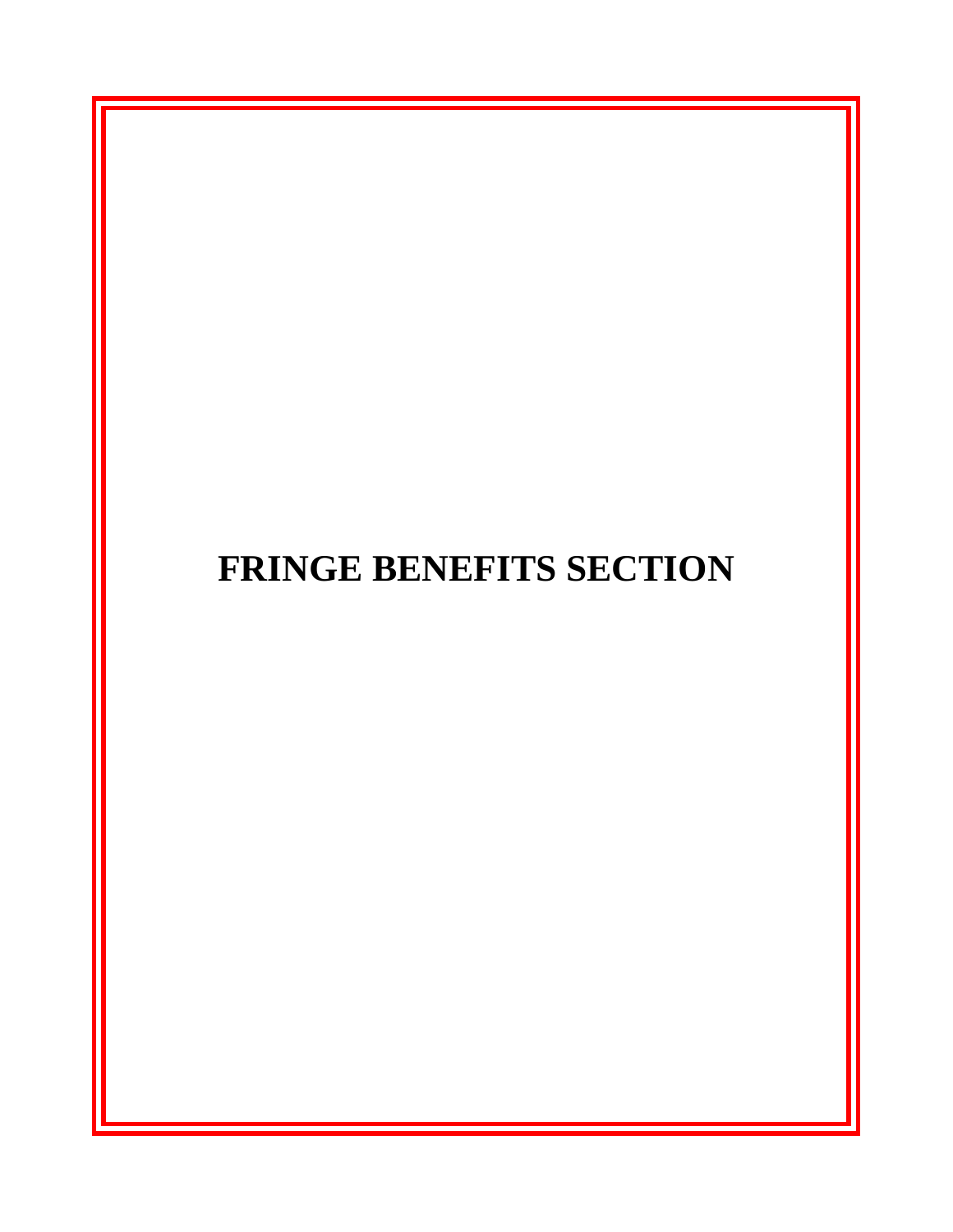

#### **INSURANCE COVERAGE**

**\_\_\_\_\_\_\_\_\_\_\_\_\_\_\_\_\_\_\_\_\_\_\_\_\_\_\_\_\_\_\_\_\_\_\_\_\_\_\_\_\_\_\_\_\_\_\_\_\_\_\_\_\_\_\_\_\_\_\_\_\_\_\_\_\_\_\_\_\_\_\_\_\_\_\_\_\_\_\_\_\_\_\_\_\_\_\_\_\_\_\_\_\_** 

The above chart separates insurance coverage into the different categories listed and gives the number of participating employers offering each type of coverage for their workers and families regardless of the percent of premium paid for by the company. As noted, seventeen (17) of the participating companies reported providing health insurance for employees.

The table on the following page illustrates the number of companies reporting either 100%, partial %, or 0% of insurance premiums paid for employees and dependents for the categories listed. For example, eleven (11) companies reported paying 100% of the premium for health insurance for their employees, and six (6) companies reported paying a partial percentage of the premium for health insurance for dependents.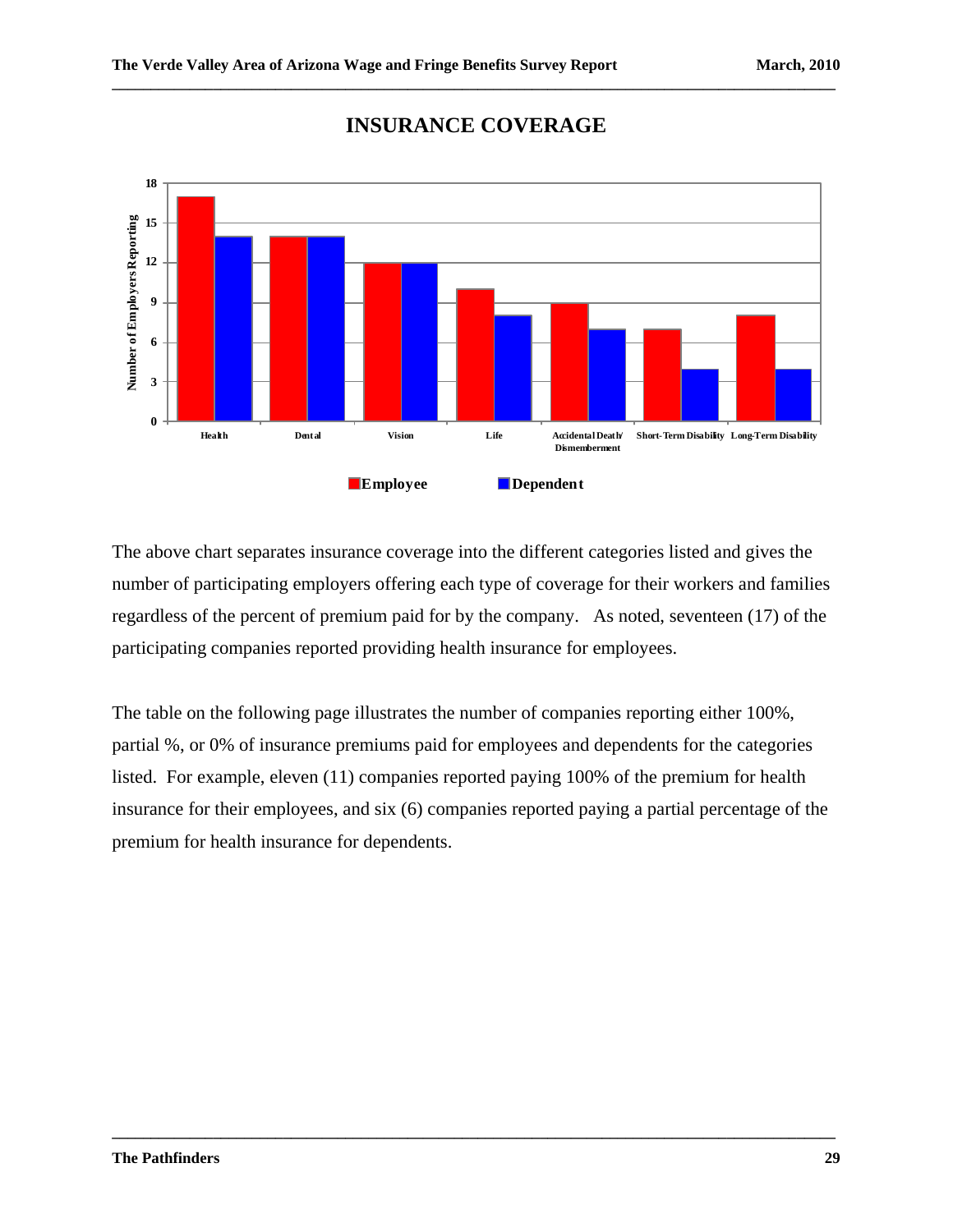# **NUMBER OF COMPANIES REPORTING**

**\_\_\_\_\_\_\_\_\_\_\_\_\_\_\_\_\_\_\_\_\_\_\_\_\_\_\_\_\_\_\_\_\_\_\_\_\_\_\_\_\_\_\_\_\_\_\_\_\_\_\_\_\_\_\_\_\_\_\_\_\_\_\_\_\_\_\_\_\_\_\_\_\_\_\_\_\_\_\_\_\_\_\_\_\_\_\_\_\_\_\_\_\_** 

# **PERCENT OF INSURANCE PREMIUMS PAID**

| <b>Type of Insurance</b>                         | 100% of Premium<br><b>Paid by Company</b> | <b>Partial Premium</b><br><b>Paid by Company</b> | 0% of Premium<br><b>Paid by Company</b> |
|--------------------------------------------------|-------------------------------------------|--------------------------------------------------|-----------------------------------------|
| <b>Health</b>                                    | # of Companies                            | # of Companies                                   | # of Companies                          |
| <b>Employee</b>                                  | 11                                        | 6                                                |                                         |
| <b>Dependent</b>                                 | $\overline{2}$                            | 6                                                | 6                                       |
| <b>Dental</b>                                    | # of Companies                            | # of Companies                                   | # of Companies                          |
| <b>Employee</b>                                  | 8                                         | 4                                                | 2                                       |
| <b>Dependent</b>                                 | $\overline{2}$                            | 6                                                | 6                                       |
| <b>Vision</b>                                    | # of Companies                            | # of Companies                                   | # of Companies                          |
| <b>Employee</b>                                  | 3                                         | 4                                                | 5                                       |
| <b>Dependent</b>                                 | $\mathbf{1}$                              | 4                                                | $\overline{7}$                          |
| Life                                             | # of Companies                            | # of Companies                                   | # of Companies                          |
| <b>Employee</b>                                  | 6                                         | 3                                                | $\mathbf{1}$                            |
| <b>Dependent</b>                                 | $\mathbf{1}$                              | $\overline{2}$                                   | 5                                       |
| <b>Accidental Death/</b><br><b>Dismemberment</b> | # of Companies                            | # of Companies                                   | # of Companies                          |
| <b>Employee</b>                                  | 6                                         | $\mathbf{1}$                                     | $\overline{2}$                          |
| <b>Dependent</b>                                 | $\mathbf{1}$                              | $\overline{2}$                                   | $\overline{\mathbf{4}}$                 |
| <b>Short-Term Disability</b>                     | # of Companies                            | # of Companies                                   | # of Companies                          |
| <b>Employee</b>                                  | $\overline{\mathbf{3}}$                   | $\overline{2}$                                   | $\mathbf{1}$                            |
| <b>Dependent</b>                                 | $\mathbf{1}$                              | $\mathbf{1}$                                     | $\overline{2}$                          |
| <b>Long-Term Disability</b>                      | # of Companies                            | # of Companies                                   | # of Companies                          |
| <b>Employee</b>                                  | $\mathbf{3}$                              | $\overline{\mathbf{4}}$                          | 1                                       |
| <b>Dependent</b>                                 | $\mathbf{1}$                              | $\mathbf{1}$                                     | $\overline{2}$                          |

**\_\_\_\_\_\_\_\_\_\_\_\_\_\_\_\_\_\_\_\_\_\_\_\_\_\_\_\_\_\_\_\_\_\_\_\_\_\_\_\_\_\_\_\_\_\_\_\_\_\_\_\_\_\_\_\_\_\_\_\_\_\_\_\_\_\_\_\_\_\_\_\_\_\_\_\_\_\_\_\_\_\_\_\_\_\_\_\_\_\_\_\_\_** 

 $\mathbf{r}$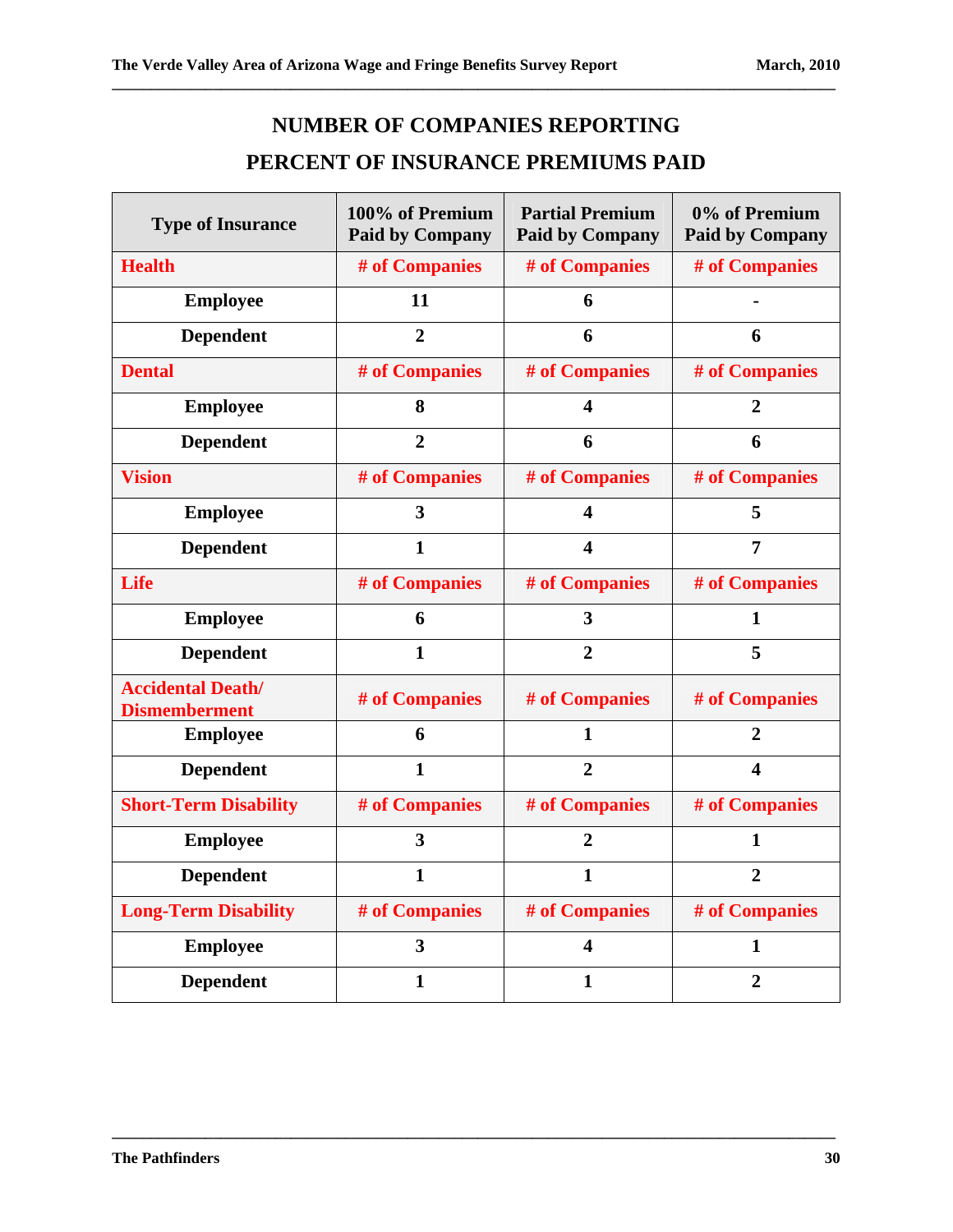Other benefits that employers reported for employees are shown in the following chart. Note that employers may offer more than one other benefit.

**\_\_\_\_\_\_\_\_\_\_\_\_\_\_\_\_\_\_\_\_\_\_\_\_\_\_\_\_\_\_\_\_\_\_\_\_\_\_\_\_\_\_\_\_\_\_\_\_\_\_\_\_\_\_\_\_\_\_\_\_\_\_\_\_\_\_\_\_\_\_\_\_\_\_\_\_\_\_\_\_\_\_\_\_\_\_\_\_\_\_\_\_\_** 

| <b>Other Benefits</b>          | # of Employers        |
|--------------------------------|-----------------------|
| <b>Business Travel</b>         | 12                    |
| EAP (employee assistance plan) | 6                     |
| <b>Prescription Drug Card</b>  | 6                     |
| Supplemental Life              | 5                     |
| <b>Eyewear Discount</b>        | 5                     |
| <b>Uniform Discount</b>        | 3                     |
| Long-Term Care                 | $\mathcal{D}_{\cdot}$ |
| Legal                          | 1                     |
| <b>Critical Illness</b>        | 1                     |
| <b>In-Store Credit</b>         | 1                     |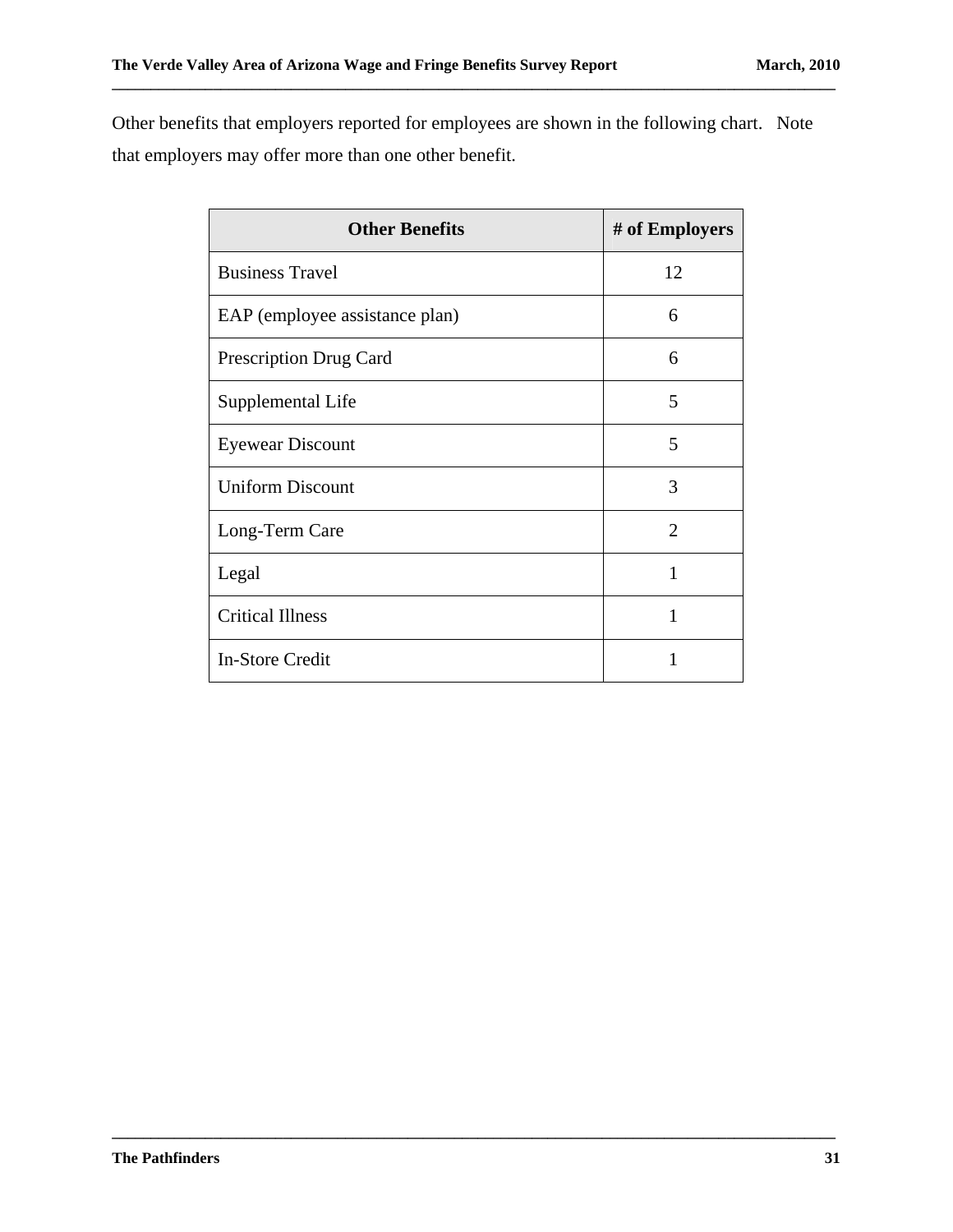# **FINANCIAL PLANS**

**\_\_\_\_\_\_\_\_\_\_\_\_\_\_\_\_\_\_\_\_\_\_\_\_\_\_\_\_\_\_\_\_\_\_\_\_\_\_\_\_\_\_\_\_\_\_\_\_\_\_\_\_\_\_\_\_\_\_\_\_\_\_\_\_\_\_\_\_\_\_\_\_\_\_\_\_\_\_\_\_\_\_\_\_\_\_\_\_\_\_\_\_\_** 

Many of the participating companies offered various financial plans to their employees, as illustrated in the following chart. Companies may offer more than one plan.

| <b>Financial Plans Offered</b>  | # of Employers |
|---------------------------------|----------------|
| 401K                            | 9              |
| <b>Tuition Reimbursement</b>    | 9              |
| <b>Health Savings Plan/FSA</b>  | 9              |
| <b>Annual Bonus</b>             | 9              |
| Pension Plan                    | $\overline{4}$ |
| Profit-Sharing Plan/Gainsharing | 3              |
| <b>IRA/SEP</b>                  | 3              |
| Production/Incentive Bonus      | $\overline{2}$ |
| 403B                            | $\overline{2}$ |
| <b>Credit Union</b>             | $\overline{2}$ |
| <b>Quarterly Bonus</b>          | 1              |
| <b>Monthly Bonus</b>            | 1              |
| <b>Savings Plans</b>            | 1              |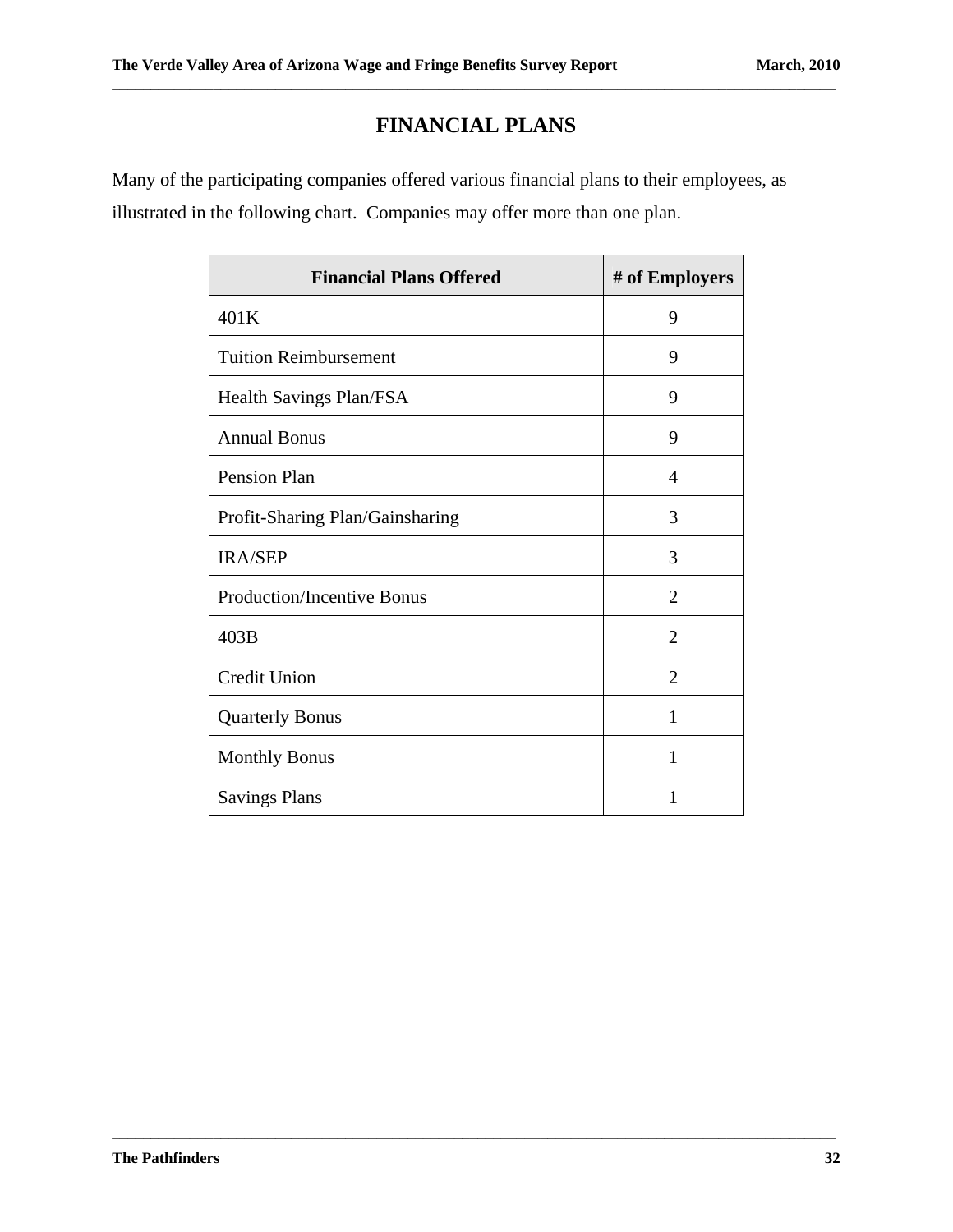# **PAID LEAVE**

**\_\_\_\_\_\_\_\_\_\_\_\_\_\_\_\_\_\_\_\_\_\_\_\_\_\_\_\_\_\_\_\_\_\_\_\_\_\_\_\_\_\_\_\_\_\_\_\_\_\_\_\_\_\_\_\_\_\_\_\_\_\_\_\_\_\_\_\_\_\_\_\_\_\_\_\_\_\_\_\_\_\_\_\_\_\_\_\_\_\_\_\_\_** 

The following information reflects the data collected from the participating employers on paid time off or paid leave. Examples of paid leave include holidays, vacation, and sick leave.

#### **PTO**

Six (6) companies reported combining leave such as holidays, vacations, personal days and sick leave into general leave or personal/paid time off (PTO). Eligibility for PTO is shown below.



**PTO Eligibility Periods**

The number of PTO days per year as reported by the companies is as follows:

- Based on length of service (4 companies)
- **varies**
- Not Reported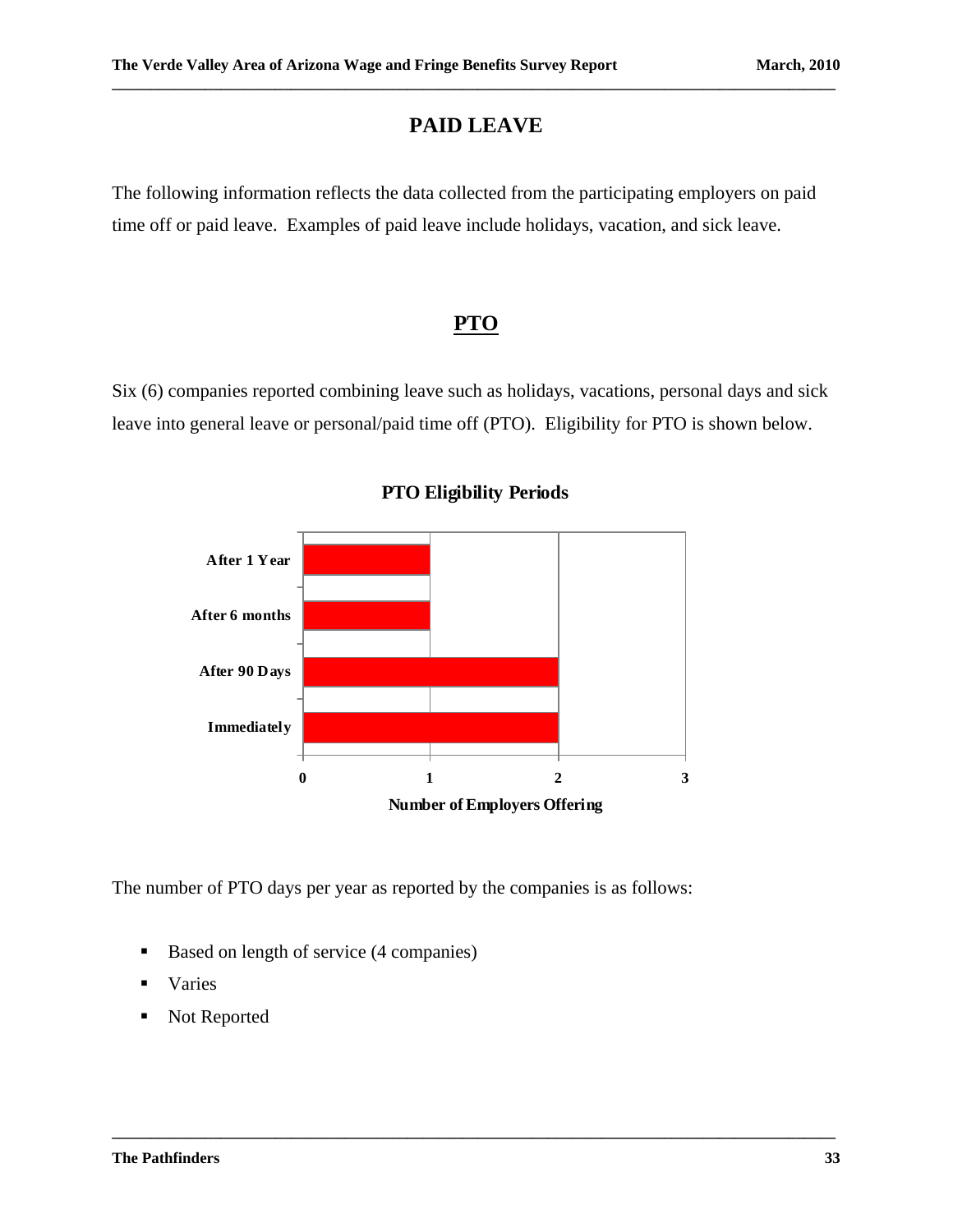Further, of the reporting companies, four (4) reported pay for unused PTO time, and five (5) companies allowed PTO carry-over.

**\_\_\_\_\_\_\_\_\_\_\_\_\_\_\_\_\_\_\_\_\_\_\_\_\_\_\_\_\_\_\_\_\_\_\_\_\_\_\_\_\_\_\_\_\_\_\_\_\_\_\_\_\_\_\_\_\_\_\_\_\_\_\_\_\_\_\_\_\_\_\_\_\_\_\_\_\_\_\_\_\_\_\_\_\_\_\_\_\_\_\_\_\_** 



# **Holidays**

The number of paid holidays per year reported by the participating employers in the Verde Valley area ranges from four or less to over ten, as shown below.



**\_\_\_\_\_\_\_\_\_\_\_\_\_\_\_\_\_\_\_\_\_\_\_\_\_\_\_\_\_\_\_\_\_\_\_\_\_\_\_\_\_\_\_\_\_\_\_\_\_\_\_\_\_\_\_\_\_\_\_\_\_\_\_\_\_\_\_\_\_\_\_\_\_\_\_\_\_\_\_\_\_\_\_\_\_\_\_\_\_\_\_\_\_** 

#### **Number of Paid Holidays Per Year**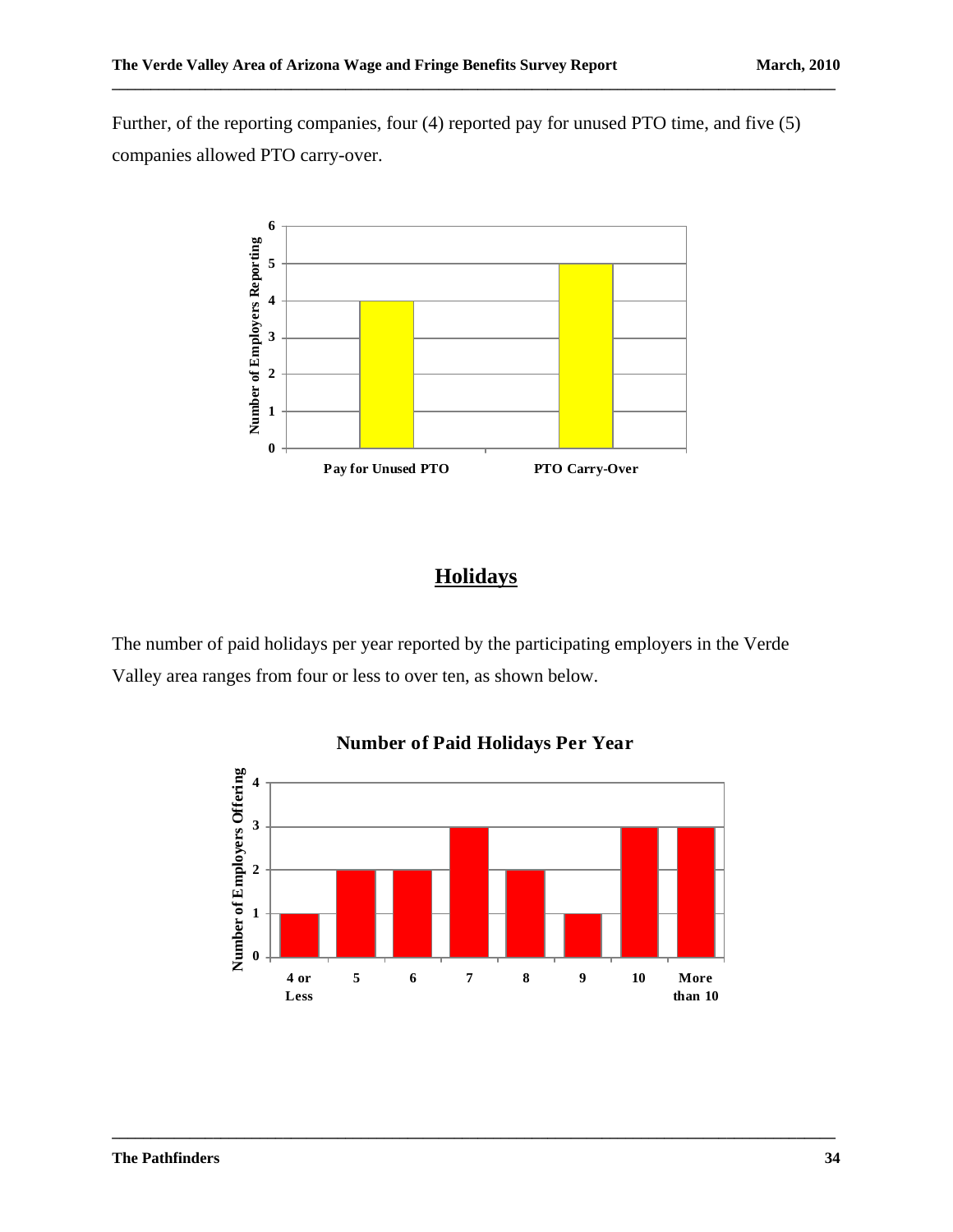When employees work on holidays, the pay ranges from regular to  $2\frac{1}{2}$  times in the Verde Valley area, as illustrated in the chart below.

**\_\_\_\_\_\_\_\_\_\_\_\_\_\_\_\_\_\_\_\_\_\_\_\_\_\_\_\_\_\_\_\_\_\_\_\_\_\_\_\_\_\_\_\_\_\_\_\_\_\_\_\_\_\_\_\_\_\_\_\_\_\_\_\_\_\_\_\_\_\_\_\_\_\_\_\_\_\_\_\_\_\_\_\_\_\_\_\_\_\_\_\_\_** 



#### **Vacation**

Eligibility times for paid vacation, as reported by the participating employers, vary in the Verde Valley area and are illustrated in the chart below.



**\_\_\_\_\_\_\_\_\_\_\_\_\_\_\_\_\_\_\_\_\_\_\_\_\_\_\_\_\_\_\_\_\_\_\_\_\_\_\_\_\_\_\_\_\_\_\_\_\_\_\_\_\_\_\_\_\_\_\_\_\_\_\_\_\_\_\_\_\_\_\_\_\_\_\_\_\_\_\_\_\_\_\_\_\_\_\_\_\_\_\_\_\_** 

#### **Vacation Eligibility Periods**

Other eligibility times for paid vacation include:

**After probation period**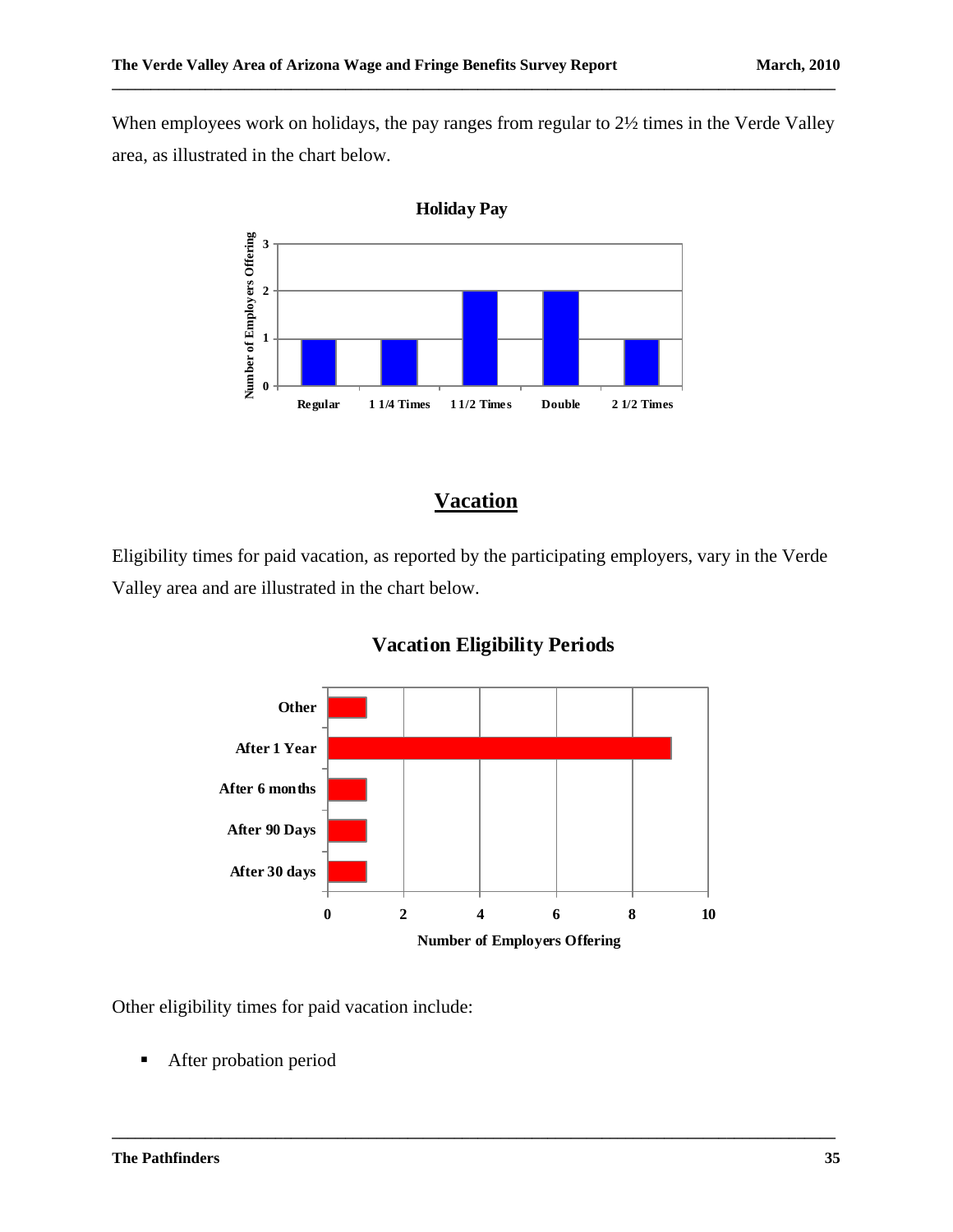Further, of the reporting companies, eight (8) reported pay for unused vacation time, and six (6) companies allowed vacation carry-over.

**\_\_\_\_\_\_\_\_\_\_\_\_\_\_\_\_\_\_\_\_\_\_\_\_\_\_\_\_\_\_\_\_\_\_\_\_\_\_\_\_\_\_\_\_\_\_\_\_\_\_\_\_\_\_\_\_\_\_\_\_\_\_\_\_\_\_\_\_\_\_\_\_\_\_\_\_\_\_\_\_\_\_\_\_\_\_\_\_\_\_\_\_\_** 



The accompanying chart shows the number of participating companies who reported offering specific numbers of vacation weeks prior to one year of employment, after one year of employment, after five years, after ten years, after fifteen years, and after twenty years of employment. Three (3) companies reported prorating vacation time during the first year.



**Number of Vacation Weeks**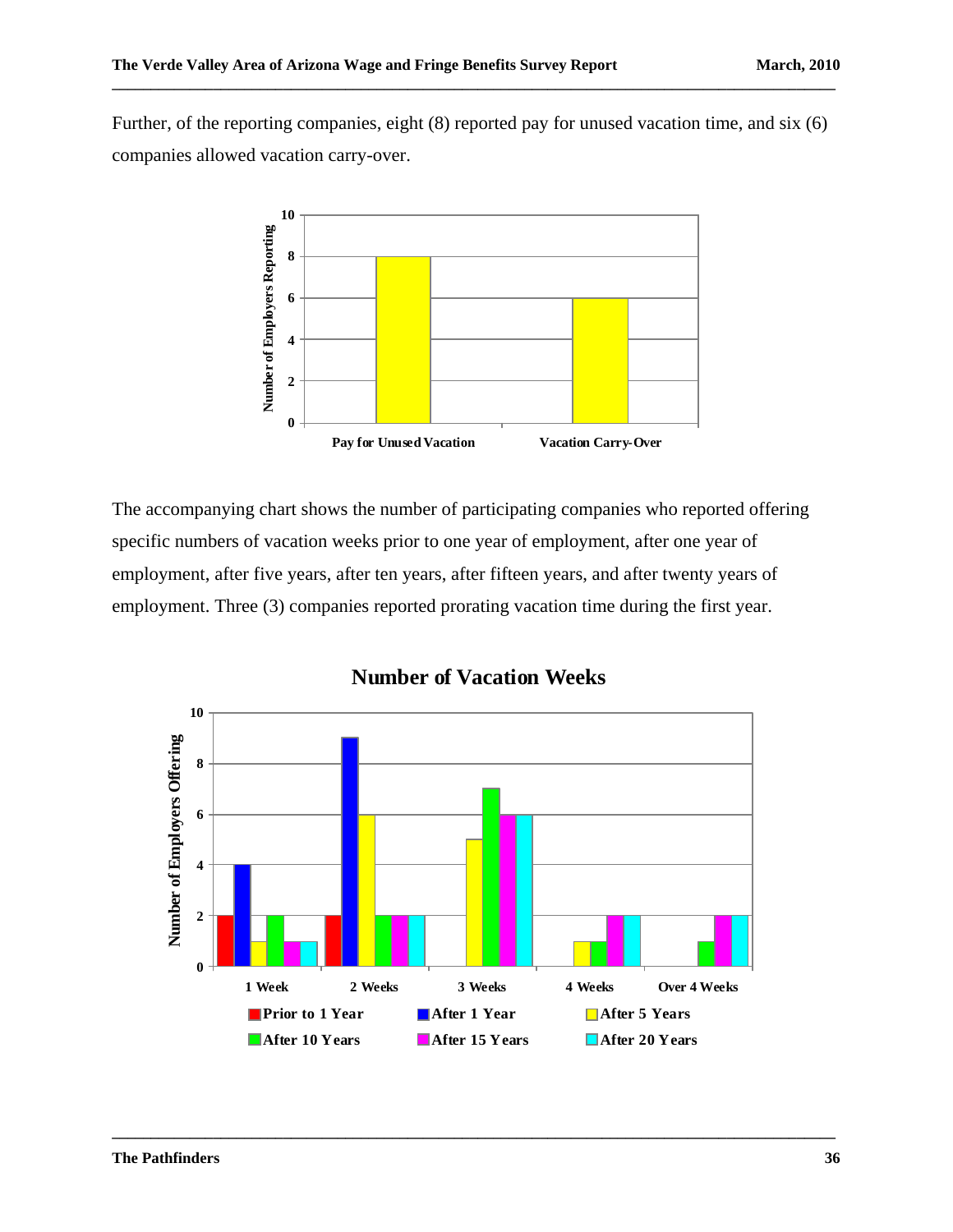# **Sick Leave**

**\_\_\_\_\_\_\_\_\_\_\_\_\_\_\_\_\_\_\_\_\_\_\_\_\_\_\_\_\_\_\_\_\_\_\_\_\_\_\_\_\_\_\_\_\_\_\_\_\_\_\_\_\_\_\_\_\_\_\_\_\_\_\_\_\_\_\_\_\_\_\_\_\_\_\_\_\_\_\_\_\_\_\_\_\_\_\_\_\_\_\_\_\_** 

The following charts give eligibility times and number of paid sick days per year for those participating companies that offer paid sick leave.



**\_\_\_\_\_\_\_\_\_\_\_\_\_\_\_\_\_\_\_\_\_\_\_\_\_\_\_\_\_\_\_\_\_\_\_\_\_\_\_\_\_\_\_\_\_\_\_\_\_\_\_\_\_\_\_\_\_\_\_\_\_\_\_\_\_\_\_\_\_\_\_\_\_\_\_\_\_\_\_\_\_\_\_\_\_\_\_\_\_\_\_\_\_** 

## **Sick Leave Eligibility Periods**

Other eligibility periods for paid sick leave include:

- After 32 hours
- **After probation period**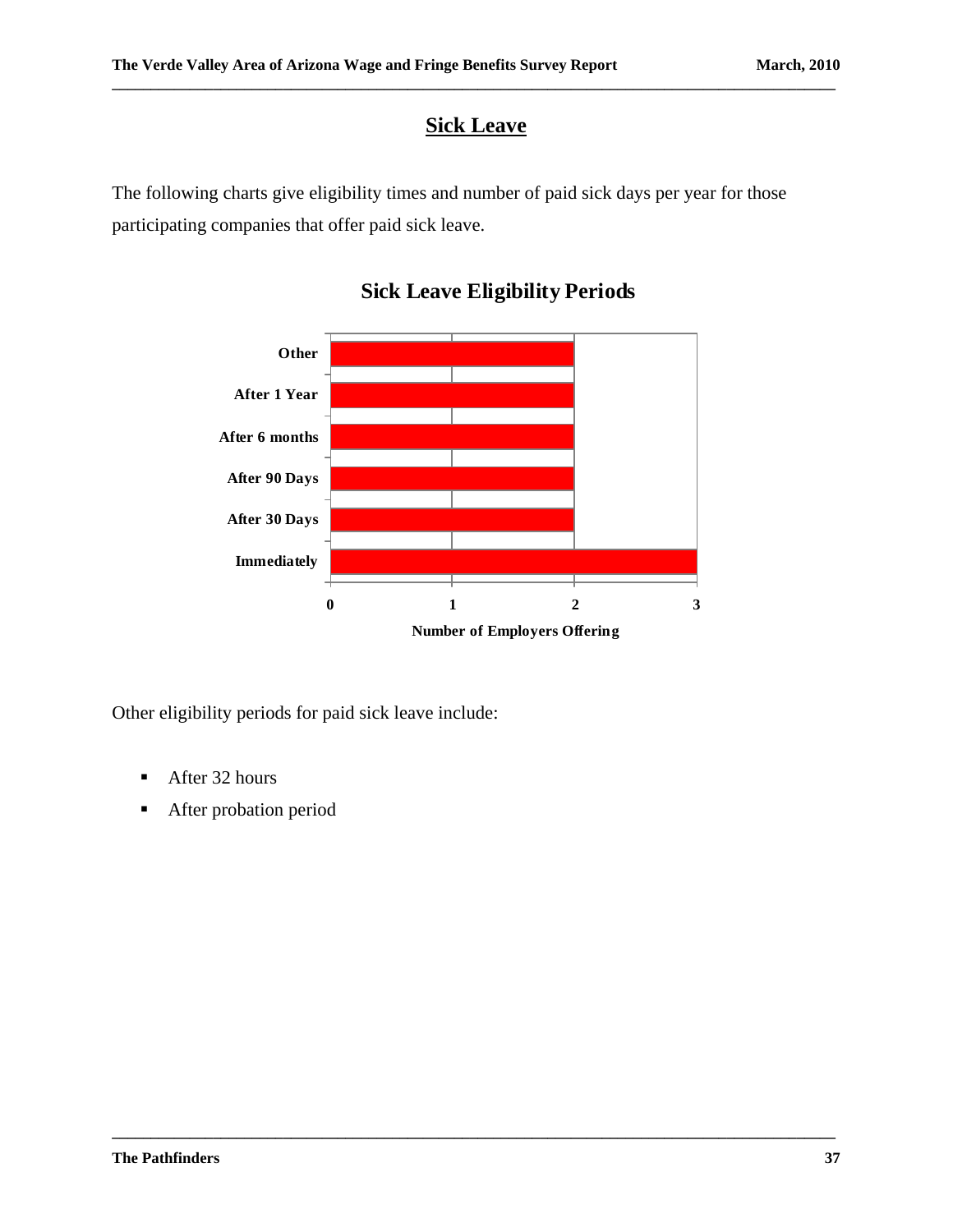

**\_\_\_\_\_\_\_\_\_\_\_\_\_\_\_\_\_\_\_\_\_\_\_\_\_\_\_\_\_\_\_\_\_\_\_\_\_\_\_\_\_\_\_\_\_\_\_\_\_\_\_\_\_\_\_\_\_\_\_\_\_\_\_\_\_\_\_\_\_\_\_\_\_\_\_\_\_\_\_\_\_\_\_\_\_\_\_\_\_\_\_\_\_** 

**Number of Paid Sick Days Per Year**

Further, of the reporting companies, four (4) reported pay for unused sick leave, and twelve (12) companies allowed sick leave carry-over.

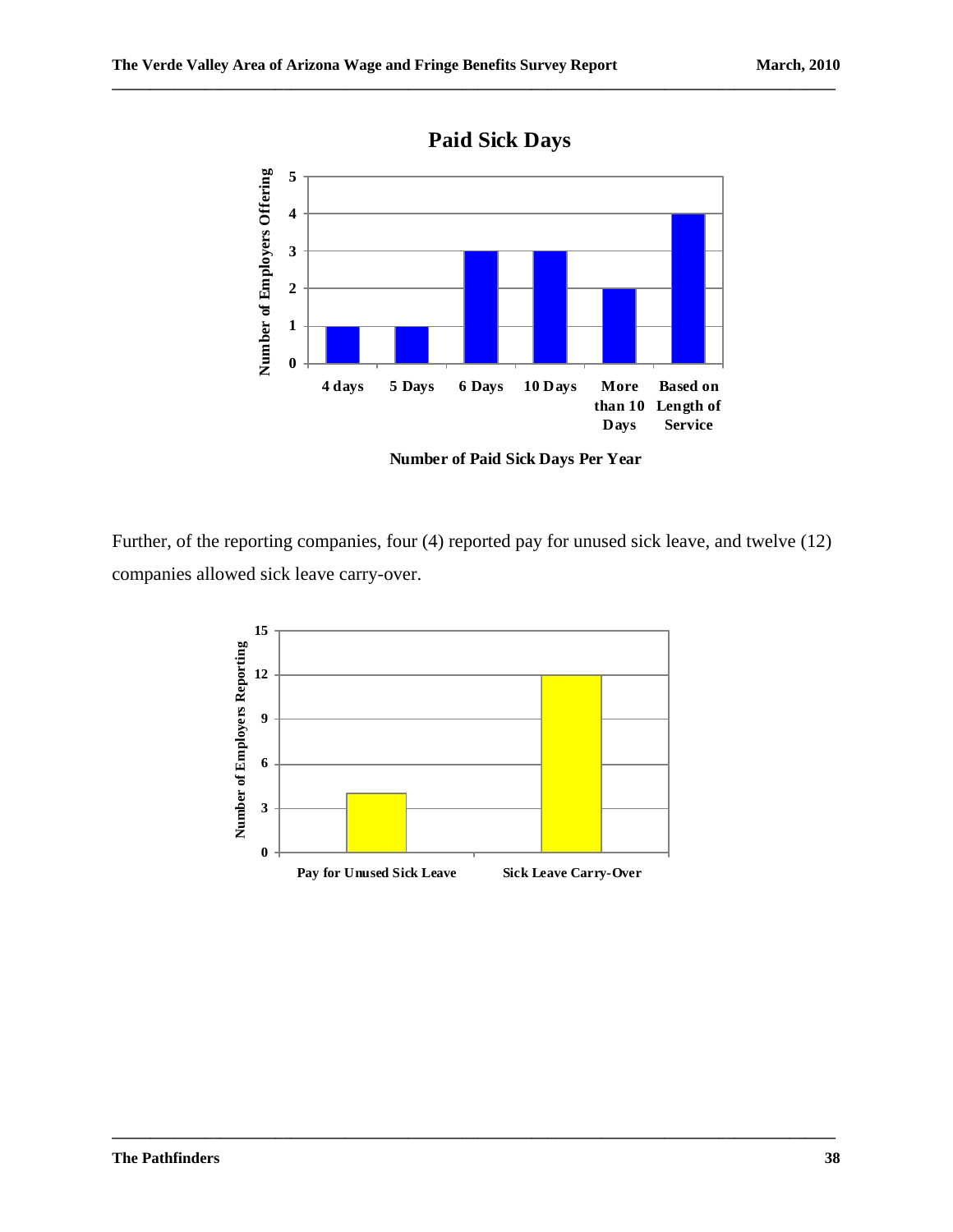# **Other Paid Leave**

**\_\_\_\_\_\_\_\_\_\_\_\_\_\_\_\_\_\_\_\_\_\_\_\_\_\_\_\_\_\_\_\_\_\_\_\_\_\_\_\_\_\_\_\_\_\_\_\_\_\_\_\_\_\_\_\_\_\_\_\_\_\_\_\_\_\_\_\_\_\_\_\_\_\_\_\_\_\_\_\_\_\_\_\_\_\_\_\_\_\_\_\_\_** 

Participating employers were asked to report whether their companies gave additional paid time off to employees for jury duty, court appearances, bereavement, military duty, maternity/paternity leave, or other days. The chart below shows the number of companies reporting each category.